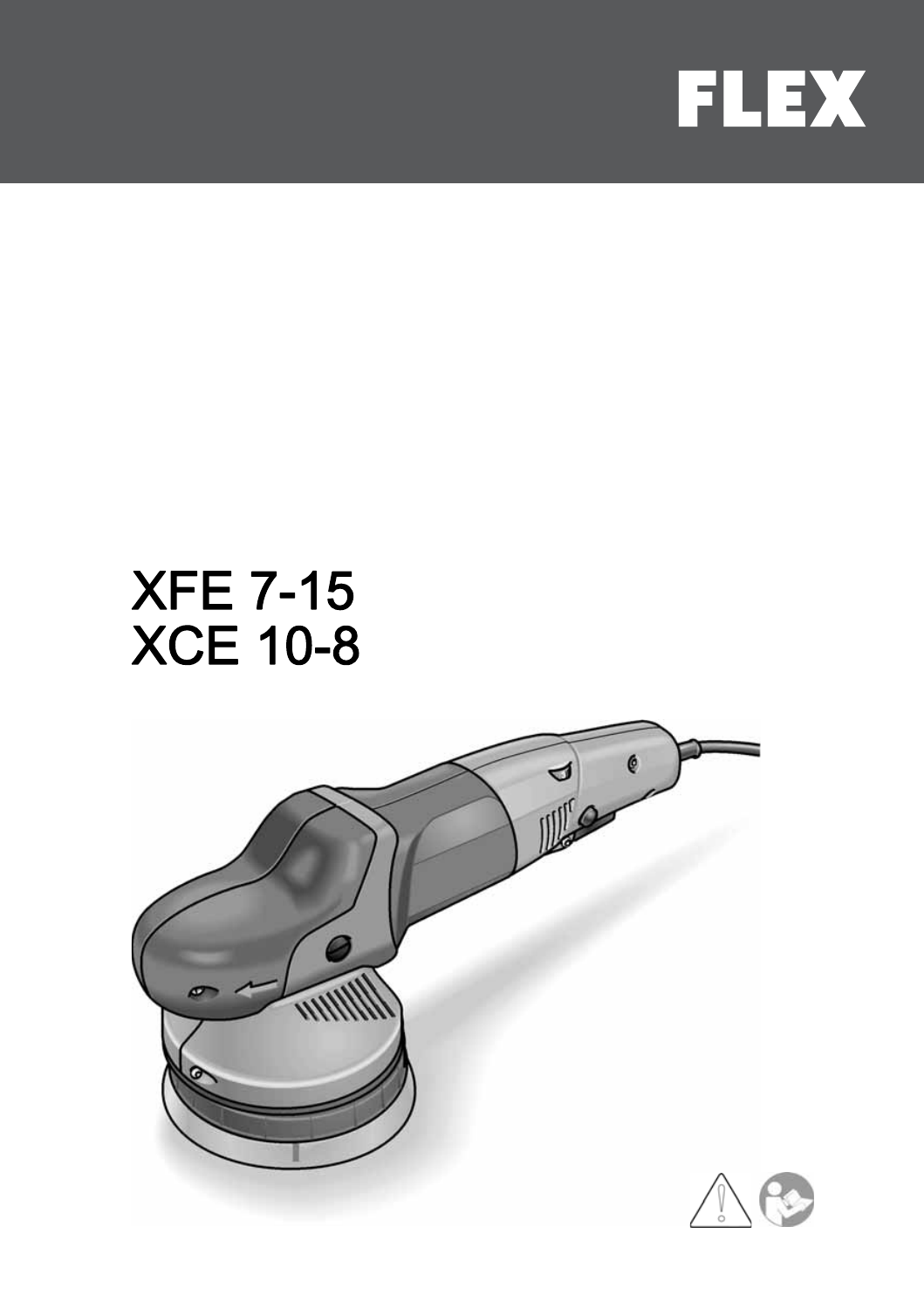| en |                                    |  |
|----|------------------------------------|--|
| fr |                                    |  |
| es | Instrucciones de funcionamiento 30 |  |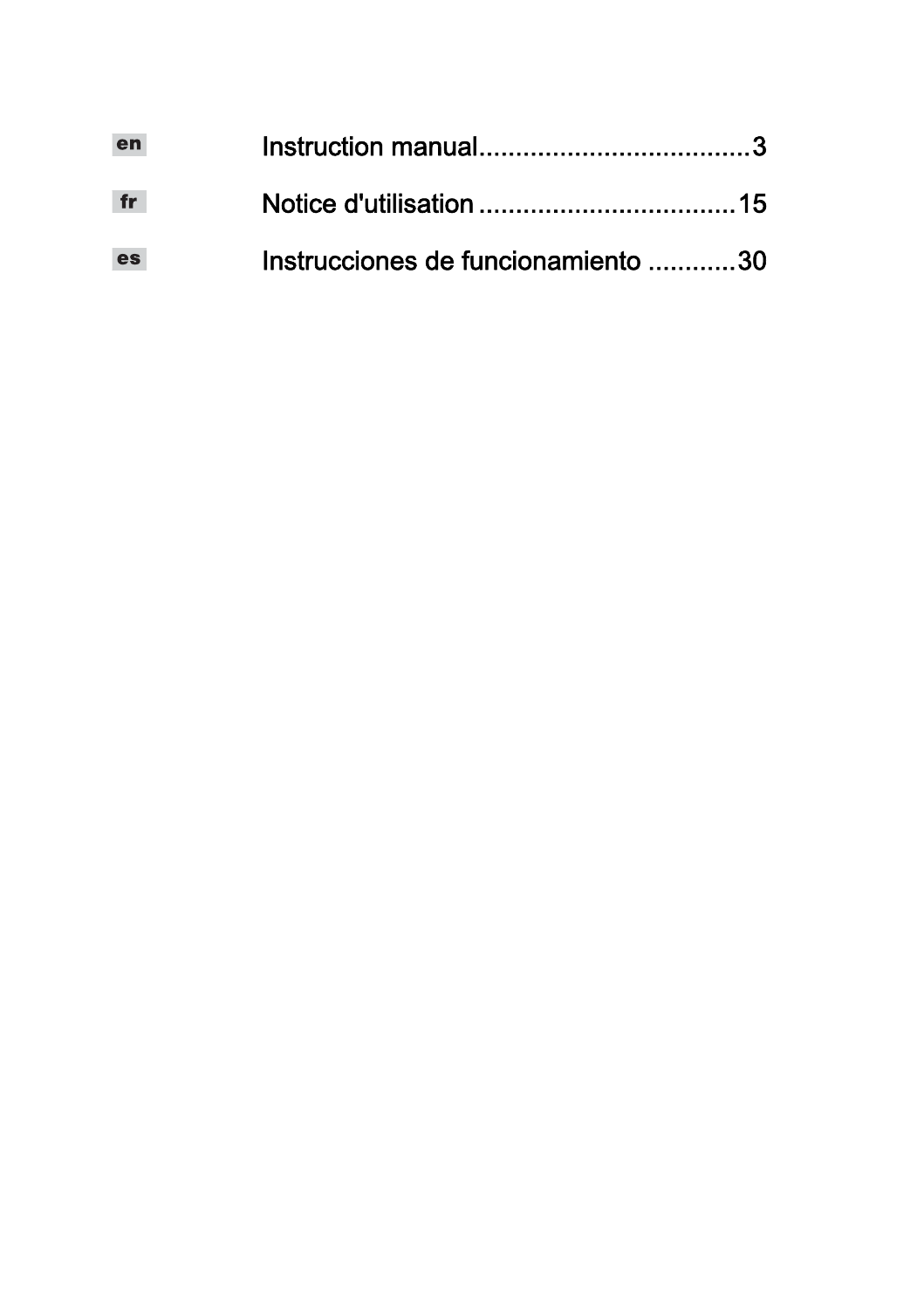# **Contents**

| Meanings of signal words 3       |
|----------------------------------|
| Important safety informations  3 |
| GENERAL POWER TOOL SAFETY        |
| WARNINGS  4                      |
| <b>SPECIFIC SAFETY RULES</b>     |
|                                  |
| Technical specifications  9      |
|                                  |
| Operating instructions  11       |
| Maintenance and care  12         |
| Warranty  14                     |

# Meanings of signal words

## WARNING



WARNING indicates a potentially hazardous situations which, if ignored, could result in death or serious injury.



**CAUTION** 



CAUTION indicates a potentially hazardous situations which, if not avoided, may result in minor or moderate injury, or may cause machine damage.



NOTE<sub>i</sub>

NOTE emphasizes essential information.

# Important safety informations

Read and understand all of the safety precautions, warnings and operating instructions in the Instruction manual before operating or maintaining this power tool. Most accidents that result from power tool operation and maintenance are caused by the failure to observe basic safety rules or precautions.

An accident can often be avoided by recognizing a potentially hazardous situation before it occurs, and by observing appropriate safety procedures.

Basic safety precautions are outlined in the "SAFETY" section of this Instruction manual and in the sections which contain the operation and maintenance instructions.

Hazards that must be avoided to prevent bodily injury or machine damage are identified by WARNINGS on the power tool and in this Instruction manual.

NEVER use this power tool in a manner that has not been specifically recommended by FLEX.

# Intended use

This hand-operated orbital polisher is designed

- for industrial applications,
- for all types of polishing work, e.g. paintwork on vehicles, furniture and metal surfaces, etc. with polishing sponge, lambswool and wool pads,
- for use with polishing tools which are permitted to run at a speed of at least 500 r.p.m.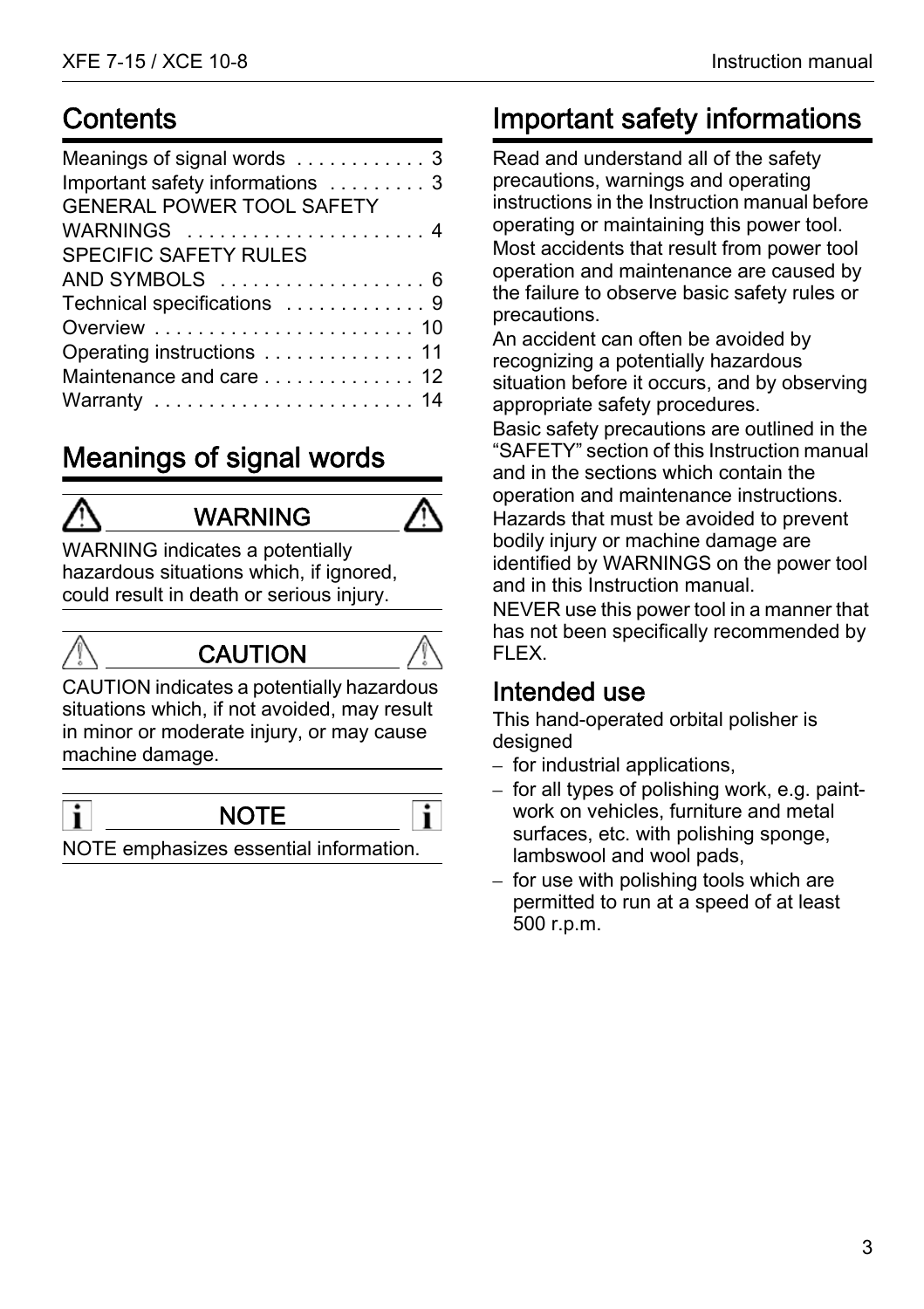# GENERAL POWER TOOL SAFETY WARNINGS

# WARNING:

# Read all safety warnings and all instructions.

Failure to follow the warnings and instructions may result in electric shock, fire and/or serious injury.

### Save all warnings and instructions for future reference.

The term "power tool" in all of the warnings refers to your mains-operated (corded) power tool or battery-operated (cordless) power tool.

### 1. Work area safety

### (a) Keep work area clean and well lit.

Cluttered and dark areas invite accidents.

### (b) Do not operate power tools in explosive atmospheres, such as in the presence of flammable liquids, gases or dust.

Power tools create sparks which may ignite the dust or fumes.

### (c) Keep children and bystanders away while operating a power tool.

Distractions can cause you to lose control.

### 2. Electrical safety

#### (a) Power tool plugs must match the outlet. Never modify the plug in any way. Do not use any adapter plugs with earthed (grounded) power tools.

Unmodified plugs and matching outlets will reduce risk of electric shock.

### (b) Avoid body contact with earthed or grounded surfaces such as pipes, radiators, ranges and refrigerators. There is an

increased risk of electric shock if your body is earthed or grounded.

### (c) Do not expose power tools to rain or wet conditions. Water entering a power tool will increase the risk of electric shock.

(d) Do not abuse the cord. Never use the cord for carrying, pulling or unplugging the power tool. Keep cord away from heat, oil, sharp edges or moving parts. Damaged or entangled cords increase the risk of electric shock.

(e) When operating a power tool outdoors, use an extension cord suitable for outdoor use. Use of a cord suitable for outdoor use reduces the risk of electric shock.

#### (f) If operating a power tool in a damp location is unavoidable, use a Ground Fault Circuit Interrupter (GFCI) protected supply. Use of a GFCI reduces the risk of electric shock.

# 3. Personal safety

(a) Stay alert, watch what you are doing and use common sense when operating a power tool. Do not use a power tool while you are tired or under the influence of drugs, alcohol or medication. A moment of inattention while operating power tools may result in serious personal injury.

#### (b) Use personal protective equipment. Always wear eye protection. Protective equipment such as dust mask, non-skid safety shoes, hard hat, or hearing protection used for appropriate conditions will reduce personal injuries.

### (c) Prevent unintentional starting. Ensure the switch is in the off-position before connecting to power source and/or battery pack, picking up or carrying the tool.

Carrying power tools with your finger on the switch or energizing power tools that have the switch on invites accidents.

### (d) Remove any adjusting key or wrench before turning the power tool on.

A wrench or a key left attached to a rotating part of the power tool may result in personal injury.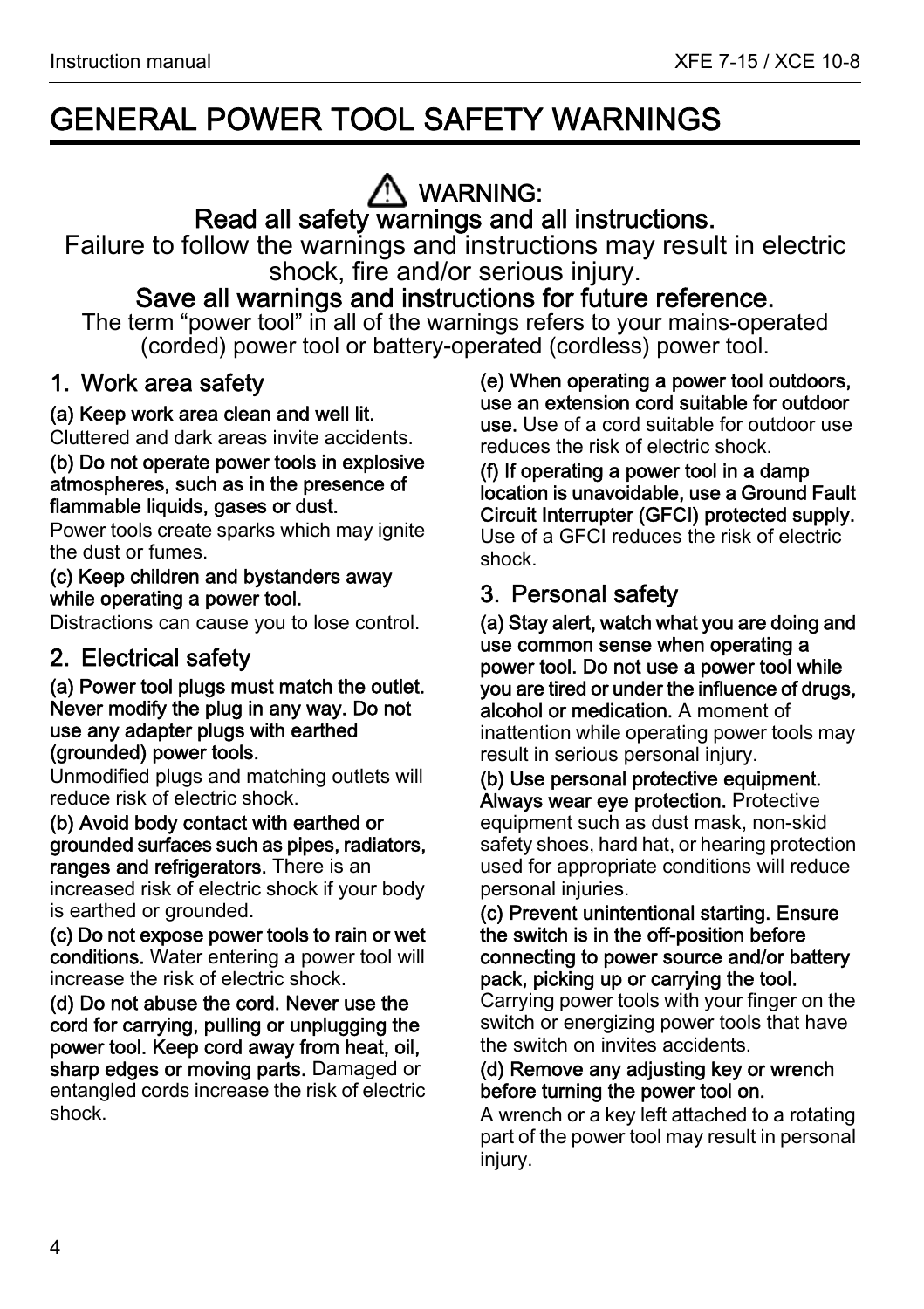### (e) Do not overreach. Keep proper footing and balance at all times.

This enables better control of the power tool in unexpected situations.

(f) Dress properly. Do not wear loose clothing or jewellery. Keep your hair, clothing and gloves away from moving parts. Loose clothes, jewellery or long hair can be caught in moving parts.

(g) If devices are provided for the connection of dust extraction and collection facilities, ensure these are connected and properly used. Use of dust collection can reduce dust-related hazards.

(h) Do not let familiarity gained from frequent use of tools allow you to become complacent and ignore tool safety

principles. A careless action can cause severe injury within a fraction of a second.

### 4. Power tool use and care

(a) Do not force the power tool. Use the correct power tool for your application. The correct power tool will do the job better and safer at the rate for which it was designed.

(b) Do not use the power tool if the switch does not turn it on and off.

Any power tool that cannot be controlled with the switch is dangerous and must be repaired.

(c) Disconnect the plug from the power source and/or the battery pack from the power tool before making any adjustments, changing accessories, or storing power tools. Such preventive safety measures reduce the risk of starting the power tool accidentally.

(d) Store idle power tools out of the reach of children and do not allow persons unfamiliar with the power tool or these instructions to operate the power tool. Power tools are dangerous in the hands of untrained users. (e) Maintain power tools. Check for misalignment or binding of moving parts, breakage of parts and any other condition that may affect the power tools operation. If damaged, have the power tool repaired before use. Many accidents are caused by poorly maintained power tools.

(f) Keep cutting tools sharp and clean.

Properly maintained cutting tools with sharp cutting edges are less likely to bind and are easier to control.

(g) Use the power tool, accessories and tool bits etc., in accordance with these instructions and in the manner intended for the particular type of power tool, taking into account the working conditions and the

work to be performed. Use of the power tool for operations different from those intended could result in a hazardous situation.

### (h) Keep handles and grasping surfaces dry, clean and free from oil and grease.

Slippery handles and grasping surfaces do not allow for safe handling and control of the tool in unexpected situations.

# 5. Battery tool use and care

(a) Recharge only with the charger specified by the manufacturer. A charger that is suitable for one type of battery pack may create a risk of fire when used with another battery pack.

(b) Use power tools only with specifically designated battery packs. Use of any other battery packs may create a risk of injury and fire.

(c) When battery pack is not in use, keep it away from other metal objects, like paper clips, coins, keys, nails, screws or other small metal objects, that can make a connection from one terminal to another.

Shorting the battery terminals together may cause burns or a fire.

(d) Under abusive conditions, liquid may be ejected from the battery; avoid contact. If contact accidentally occurs, flush with water. If liquid contacts eyes, additionally seek medical help. Liquid ejected from the battery may cause irritation or burns.

### 6. Service

(a) Have your power tool serviced by a qualified repair person using only identical replacement parts. This will ensure that the safety of the power tool is maintained.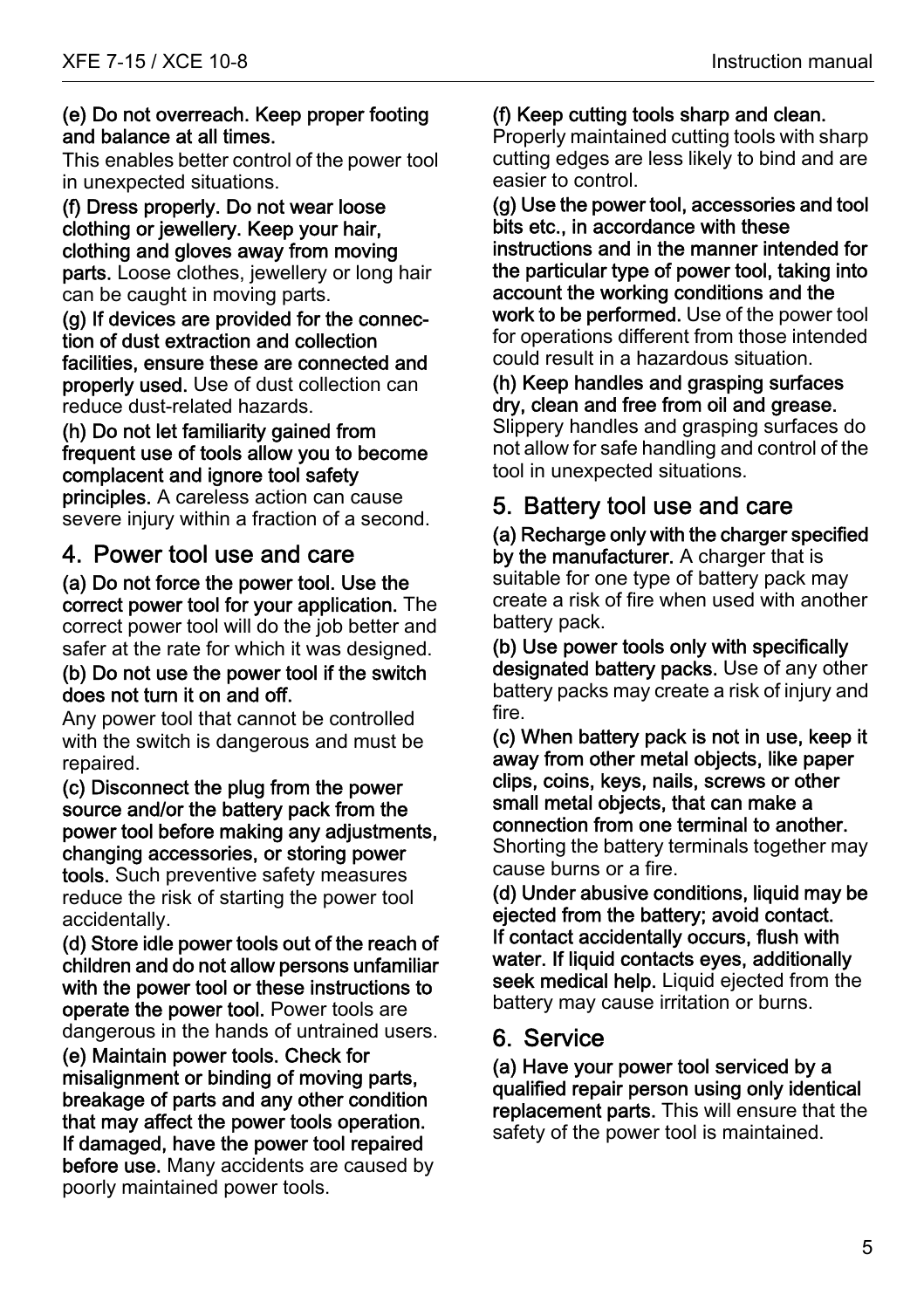### (b) Preventative maintenance performed by unauthorized personnel may result in misplacing of internal wires and components which could cause serious hazard. We recommend that all tool service

be performed by a FLEX Factory Service Center or Authorized FLEX Service Station.

# SPECIFIC SAFETY RULES AND SYMBOLS

### 1. Safety Warnings Common for Polishing Operations

### (a) This power tool is intended to function as a polisher. Read all safety warnings, instructions, illustrations and speci-fications provided with this power tool.

Failure to follow all instructions listed below may result in electric shock, fire and/or serious injury.

#### (b) Operations such as grinding, sanding, wire brushing, or cutting-off are not recommended to be performed with this power tool.

Operations for which the power tool was not designed may create a hazard and cause personal injury.

(c) Do not use accessories which are not specifically designed and recommended by the tool manufacturer. Just because the accessory can be attached to your power tool, it does not assure safe operation.

(d) The rated speed of the accessory must be at least equal to the maximum speed marked on the power tool. Accessories running faster than their rated speed can break and fly apart.

### (e) The outside diameter and the thickness of your accessory must be within the capacity rating of your power tool.

Incorrectly measured insertion tools cannot be adequately shielded or controlled.

(f) Sanding discs, sanding pads or other accessories must fit exactly on the grinding spindle of your electric power tool.

Insertion tools, which do not fit exactly on the grinding spindle of the electric power tool, rotate unevenly, vibrate violently and may result in loss of control.

(g) Do not use a damaged accessory. Before use, always check insertion tools for splinters and cracks, sanding pad for cracks, wear and severe abrasion. If power tool or accessory is dropped, inspect for damage or install an undamaged accessory. After inspecting and installing an accessory, position yourself and bystanders away from the plane of the rotating accessory and run the power tool at maximum no-load speed for one minute. Damaged accessories will normally break apart during this test time.

### (h) Wear personal protective equipment. Depending on application, use face shield, safety goggles or safety glasses.

If appropriate, wear a dust mask, hearing protection, protective gloves and/or a special apron which protect you from small sanding and material particles. The eye protection must be capable of stopping flying debris generated by various operations. The dust mask or respirator must be capable of filtrating particles generated by your operation. Prolonged exposure to high intensity noise may cause hearing loss.

(i) Keep bystanders a safe distance away from work area. Anyone entering the work area must wear personal protective equipment. Fragments of workpiece or of a broken accessory may fly away and cause injury beyond immediate area of operation.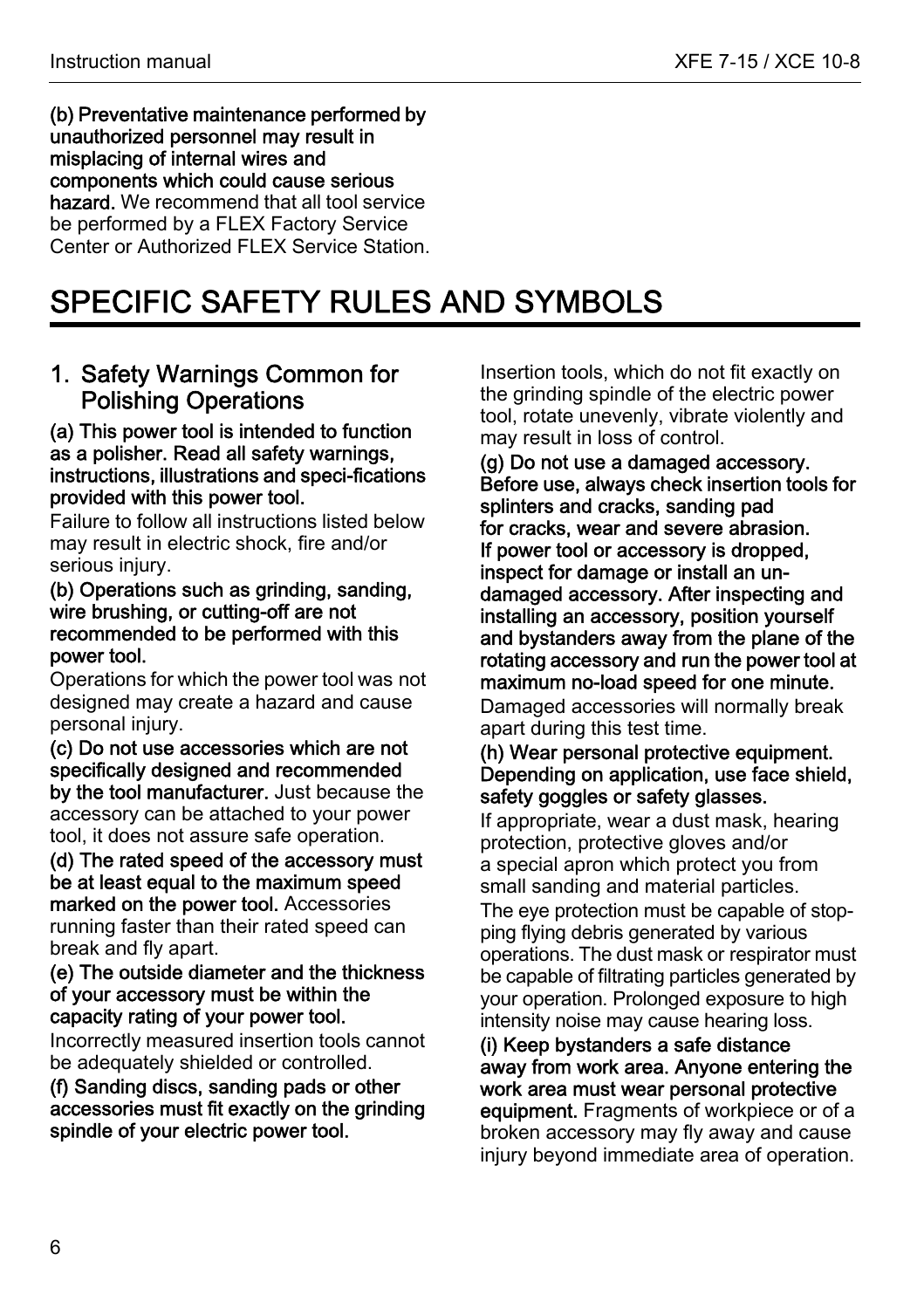### (j) Hold power tool by insulated gripping surfaces only, when performing an operation where the cutting accessory may contact hidden wiring or its own cord.

Cutting accessory contacting a "live" wire may make exposed metal parts of the power tool "live" and shock the operator.

(k) Position the cord clear of the spinning accessory. If you lose control, the cord may be cut or snagged and your hand or arm may be pulled into the spinning accessory.

### (l) Never lay the power tool down until the accessory has come to a complete stop.

The spinning accessory may grab the surface and pull the power tool out of your control.

(m) Do not run the power tool while carrying it at your side. Accidental contact with the spinning accessory could snag your clothing, pulling the accessory into your body.

#### (n) Regularly clean the power tool's air vents. The motor's fan will draw the dust inside the housing and excessive accumulation of powdered metal may cause electrical hazards.

(o) Do not operate the power tool near flammable materials. Sparks could ignite these materials.

(p) Do not use accessories that require liquid coolants. Using water or other liquid coolants may result result in electrocution or shock.

# 2. Kickback and Related Warnings

Kickback is the sudden reaction to a pinched or snagged rotating insertion tool, such as a sanding disc, sanding pad, wire brush, etc. Pinching or snagging may cause a rotating insertion tool to stop abruptly. For example, if an abrasive wheel is snagged or pinched by the workpiece, the edge of the wheel that is entering into the pinch point can dig into the surface of the material causing the wheel to climb out or kick out. The wheel may either jump toward or away from the operator, depending on direction of the wheel's movement at the point of pinching. Abrasive wheels may also break under these conditions.

For example, if a sanding disc is snagged or pinched by the workpiece, the edge of the sanding disc which is entering the workpiece may become caught and cause the sanding disc to break off or kick back. The sanding disc then moves towards or away from the operator, depending on the direction in which the disc is rotating at the point of pinching. Sanding discs may also break under these conditions.

A recoil occurs if the electric power tool is used incorrectly or improperly. A recoil can be prevented by appropriate precautions as described below.

#### (a) Maintain a firm grip on the power tool and position your body and arm to allow you to resist kickback forces. Always use auxiliary handle, if provided, for maximum control over kickback or torque reaction during start-up.

The operator can control torque reactions or kickback forces, if proper precautions are taken.

(b) Never place your hand near the rotating accessory. Accessory may kickback over your hand.

### (c) Do not position your body in the area where power tool will move if kickback

occurs. Kickback propels the electric power tool in the direction opposite to the movement of the sanding disc at the point of pinching.

#### (d) Use special care when working corners, sharp edges etc. Avoid bouncing and snagging the accessory. Corners, sharp edges or bouncing have a tendency to snag the rotating accessory and cause loss of control or kickback. This causes a loss of control or kickback.

(e) Do not attach a saw chain woodcarving blade or toothed saw blade. Such blades create frequent kickback and loss of control.

### 3. Special safety instructions for polishing

(a) Do not allow any loose portion of the polishing bonnet or its attachment strings to spin freely. Tuck away or trim any loose attachment strings.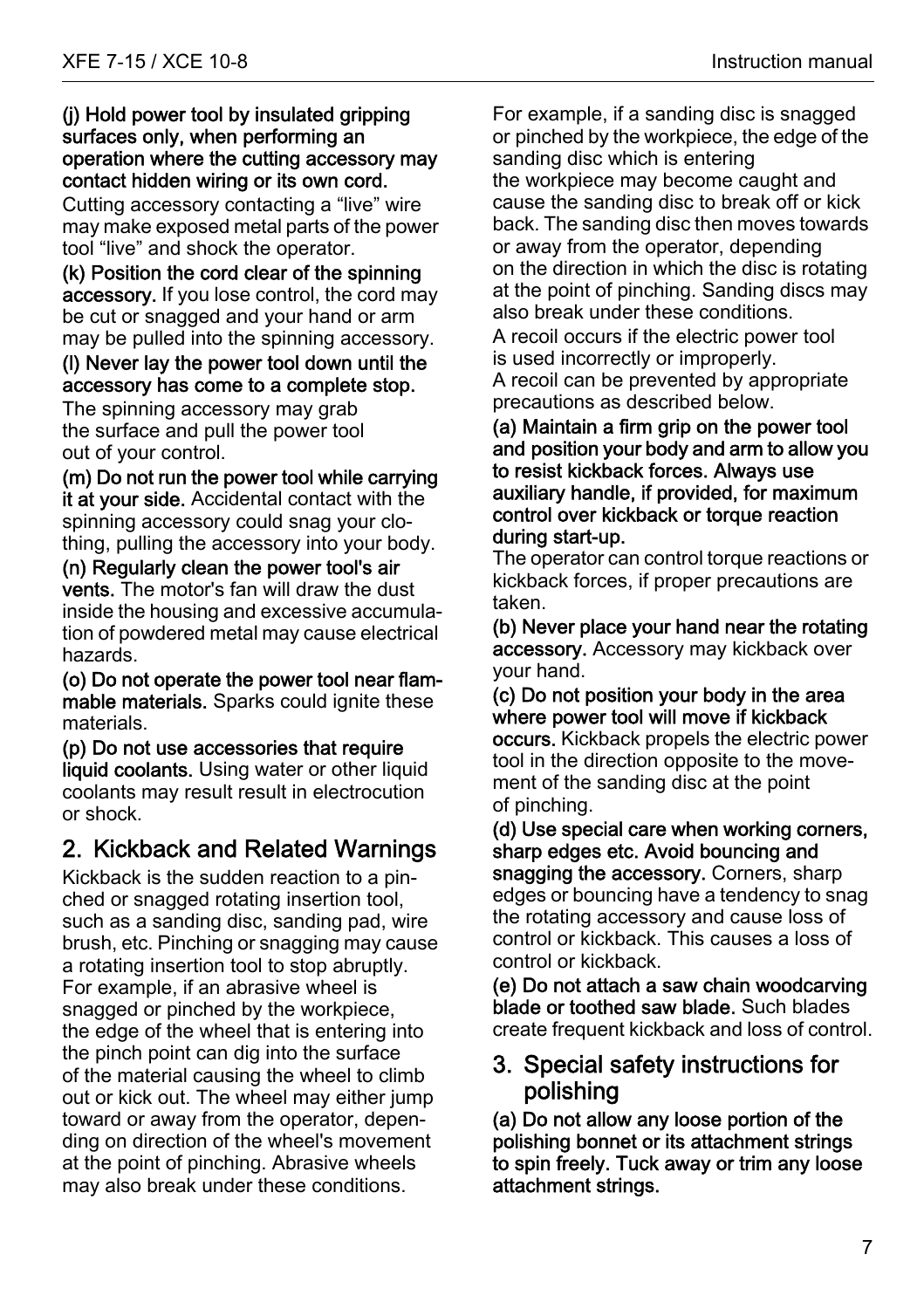Loose and spinning attachment strings can entangle your fingers or snag on the workpiece.

### 4. Additional Warnings

(a) The mains voltage and the voltage specifications on the rating plate must correspond.

(b) Do not press the spindle lock until the tool stops.

(c) Some dust created by power sanding, sawing, grinding, drilling and other construction activities contains chemicals known to the State of California to cause cancer, birth defects or other reproductive harm. Some examples of these chemicals are:

- Lead from lead-based paints.
- Crystalline silica from bricks, cement, and other masonry products.
- Arsenic and chromium from chemicallytreated lumber.

### Your risk from these exposures varies, depending upon how often you do this type of

work. To reduce your exposure to these chemicals:

- Work in a well-ventilated area.
- Work with approved safety equipment, such as dust masks that are specially designed to filter out microscopic particles.
- Avoid prolonged contact with dust from power sanding, sawing, grinding, drilling, and other construction activities. Wear protective clothing and wash exposed areas with soap and water. Allowing dust to get into your mouth or eyes or to lie on the skin may promote absorption of harmful chemicals.

### 5. Definitions for units and symbols used on this tool

| V…………………………volts |  |
|------------------|--|
|                  |  |
| Hz hertz         |  |

W.............................. watts no.............................. no load speed .../min or min<sup>-1</sup> .......... revolutions or reciprocations per minute (rpm) Ø............................... diameter ~............................... alternating current ......................... class II tool □ ....................... Wear goggles! ....................... Read the instructions!

### 6. Double insulation for safer operation

To ensure safer operation of this power tool, FLEX has adopted a double insulation design. "Double insulation" means that two physically separated insulation systems have been used to insulate the electrically conductive materials connected to the power supply from the outer frame handled by the operator. Therefore, either the symbol  $\Box$  or the words "Double insulation" appear on the power tool or on the nameplate.

Although this system has no external grounding, you must still follow the normal electrical safety precautions given in this Instruction Manual, including not using the power tool in wet environments.

To keep the double insulation system effective, follow these precautions:

- Only FLEX AUTHORIZED SERVICE CENTER should disassemble or assemble this power tool, and only genuine FLEX replacement parts should be installed.
- Clean the exterior of the power tool only with a soft cloth moistened with soapy water, and dry thoroughly.
- Never use solvents, gasoline or thinners on plastic components; otherwise the plastic may dissolve.

# SAVE THESE INSTRUCTIONS AND MAKE THEM AVAILABLE TO OTHER USERS AND OWNERS OF THIS TOOL!

–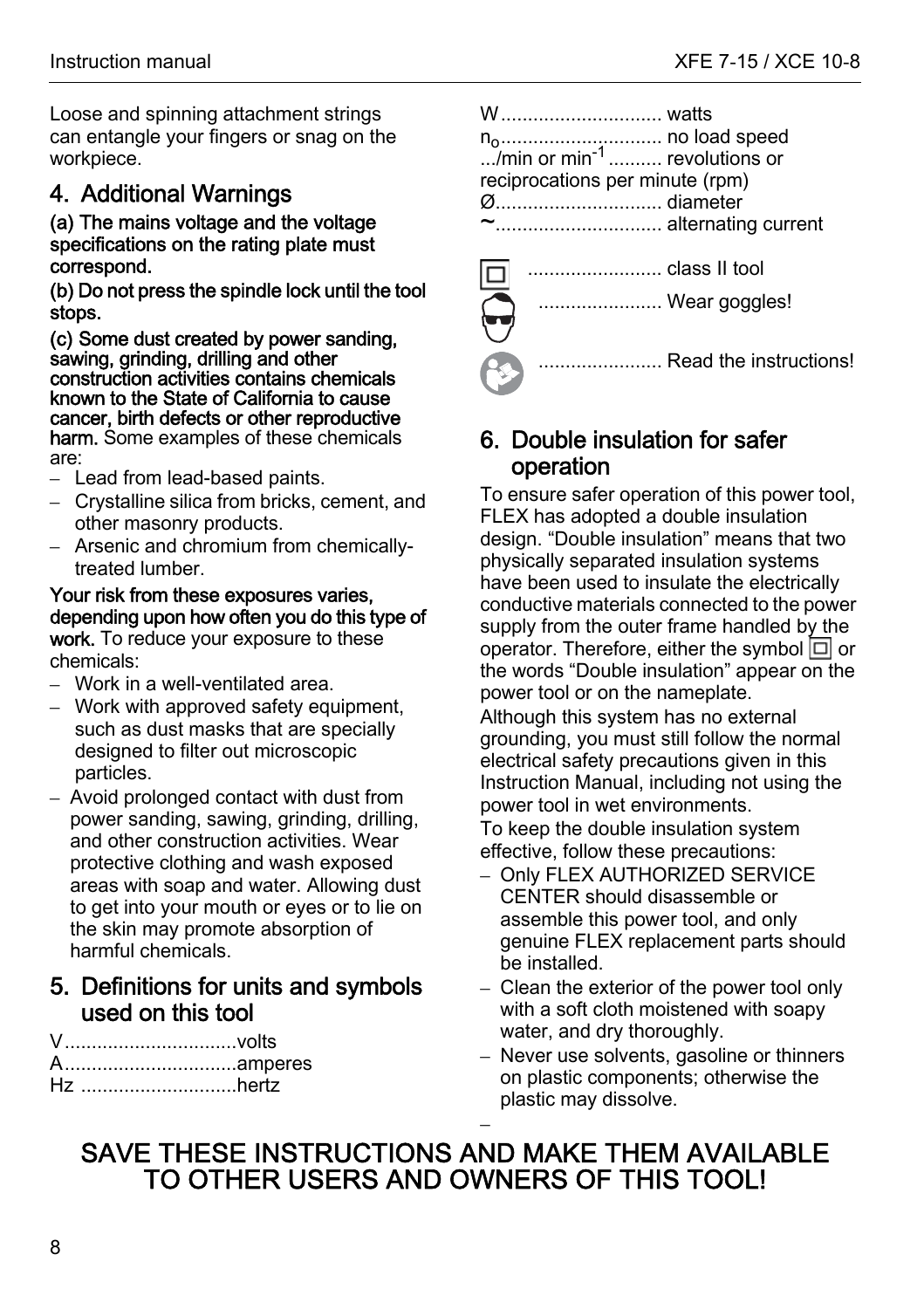# Technical specifications

|                             |           | <b>XFE 7-15</b>                        | <b>XCE 10-8</b> |
|-----------------------------|-----------|----------------------------------------|-----------------|
| Machine type                |           | Orbital polisher                       |                 |
| Mains voltage               | V/Hz      | 120/60                                 |                 |
| Power input                 | AMP       | 8.6                                    | 8.7             |
| Tool holder                 | $mm$ (in) | Velcro $\varnothing$ 125 (5) / 150 (6) |                 |
| Tool Ø max.                 | $mm$ (in) | 160 (6.5)                              |                 |
| Orbit                       | $mm$ (in) | 15(0.59)                               | 8(0.31)         |
| Orbit rate                  | $min-1$   | 3,000-9,000                            |                 |
| Speed (velcro backing pad)  | r.p.m.    |                                        | 150-450         |
| Weight (without power cord) | kg (lbs)  | 2.4(5.28)                              | 2.6(5.72)       |
| Safety class<br>    /   □   |           |                                        |                 |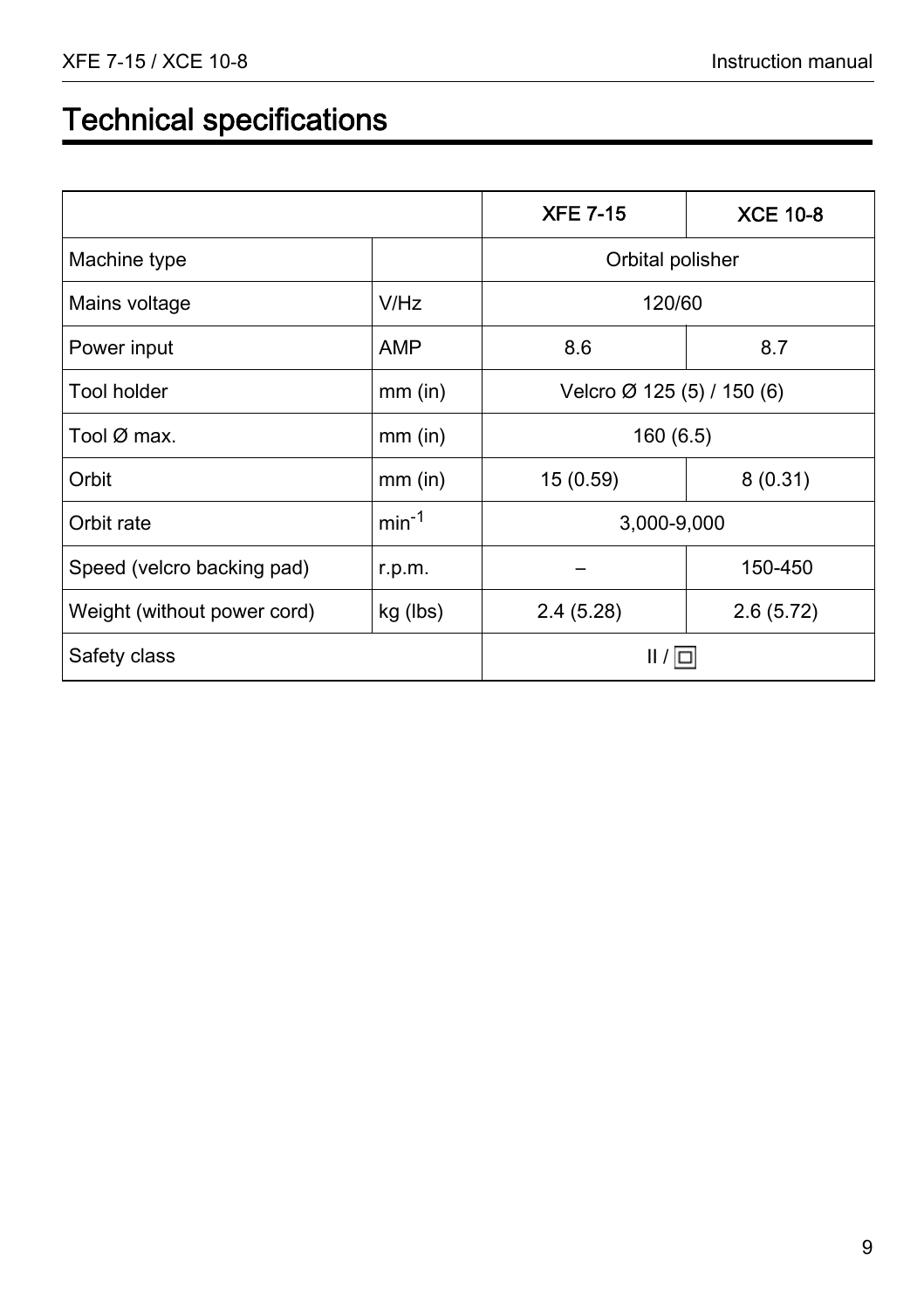# **Overview**



### 1 Grip hood

With air outlet and direction-of-rotation arrow.

- 2 Gear head \*
- 3 4.0 m (13 ft.) power cord with plug
- 4 Dial for preselecting the speed
- 5 Switch

Switches the power tool on and off and also accelerates it up to the preselected speed.

### 6 Locking button

Locks the switch (5) during continuous operation.

- 7 Rating plate \*
- 8 Velcro pad
- 9 Disc support

Torx wrench T20 \*

not illustrated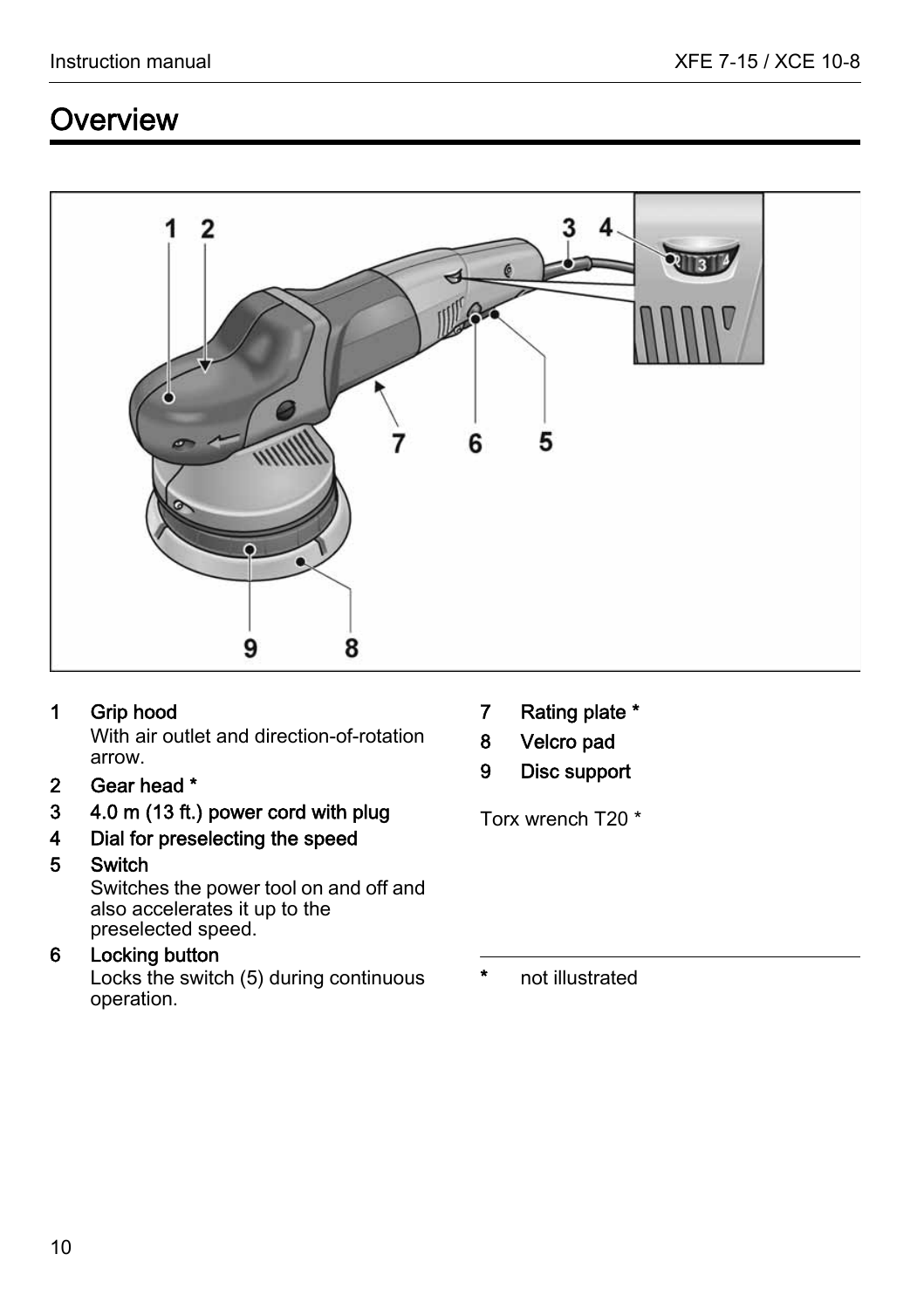# Operating instructions



# WARNING



Risk of electric shock! Before carrying out any work on the power tool, always pull out the mains plug.

### Before switching on the power tool

Unpack the polisher and check that there are no missing or damaged parts.

### Attaching or changing the polishing tool

– Pull out the mains plug.



- Firmly press polishing tool, centred on the eye, onto the Velcro pad (8). Use undamaged polishing tools only.
- Insert the mains plug into the socket.
- Switch on the polisher (without engaging it) and run the polisher for approx. 30 seconds. Check for imbalances and vibrations.
- Switch off the polisher.

### Switch on and off Brief operation without engaged switch rocker



- Press and hold down the switch.
- To switch off, release the switch.

### Continuous operation with engaged switch rocker



- Press and hold down the switch.
- To lock into position, hold down the locking button and release the switch.



– To switch off, briefly press and release the switch.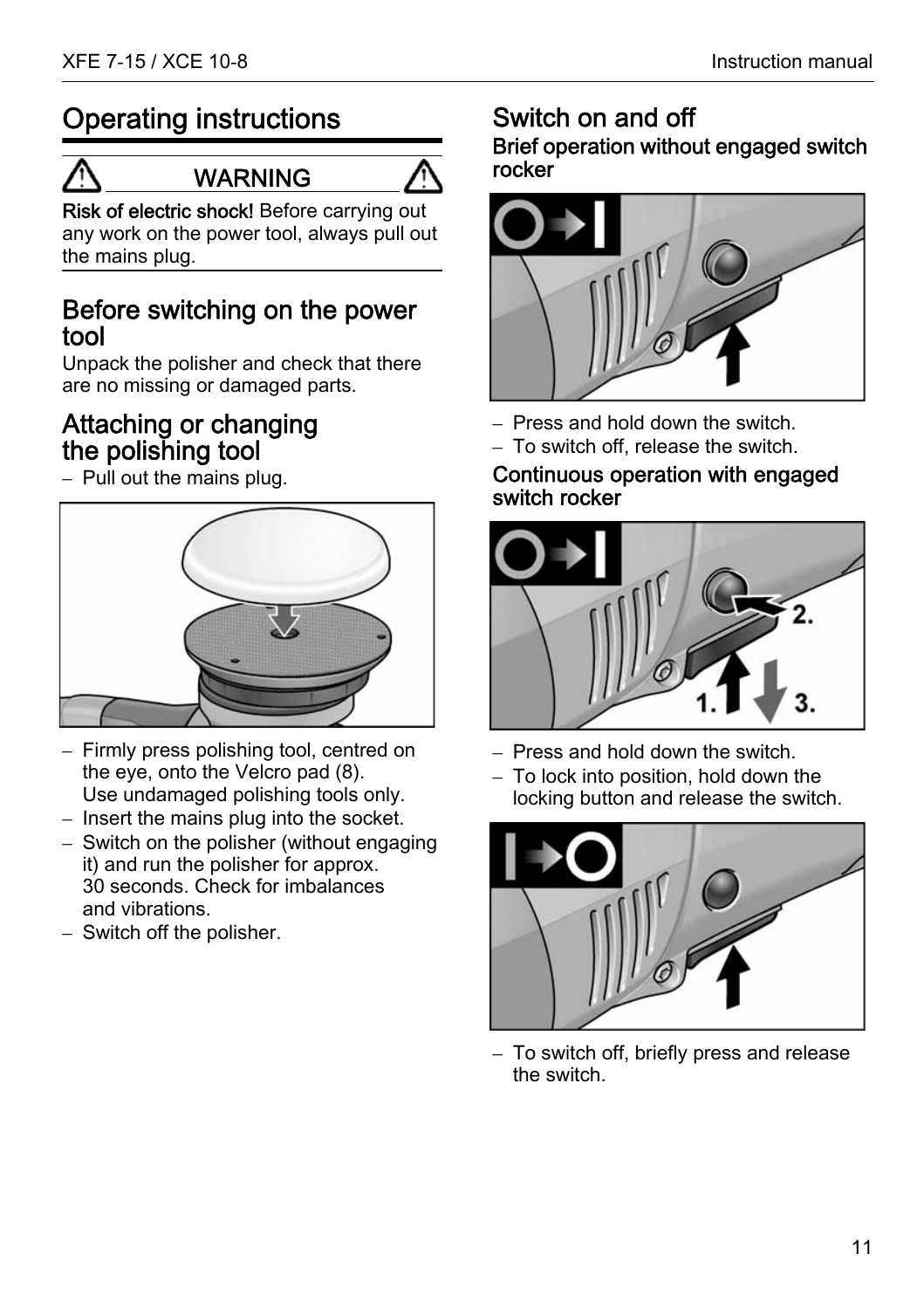# Preselecting the speed



CAUTION

Risk of injury due to destruction of the tool. Use the appropriate tool for the job.



To set the operating speed, move the dial to the required value.

- $-1$  = lowest speed
- $6$  = highest speed

Gently press the switch (5) to accelerate the power tool up to the preselected speed.

NOTE

If an overload or overheating occurs during continues operation, the power tool automatically reduces the speed until the power tool has cooled down adequately.

# Operating informations



CAUTION

When the power tool is switched off, the polishing tool continues running briefly.

**NOTE** 



Following a tool change (e.g. wool pad instead of polishing sponge), the difference in weight may increase the vibrations.

Change the operating speed with the adjusting wheel (4) until the vibrations have been reduced.

– Switch on the machine before placing it on the surface which is to be polished and run the polisher up to the set speed.



- Applying light contact pressure, move the polisher in circular, overlapping movements on the surface which is to be polished in order to obtain a good polishing finish and to ensure that the tool has a long service life.
- On sensitive surfaces (e.g. car paint-work) do not work aggressively but work at slow speeds applying low contact pressure.
- If using a polishing paste, use the respective tool for each paste.

# Maintenance and care

WARNING



Risk of electric shock! Before carrying out any work on the power tool, always pull out the mains plug.

# Cleaning

Regularly clean the power tool and ventilation slots. Frequency of cleaning is dependent on the material and duration of use. Regularly blow out the housing interior and motor with dry compressed air.



**CAUTION** 

Risk of injury! Wear safety glases while using compressed air.

All plastic parts should be cleaned with soft damp cloth. NEVER use solvents to clean plastic parts. They could possibly dissolve or otherwise damage the material.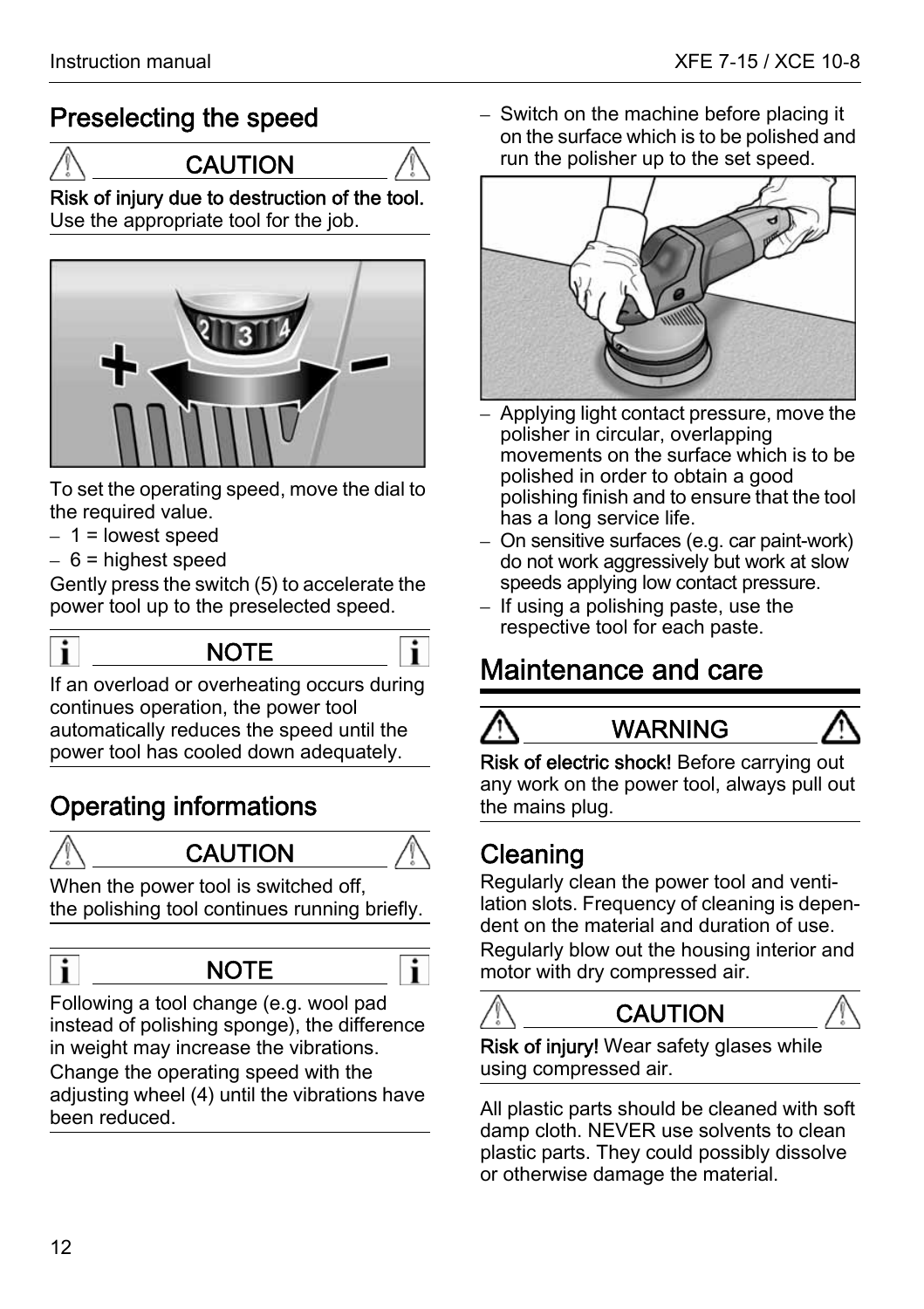# Brush inspection and lubrication

For your continued safety and electrical protection, brush inspection and replacement on this tool should ONLY be performed by an authorized service center for FLEX Power Tools.

At approximately 100 hours of use, take or send your tool to your nearest authorized service center for FLEX Power Tools to be thoroughly cleaned and inspected; worn parts replaced; and when necessary, relubricated with fresh lubricant if required; reassembled with new brushes; and performance tested.

Any loss of power before the above maintenance check may indicate the need for immediate servicing of your tool.

DO NOT CONTINUE TO OPERATE TOOL UNDER THIS CONDITION.

lf proper operating voltage is present, return your tool to a FLEX authorized service center for immediate service.

# Gear housing

The gear housing (2) should never be loosened or opened, except by a FLEX authorized service center. Doing so will void the product warranty.

# Change Velcro pad

- Pull out the mains plug.
- Remove the polishing tool.
- Place machine on its back.



- Release and remove screws with Torx wrench (1.).
- Remove worn Velcro pad (2.).
- Remove contaminants from interior.



– Align securing holes and fit new Velcro pad (3.).



- Insert screws and tighten with Torx wrench (4.). (Tightening torque 2.5-3.0 Nm  $(1.8 - 2.2$  ft. lb.)
- Carry out test run. Check for imbalances and vibrations.





An incorrect torque setting can damage the tool and the surfaces being worked on.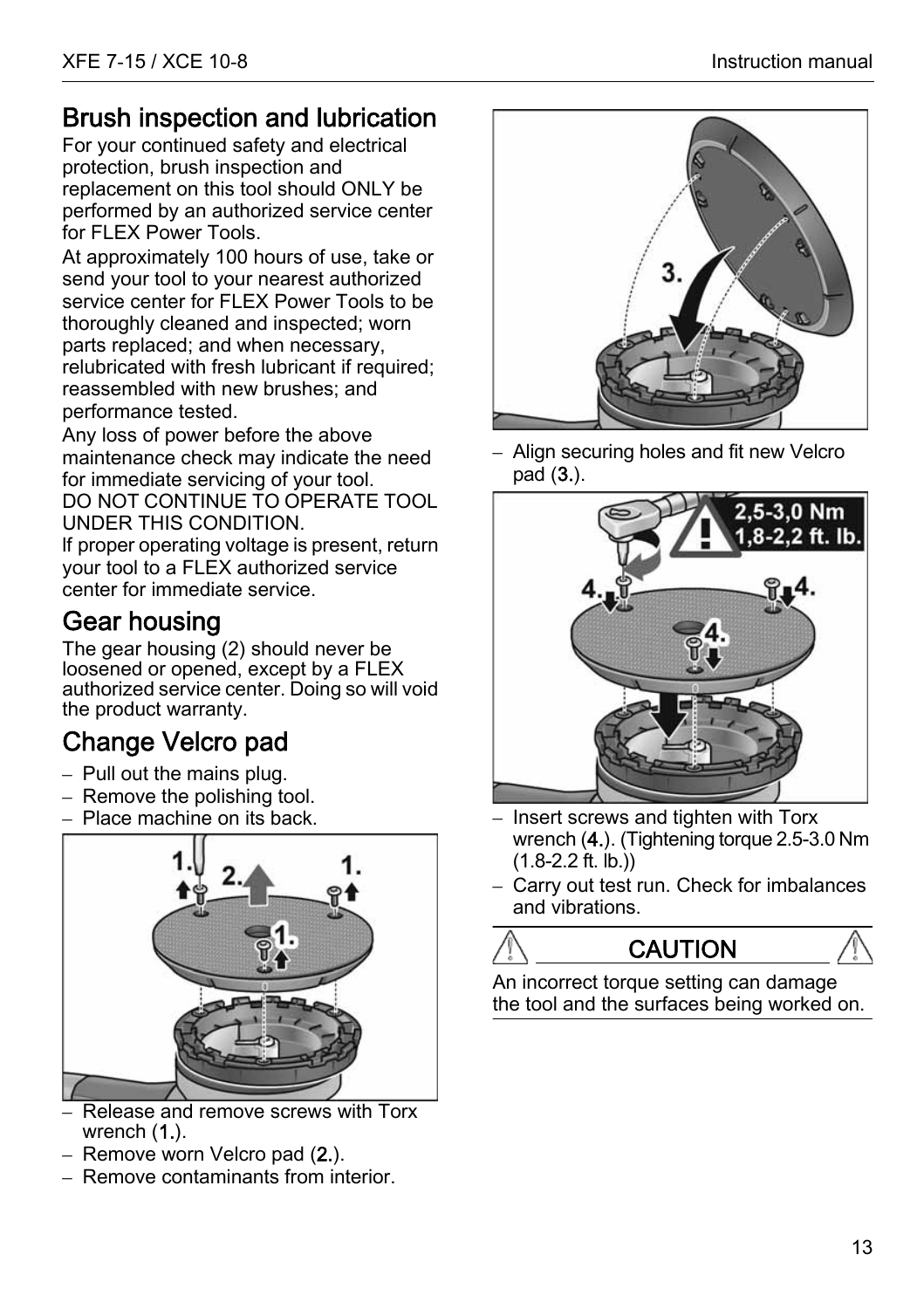# **Repairs**

All quality tools will eventually require servicing or replacement of parts due to wear from normal use. These operations, including brush inspection and replacement, should ONLY be performed by an authorized service center for FLEX Power Tools. All repairs made by these agencies are fully guaranteed against defective material and workmanship.

We cannot guarantee repairs made or attempted by anyone other than these agencies.

Should you have any questions about your tool, feel free to write us at any time. In any communications, please give all information shown on the nameplate of your tool (model number, type, serial number, etc.).

# Spare parts and accessories

NOTE

Only the tools released by FLEX may be used.

For other accessories, in particular tools and polishing aids, see the manufacturer's catalogues.

Exploded drawings and spare-part lists can be found on our homepage: www.flex-tools.com

# **Warranty**

## FLEX North America limited one year Warranty

FLEX North America warrants its Professional Power Tools for a period of one year from the date of original purchase. We will repair or replace at our option, any part or parts of the product and accessories covered under this warranty, which, after examination, prove(s) to be defective in workmanship or material during the warranty period. For repair or replacement, return the complete tool or accessory, transportation prepaid, to your nearest Authorized Service Station.

Proof of purchase may be required. This warranty does not apply to repair or replacement due to misuse, abuse, normal wear and tear or repairs attempted or made by someone other than our Authorized Service Stations.

ANY IMPLIED WARRANTY, INCLUDING THE IMPLIED WARRANTIES OF MERCHANTABILITY AND FITNESS FOR PARTICULAR PURPOSE, WILL LAST ONLY FOR ONE (1) YEAR FROM THE DATE OF PURCHASE. To obtain information on warranty performance, please write to:

Chervon North America, Inc. 1203 East Warrenville Road Naperville, IL 60563 USA Phone 1-833-353-9496 www.flexpowertools.com

THE FOREGOING OBLIGATION IS FLEX NORTH AMERICA'S SOLE LIABILITY UNDER THIS OR ANY IMPLIED WARRAN-TY AND UNDER NO CIRCUMSTANCES SHALL FLEX NORTH AMERICA BE LIABLE FOR ANY INCIDENTAL OF CONSEQUENTIAL DAMAGES.

Some states do not allow limitations on how long an implied warranty lasts or the exclusion or limitation of incidental or consequential damages, so the above limitation or exclusion may not apply to you. This warranty gives you specific legal rights and you may also have other legal rights, which vary from state to state.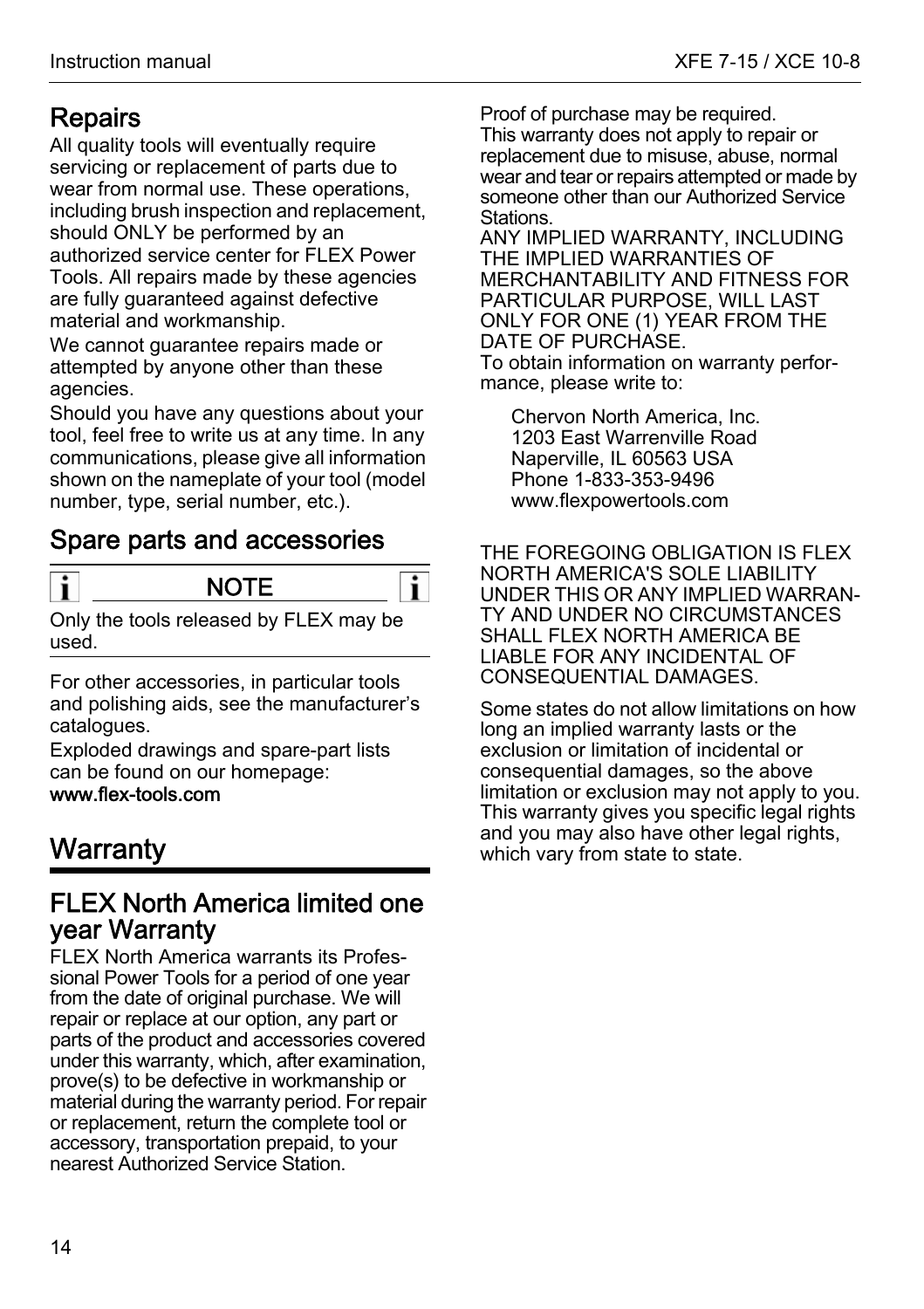# **Sommaire**

| Symboles utilisés  15           |  |
|---------------------------------|--|
| Informations de sécurité        |  |
| importantes  15                 |  |
| INDICATIONS GÉNÉRALES           |  |
| DE SÉCURITÉ  16                 |  |
| RÈGLES ET SYMBOLES              |  |
| SPÉCIFIQUES DE SÉCURITÉ  19     |  |
| Caractéristiques techniques  23 |  |
| Vue d'ensemble  24              |  |
| Instructions d'utilisation  25  |  |
| Maintenance et nettoyage 26     |  |
| Garantie  28                    |  |
|                                 |  |

# Symboles utilisés

 $\mathbf i$ 

# AVERTISSEMENT

Un texte précédé du terme AVERTISSE-MENT signale une situation potentiellement dangereuse qui, si vous n'en tenez pas compte, s'assortit d'un danger de mort ou de blessures graves.

# PRUDENCE

Un texte précédé du terme PRUDENCE signale une situation potentiellement dangereuse qui, si vous n'en tenez pas compte, s'assortit d'un risque de blessure mineure ou modéré, ou d'endommagement de la machine.

# **REMARQUE**

Le terme REMARQUE met en évidence des informations essentielles.

# Informations de sécurité importantes

Avant d'utiliser ou d'entretenir cet outil électroportatif, veuillez lire et bien assimiler tous les textes sur les précautions de sécurité, les avertissements et les instructions d'utilisation énoncées dans la présente notice d'utilisation. La plupart des accidents provoqués par des outils électroportatifs en fonctionnement et lors de leur maintenance sont causés par le fait que des règles ou précautions de sécurité de base n'ont pas été respectées. Il est souvent possible d'éviter un accident en anticipant une situation potentiellement dangereuse avant même qu'elle n'apparaisse, et en respectant les procédures de sécurité appropriées.

Les précautions de sécurité de base à prendre sont décrites au chapitre « SÉCURITÉ » de cette notice d'utilisation et aux chapitres contenant les instructions d'utilisation et de maintenance.

Les risques à éviter pour éviter des dommages corporels et d'endommager la machine sont identifiés par des MENTIONS D'AVERTISSEMENT sur l'outil électroportatif et dans la présente notice d'utilisation. N'utilisez JAMAIS cet outil électroportatif d'une façon qui n'a pas été spécifiquement recommandée par FLEX.

# Conformité d'utilisation

Cette polisseuse excentrique guidée manuellement est destinée

- aux applications professionnelles dans l'industrie et l'artisanat.
- aux travaux de polissage de toute sorte, par exemple des surfaces laquées sur les véhicules, surfaces de meubles et surfaces métalliques, etc., avec des éponges à polir, des toisons d'agneau et toisons en laine,
- à monter sur des outils à polir homologués pour tourner au minimum à 500 t/mn.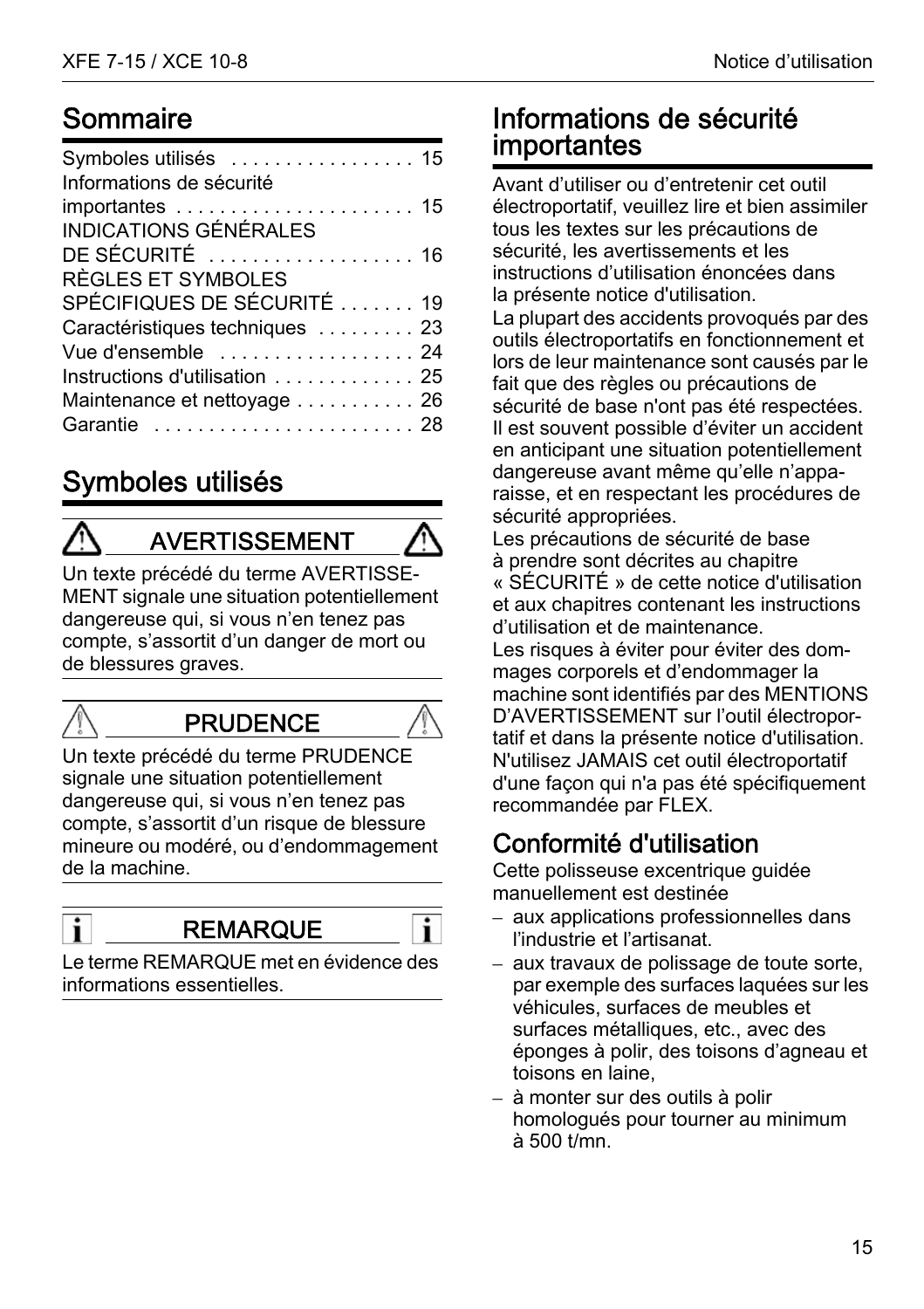# INDICATIONS GÉNÉRALES DE SÉCURITÉ

# AVERTISSEMENT!

# Veuillez lire toutes les consignes de sécurité et instructions.<br>Si les consignes d'avertissement et instructions ne sont pas

correctement respectées, cela engendre un risque d'électrocution, d'incendie et / ou de blessures graves.

### Veuillez conserver toutes les consignes de sécurité et instructions dans un endroit sûr pour pouvoir les reconsulter ultérieurement.

La notion d' « outil électroportatif » mentionnée par la suite se rapporte à des outils électriques raccordés au secteur (avec câble de raccordement) et à des outils électriques à batterie (sans câble de raccordement).

### 1. Place de travail

### (a) Maintenez l'endroit de travail propre et

bien éclairé. Un lieu de travail en désordre ou mal éclairé augmente le risque d'accidents.

#### (b) N'utilisez pas l'appareil dans un environnement présentant des risques d'explosion et où se trouvent des liquides, des gaz ou poussières inflammables. Les

outils électroportatifs génèrent des étincelles risquant d'enflammer les poussières ou les vapeurs.

### (c) Tenez les enfants et autres personnes éloignés durant l'utilisation de l'outil électroportatif. En cas d'inattention vous

risquez de perdre le contrôle sur l'appareil.

### 2. Sécurité relative au système électrique

(a) La fiche de secteur de l'outil électroportatif doit être appropriée à la prise de courant. Ne modifiez en aucun cas la fiche. N'utilisez pas de fiches d'adaptateur avec des appareils avec mise à la terre. Les fiches non modifiées et les prises de courant appropriées réduisent le risque de choc électrique.

(b) Évitez le contact physique avec des surfaces mises à la terre tels que tuyaux, radiateurs, fours et réfrigérateurs. Il y a un risque élevé de choc électrique au cas où votre corps serait relié à la terre.

(c) N'exposez pas l'outil électroportatif à la pluie ou à l'humidité. La pénétration d'eau dans un outil électroportatif augmente le risque d'un choc électrique.

(d) N'utilisez pas le câble à d'autres fins que celles prévues, n'utilisez pas le âble pour porter l'appareil ou pour l'accrocher ou encore pour le débrancher de la prise de courant. Maintenez le câble éloigné des sources de chaleur, des parties grasses, des bords tranchants ou des parties de l'appareil en rotation. Un câble endommagé ou torsadé augmente le risque d'un choc électrique.

#### (e) Au cas où vous utiliseriez l'outil électroportatif à l'extérieur, utilisez une rallonge autorisée homologuée pour les applications extérieures. L'utilisation d'une rallonge électrique homologuée pour les applications extérieures réduit le risque d'un choc électrique.

#### (f) S'il est absolument nécessaire d'utiliser l'outilélectroportatif dans un endroit humide, utilisez unealimentation protégée par un disjoncteur de fuite deterre (GFCI).

L'utilisation d'un disjoncteur GFCI réduitles risques de choc électrique.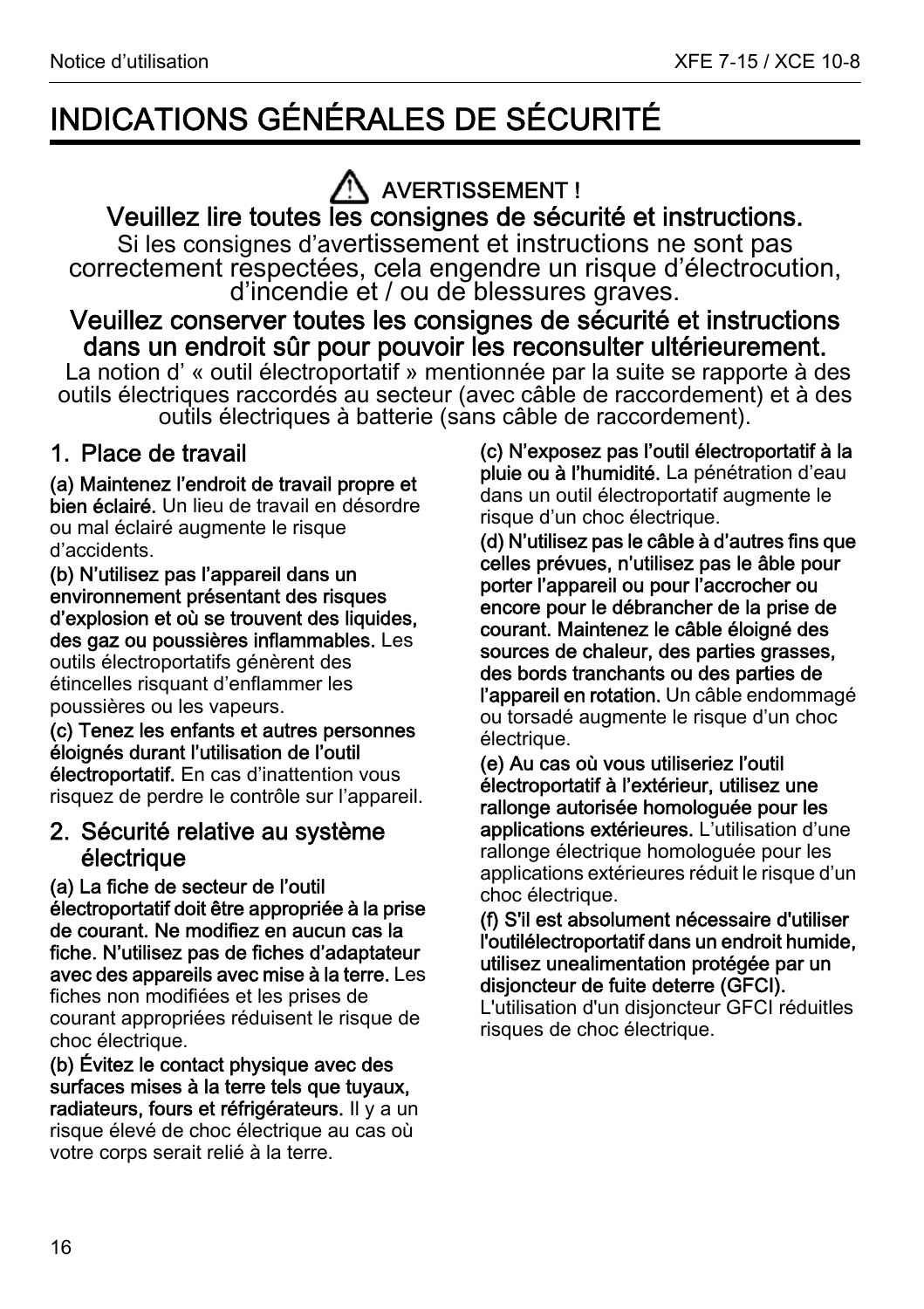### 3. Sécurité des personnes

(a) Restez vigilant, surveillez ce que vous faites. Faites preuve de bon en utilisant l'outil électroportatif. N'utilisez pas l'appareil lorsque vous êtes fatigué ou après avoir consommé de l'alcool, des drogues ou avoir pris des médicaments.

Un moment d'inattention lors de l'utilisation de l'appareil peut entraîner de graves blessures pour les personnes.

### (b) Portez des équipements de protection. Portez toujours des lunettes de protection.

Le fait de porter des équipements de protection personnels tels que masque antipoussières, chaussures de sécurité antidérapantes, casque de protection ou protection acoustique suivant le travail à effectuer, réduit le risque de blessures pour les personnes.

#### (c) Évitez les démarrages intempestifs. Assurez-vous quel'interrupteur est dans la position arrêt avant de brancher l'outil dans une prise de courant et/ou unbloc-piles, de le ramasser ou de le transporter. Le transport d'un outil électroportatif avec le doigt

sur lagâchette ou le branchement de cet outil quandl'interrupteur est en position de marche est uneinvite aux accidents.

#### (d) Enlevez tout outil de réglage ou toute clé avant de mettre l'appareil en

fonctionnement. Une clé ou un outil se trouvant sur une partie en rotation peut causer des blessures.

#### (e) Ne surestimez pas vos capacités. Veillez à garder toujours une position stable et équilibrée. Ceci vous permet de mieux contrôler l'appareil dans des situations inattendues.

(f) Portez des vêtements appropriés. Ne portez pas de vêtements amples ni de bijoux. Maintenez cheveux, vêtements et gants éloignés des parties de l'appareil en rotation. Des vêtements amples, des bijoux ou des cheveux longs peuvent être happés

par des pièces en mouvement.

(g) Si des dispositifs servant à aspirer ou à recueillir les poussières doivent être utilisés, vérifiez que ceux-ci soient effectivement raccordés et qu'ils sont correctement utilisés. L'utilisation de tels dispositifs réduit les dangers dus aux poussières.

(h) Rester vigilant et ne pas négliger les principes de sécurité de l'outil sous prétexte que vous avez l'habitude de l'utiliser. Une fraction de seconde d'inattention peut provoquer une blessure grave.

### 4. Utilisation et emploi soigneux de l'outil électroportatif

(a) Ne surchargez pas l'appareil. Utilisez l'outil électroportatif approprié au travail

à effectuer. Avec l'outil électroportatif approprié, vous travaillerez mieux et avec plus de sécurité à la vitesse pour laquelle il est prévu.

(b) N'utilisez pas un outil électroportatif dont l'interrupteur est défectueux. Un outil électroportatif qui ne peut plus être mis en ou hors fonctionnement est dangereux et doit être réparé.

(c) Retirer la fiche de la prise de courant avant d'effectuer des réglages sur l'appareil, de changer les accessoires, ou de ranger l'appareil. Cette mesure de précaution empêche une mise en fonctionnement par mégarde.

(d) Gardez les outils électroportatifs non utilisés hors de portée des enfants. Ne permettez pas l'utilisation de l'appareil à des personnes qui ne se sont pas familiarisées avec celui-ci ou qui n'ont pas lu ces instructions. Les outils électroportatifs sont dangereux lorsqu'ils sont utilisés par des personnes non initiées.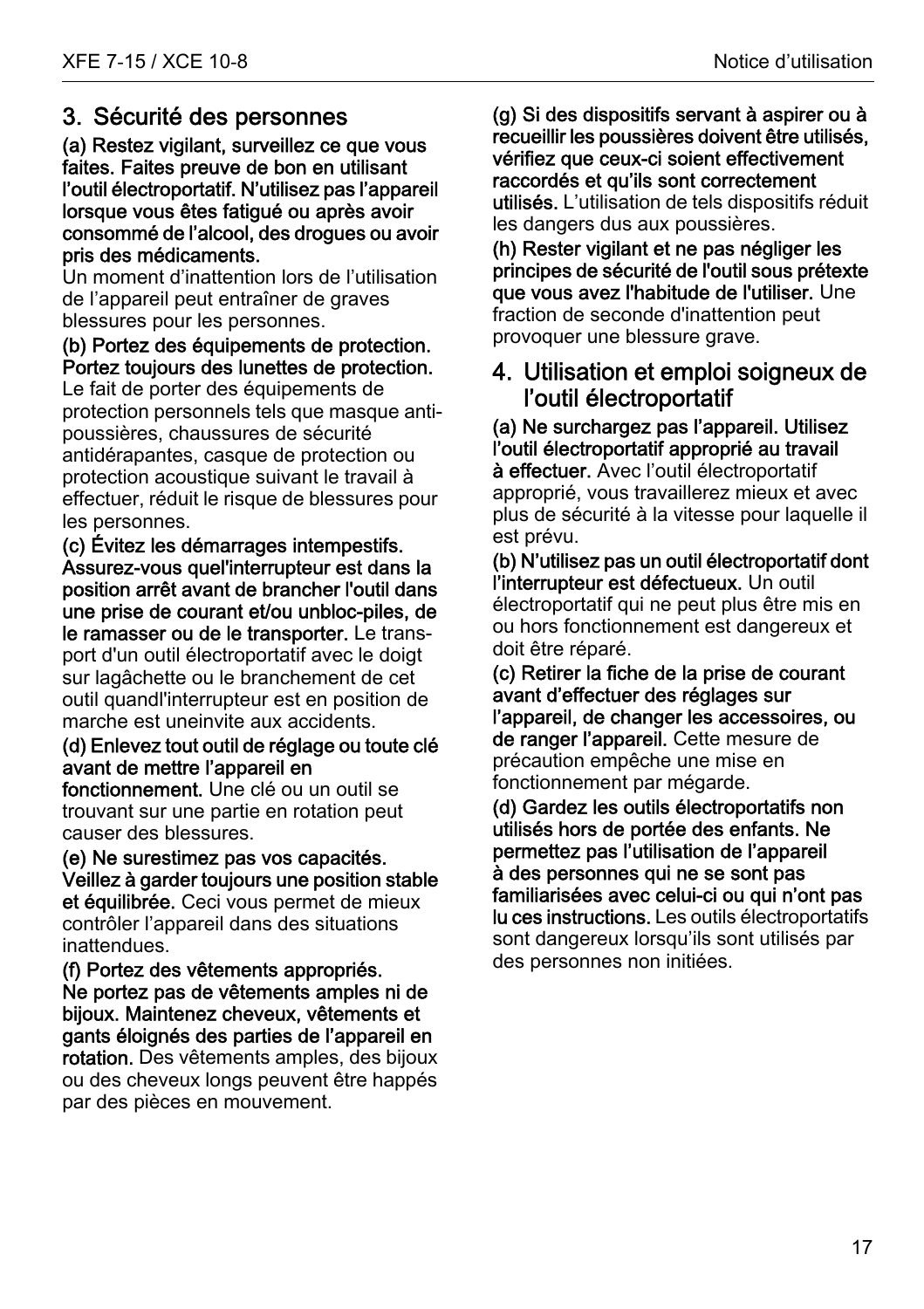(e) Prenez soin des outils électroportatifs. Vérifiez que les parties en mouvement fonctionnent correctement et qu'elles ne soient pas coincées, et contrôlez si des parties sont cassées ou endommagées de telle sorte que le bon fonctionnement de l'appareil s'en trouve entravé. Faites réparer les parties endommagées avant d'utiliser l'appareil. De nombreux accidents sont dus à des outils électroportatifs mal entretenus.

(f) Maintenez les outils de coupe aiguisés et propres. Des outils soigneusement entretenus avec des bords tranchants bien aiguisés se coincent moins souvent et peuvent être guidés plus facilement.

(g) Utilisez les outils électroportatifs, les accessoires, les outils à monter etc. conformément à ces instructions et aux prescriptions en vigueur pour ce type d'appareil. Tenez compte également des conditions de travail et du travail à effectuer. L'utilisation des outils électroportatifs à d'autres fins que celles prévues peut entraîner des situations dangereuses.

(h) Il faut que les poignées et les surfaces de préhension restent sèches, propres et dépourvues d'huiles et de graisses. Des poignées et des surfaces de préhension glissantes rendent impossibles la manipulation et le contrôle en toute sécurité de l'outil dans les situations inattendues.

5. Utilisation des outils fonctionnant sur batteries et précautions d'emploi

(a) Ne recharger qu'avec le chargeur spécifié par le fabricant. Un chargeur qui est adapté à un type de bloc de batteries peut créer un risque de feu lorsqu'il est utilisé avec un autre type de bloc de batteries.

(b) N'utiliser les outils qu'avec des blocs de batteries spécifiquement désignés.

L'utilisation de tout autre bloc de batteries peut créer un risque de blessure et de feu. (c) Lorsqu'un bloc de batteries n'est pas utilisé, le maintenir à l'écart de tout autre objet métallique, par exemple trombones, pièces de monnaie, clés, clous, vis ou autres objets de petite taille qui peuvent donner lieu à une connexion d'une borne à une autre. Le courtcircuitage des bornes d'une batterie entre elles peut causer des brûlures ou un feu.

(d) Dans de mauvaises conditions, du liquide peut être éjecté de la batterie; éviter tout contact. En cas de contact accidentel, nettoyer à l'eau. Si le liquide entre en contact avec les yeux, rechercher en plus une aide médicale. Le liquide éjecté des batteries peut causer des irritations ou des brûlures.

## 6. Service

(a) Faites réparer votre outil électroportatif par un technicien compétent n'utilisant que des pièces derechange identiques.

Ceci assurera le maintien de lasécurité de l'outil électroportatif.

(b) Une maintenance préventive effectuée par des personnes non autorisées pourrait causer unplacement inapproprié de fils et composants internes constituant un danger grave. Nous recommandons que toutes les réparations d'outils électroportatifs soient effectuées par un centre de service du FLEX ou un centre agréé de service aprèsvente FLEX.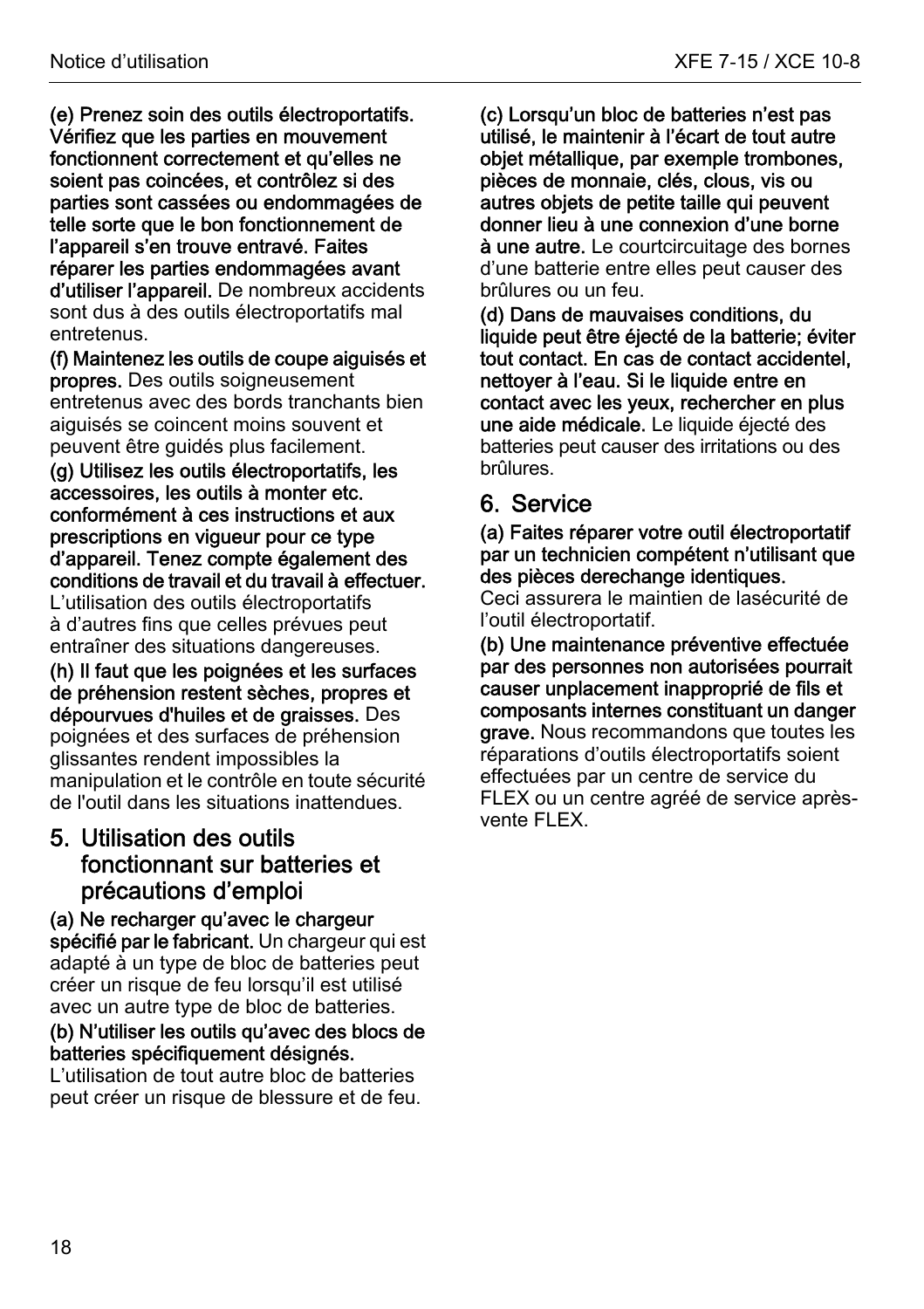# RÈGLES SPÉCIFIQUES DE SÉCURITÉ ET SYMBOLES

### 1. Consignes de sécurité pour le pollisage

(a) Cet outil électroportatif est à utiliser comme polisseuse. Veuillez respecter toutes les consignes de sécurité, instructions, illustrations et données reçues avec l'appareil. Si vous ne respectez pas les instructions qui suivent, vous risquez une électrocution, de provoquer un incendie et / ou des blessures graves.

(b) Cet outil électroportatif ne permet pas de meuler, poncer avec du papier émeri, travailler avec des brosses à crins métalliques et des disques de tronçonnage.

Les formes d'utilisation non prévues de cet outil électroportatif peuvent engendrer des risques et des blessures.

### (c) Ne pas utiliser d'accessoires non conçus spécifiquement et recommandés par le

fabricant d'outils. Le simple fait que l'accessoire puisse être fixé à votre outil électrique ne garantit pas un fonctionnement en toute sécurité.

(d) La vitesse assignée de l'accessoire doit être au moins égale à la vitesse maximale indiquée sur l'outil électrique.

Les accessoires fonctionnant plus vite que leur vitesse assignée peuvent se rompre et voler en éclat.

(e) Le diamètre extérieur et l'épaisseur de votre accessoire doivent se situer dans le cadre des caractéristiques de capacité de votre outil électrique. Les accessoires

dimensionnés de façon incorrecte ne peuvent pas être protégés ou commandés de manière appropriée.

#### (f) Les disques abrasifs, plateaux de ponçage et autres accessoires doivent correspondre exactement à la broche de ponçage de votre outil électroportatif.

Les outils mis en œuvre ne correspondant pas exactement à la broche de ponçage de votre outil électroportatif tournent irrégulièrement, vibrent très fortement et peuvent vous faire perdre le contrôle de ce dernier.

(g) Ne pas utiliser d'accessoire endommagé. Avant chaque utilisation, vérifiez si des parties des outils mis en œuvre se sont détachées par éclats, si ces outils présentent des fissures ; vérifiez si les plateaux de ponçage présentent des fissures, ou des traces de (forte) usure. Si l'outil électrique ou l'outil monté chutent, vérifiez s'ils sont endommagés ou utilisez un outil intact. Après avoir contrôlé et monté l'outil, faites tourner l'appareil pendant une minute à la vitesse maximale en vous tenant, vous et d'autres personnes proches de vous, loin du plan de l'outil installé en train de tourner.

Les accessoires endommagés seront normalement détruits pendant cette période d'essai.

#### (h) Porter un équipement de protection individuelle. En fonction de l'application, utiliser un écran facial, des lunettes de sécurité ou des verres de sécurité.

Si nécessaire, portez un masque à poussière, un casque anti-bruit, des gants de protection ou une blouse spéciale faisant barrage aux particules poncées et de matière. La protection oculaire doit être capable d'arrêter les débris volants produits par les diverses opérations. Le masque antipoussières ou le respirateur doit être capable de filtrer les particules produites par vos travaux. L'exposition prolongée aux bruits de forte intensité peut provoquer une perte de l'audition.

#### (i) Maintenir les personnes présentes à une distance de sécurité par rapport à la zone de travail. Toute personne entrant dans la zone de travail doit porter un équipement de protection individuelle.

Des fragments de pièce à usiner ou d'un accessoire cassé peuvent être projetés et provoquer des blessures en dehors de la zone immédiate d'opération.

#### (j) Ne tenez l'appareil que par ses poignées isolantes lors de travaux au cours desquels l'outil installé risque de toucher des câbles électriques invisibles ou le cordon d'alimentation de l'appareil.

Le contact avec une ligne électrique peut mettre les pièces métalliques sous tension et provoquer une électrocution.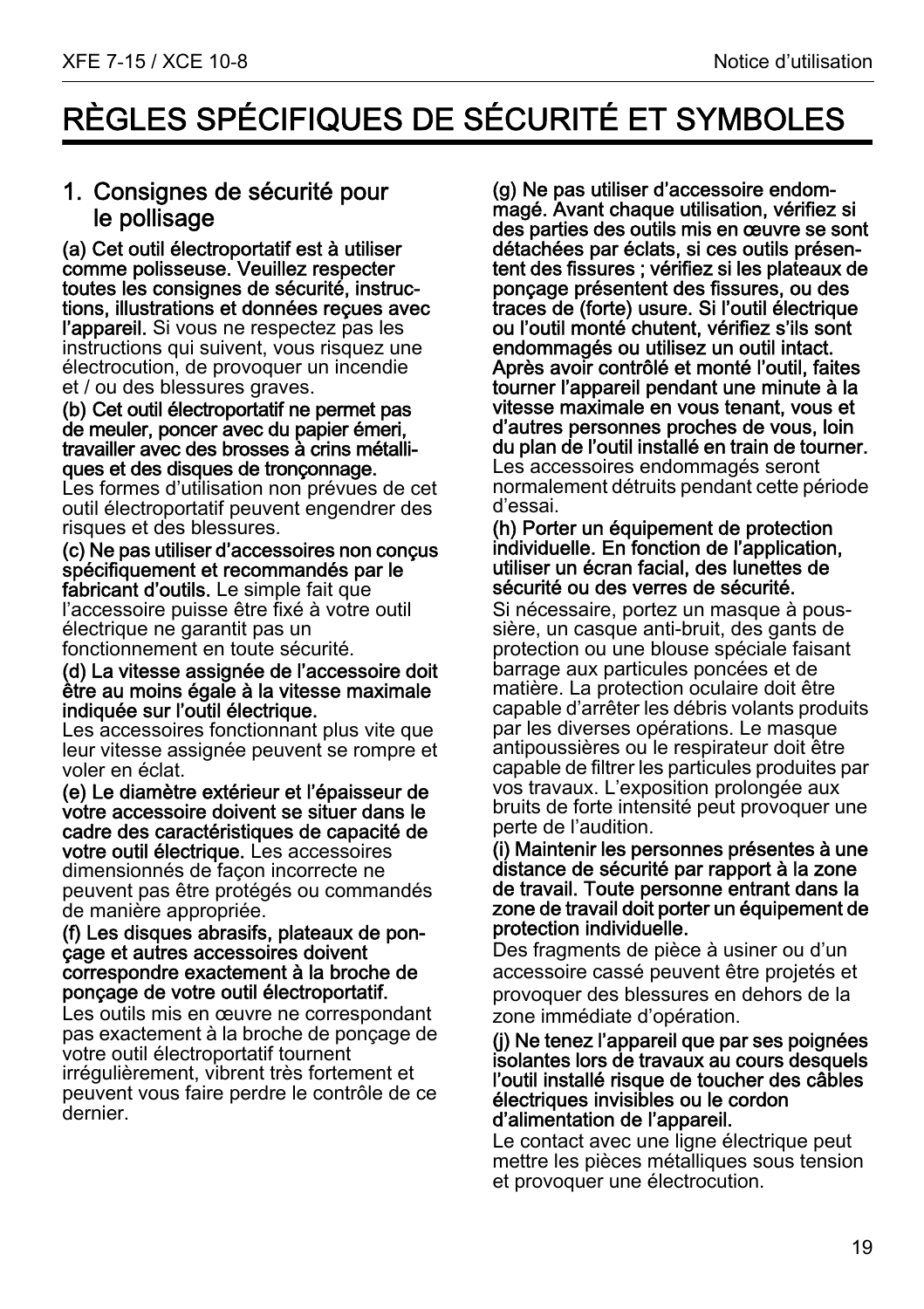### (k) Placer le câble éloigné de l'accessoire

de rotation. Si vous perdez le contrôle, le câble peut être coupé ou subir un accroc et votre main ou votre bras peut être tiré dans l'accessoire de rotation.

#### (l) Ne jamais reposer l'outil électrique avant que l'accessoire n'ait atteint un arrêt

complet. L'accessoire de rotation peut agripper la surface et arracher l'outil électrique hors de votre contrôle.

(m) Ne pas faire fonctionner l'outil électrique en le portant sur le côté. Un contact accidentel avec l'accessoire de rotation pourrait accrocher vos vêtements et attirer l'accessoire sur vous.

(n) Nettoyer régulièrement les orifices d'aération de l'outil électrique. Le ventilateur du moteur attirera la poussière à l'intérieur du boîtier et une accumulation excessive de poudre de métal peut provoquer des dangers électriques.

(o) Ne pas faire fonctionner l'outil électrique à proximité de matériaux inflammables.

Des étincelles pourraient enflammer ces matériaux.

(p) N'utilisez jamais d'outils requérant un liquide de refroidissement. L'utilisation d'eau ou d'autres liquides de efroidissement peut provoquer une électrocution.

### 2. Rebonds et mises en garde correspondantes

Un recul brutal est la réaction qu'engendre un outil en train de tourner (meule, plateau de ponçage, brosse à crins métalliques, etc.) et qui vient subitement d'accrocher un objet ou de se bloquer. Un accrochage ou blocage provoque un arrêt brutal de l'outil installé qui était en train de tourner. De ce fait, un outil électroportative non fermement tenue subit une accélération en sens opposé de celui de l'outil installé. Si p. ex. une meule se coince ou se bloque dans la pièce, l'arête qui plonge dans la pièce peut stopper brutalement et provoquer la cassure de la meule ou un recul brutal. Dans ce cas, la meule se déplace dans un sens la rapprochant ou l'éloignant

de l'opérateur, tout dépend du sens dans lequel la meule tournait à l'endroit où elle s'est bloquée. Ce phénomène peut faire casser les meules.

Le recul brutal est engendré par une utilisation erronée ou inexperte de l'outil électrique. Le rebond résulte d'un mauvais usage de l'outil et / ou de procédures ou de conditions de fonctionnement incorrectes et peut être évité en prenant les précautions appropriées spécifiées ci-dessous.

(a) Maintenir fermement l'outil électrique et placer votre corps et vos bras pour vous permettre de résister aux forces de rebond. Toujours utiliser une poignée auxiliaire, le cas échéant, pour une maîtrise maximale du rebond ou de la réaction de couple au cours du démarrage. L'opérateur peut maîtriser les couples de réaction ou les forces de rebond, si les précautions qui s'imposent sont prises.

(b) Ne jamais placer votre main à proximité de l'accessoire en rotation. L'accessoire peut effectuer un rebond sur votre main.

(c) Ne pas vous placer dans la zone où l'outil électrique se déplacera

en cas de rebond. Le choc du recul force l'outil électrique à tourner en direction opposée à celle de la meule à l'endroit où cette dernière s'est bloquée.

(d) Apporter un soin particulier lors de travaux dans les coins, les arêtes vives etc. Eviter les rebondissements et les accrochages de l'accessoire. En tournant, l'outil en place tend à se coincer dans les angles, au contact d'arêtes vives ou en cas d'impact. Ceci provoque une perte de contrôle ou un recul brutal.

(e) Ne pas fixer de chaîne coupante, de lame de sculpture sur bois, de chaîne coupante ni de lame de scie dentée.

De telles lames provoquent des rebonds fréquents et des pertes de contrôle.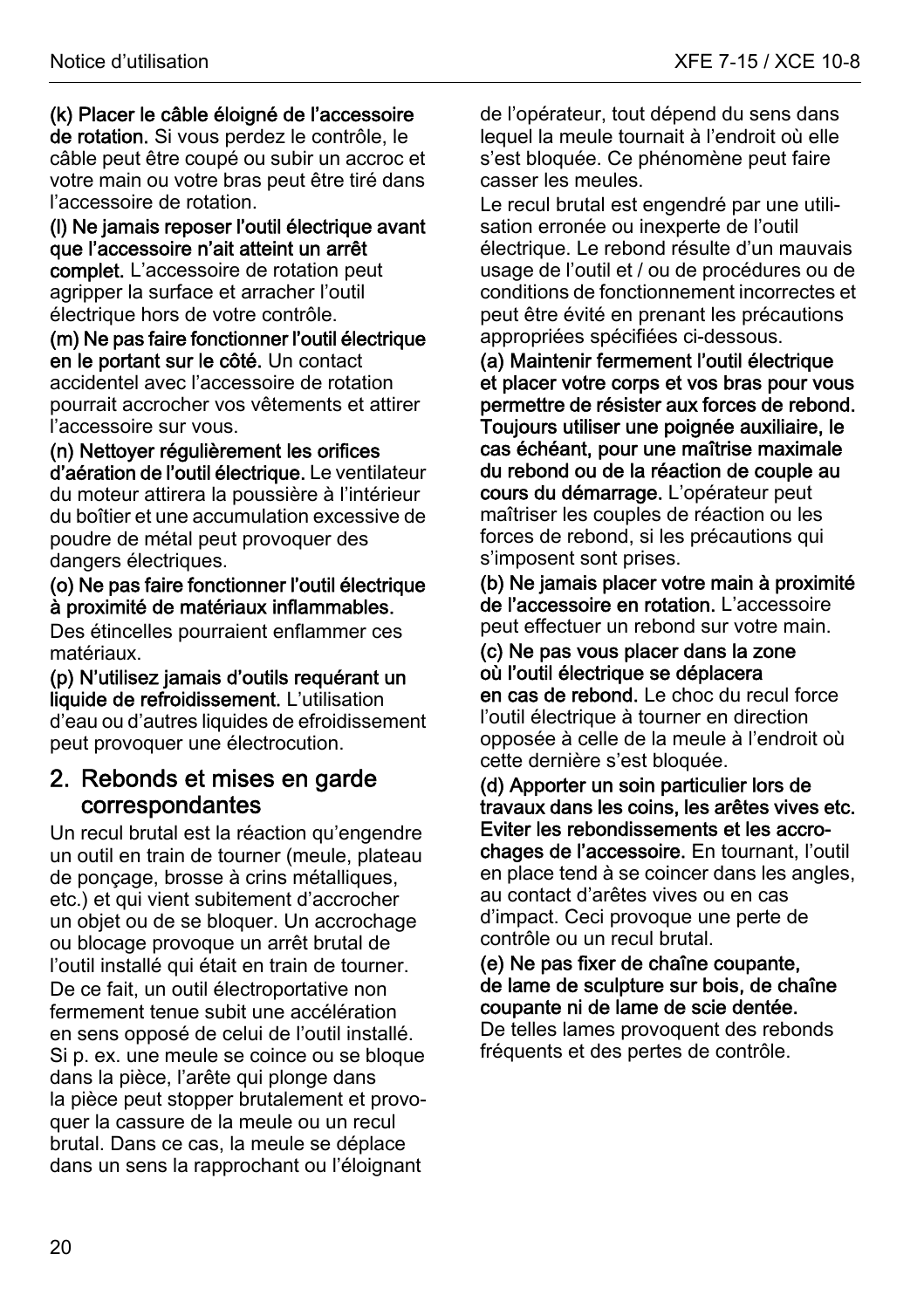pièce.

### 3. Consignes de sécurité particulières pour le polissage

#### (a) Ne permettez jamais que des parties de la coiffe à polir se détachent, en particulier les cordelettes de fixation. Rangez ou raccourcissez les cordelettes de fixation. Les cordelettes de fixation mal fixées et entrées elles aussi en rotation peuvent happer vos doigts ou se prendre dans la

### 4. Autres consignes de sécurité

(a) La tension du secteur et celle indiquée sur la plaque signalétique doivent concorder.

(b) N'appuyez sur le dispositif de blocage de la broche qu'une fois que l'outil s'est immobilisé.

(c) La poussière créée pendant le ponçage, le sciage, le polissage, le perçage et d'autres activités mécaniques liées à la construction peut contenir des produits chimiques reconnus par l'État de la Californie comme étant la cause de cancer, d'anomalies congénitales et d'autres problèmes liés aux fonctions

reproductrices. Voici des exemples de ces produits chimiques :

- du plomb provenant de peintures à base de plomb;
- de la silice cristalline provenant de la brique, du ciment ou d'autres matériaux de maçonnerie;
- de l'arsenic et du chrome provenant du bois d'œuvre traité avec un produit chimique.

Les risques liés à l'exposition à ces produits varient selon le nombre de fois où vous pratiquez ces activités. Pour réduire votre exposition à ces produits chimiques :

travaillez dans un endroit bien ventilé;

- munissez-vous de l'équipement de sécurité approuvé tel que des masques antipoussières conçus spécialement pour filtrer les particules microscopiques;
- évitez l'exposition prolongée à la poussière causée par le ponçage mécanique, le sciage, le polissage, le perçage et d'autres activités liées à la construction; Portez un équipement de protection et lavez à l'eau et au savon toutes les parties exposées. Les poussières pénétrant dans votre bouche ou dans vos yeux et les poussières se déposant sur votre peau peuvent causer l'absorption de produits chimiques dangereux.

### 5. Définitions des unités et symboles apposés sur cet outil

| Hzhertz                                   |
|-------------------------------------------|
| W  watt                                   |
| n <sub>o</sub> vitesse à vide             |
| /min ou min <sup>-1</sup> nombre de tours |
| par minute                                |
| diamètre                                  |
| $\thicksim$ ………………………… courant alternatif |
| Classe de protection II                   |
| Portez des lunettes                       |
| de protection!                            |
| Lire la notice                            |
| d'instructions!                           |
|                                           |

### 6. Double isolation pour un fonctionnement plus sûr

Pour garantir que cet outil électroportatif fonctionne de façon encore plus sûre, FLEX a adopté le concept de la double isolation. « Double isolation » signifie que deux systèmes d'isolation physiquement séparés l'un de l'autre ont été utilisés pour isoler les matériaux électroconducteurs, raccordés au secteur, par rapport au corps extérieur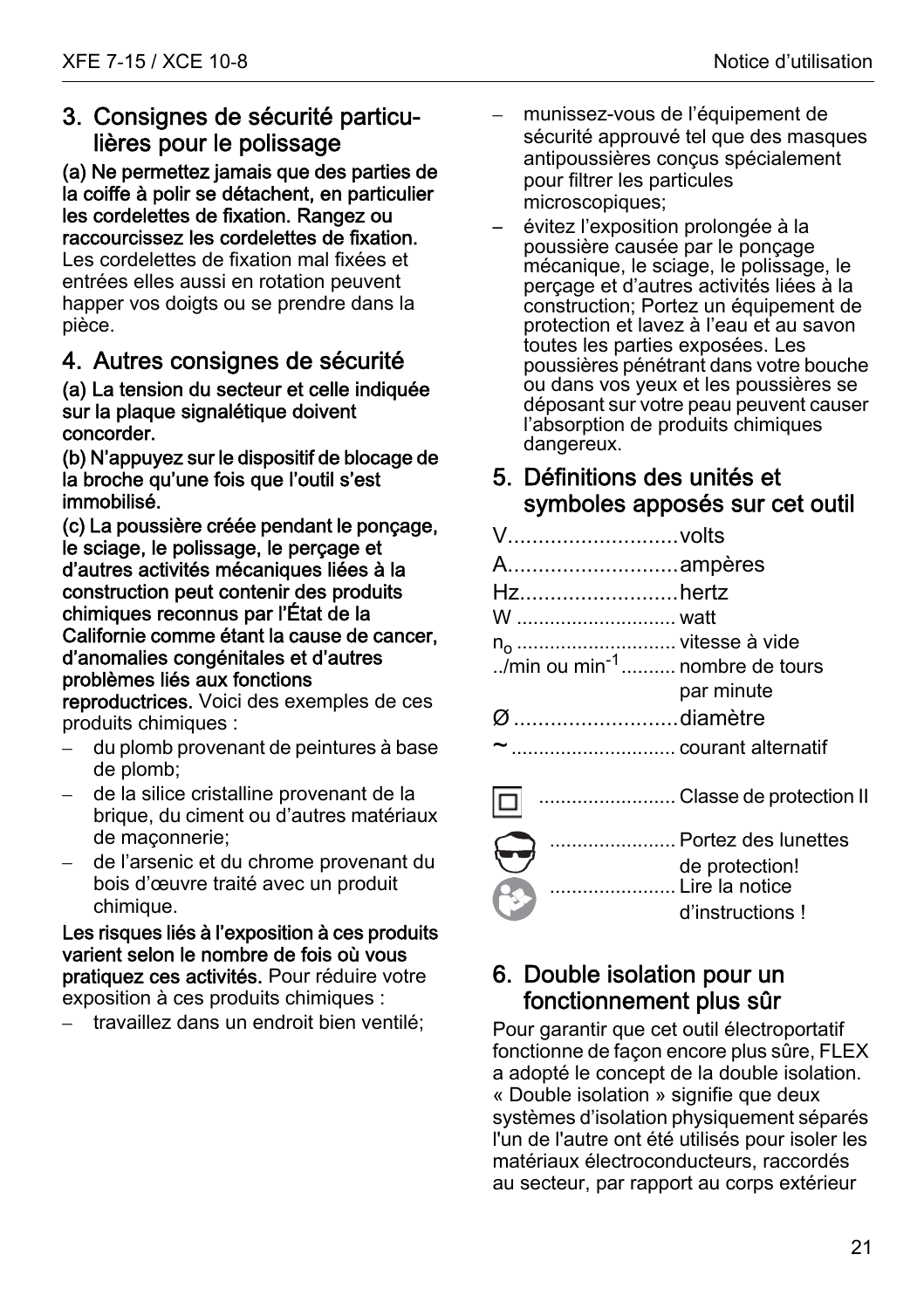de l'appareil manié par l'opérateur. Par conséquent, l'appareil arbore soit le symbole  $\Box$ , soit les 2 termes « Double insulation », soit sur son boîtier soit sur la plaque signalétique.

Bien que ce système ne présente pas de borne de terre externe, vous devrez néanmoins respecter les précautions de sécurité électrique fournies dans cette notice d'instructions, ces précautions incluant de ne pas utiliser l'outil électroportatif dans des environnements mouillés.

Pour que le double système d'isolation demeure efficace, respectez les précautions suivantes :

- Il ne faut confier qu'au CENTRE AGRÉÉ DE SAV FLEX le démontage ou l'assemblage de cet outil électroportatif, et n'installer que des pièces de rechange FLEX d'origine.
- Ne nettoyez les surfaces extérieures de l'outil électroportatif qu'avec un chiffon doux humecté d'un peu d'eau savonneuse, puis séchez à fond.
- N'utilisez jamais de solvants, d'essence ou de diluants sur les pièces en plastique car ils risquent sinon de dissoudre le plastique.

# CONSERVEZ CES INSTRUCTIONS ET COMMUNIQUEZ-LES À D'AUTRES UTILISATEURS ET PROPRIÉTAIRES DE L'OUTIL !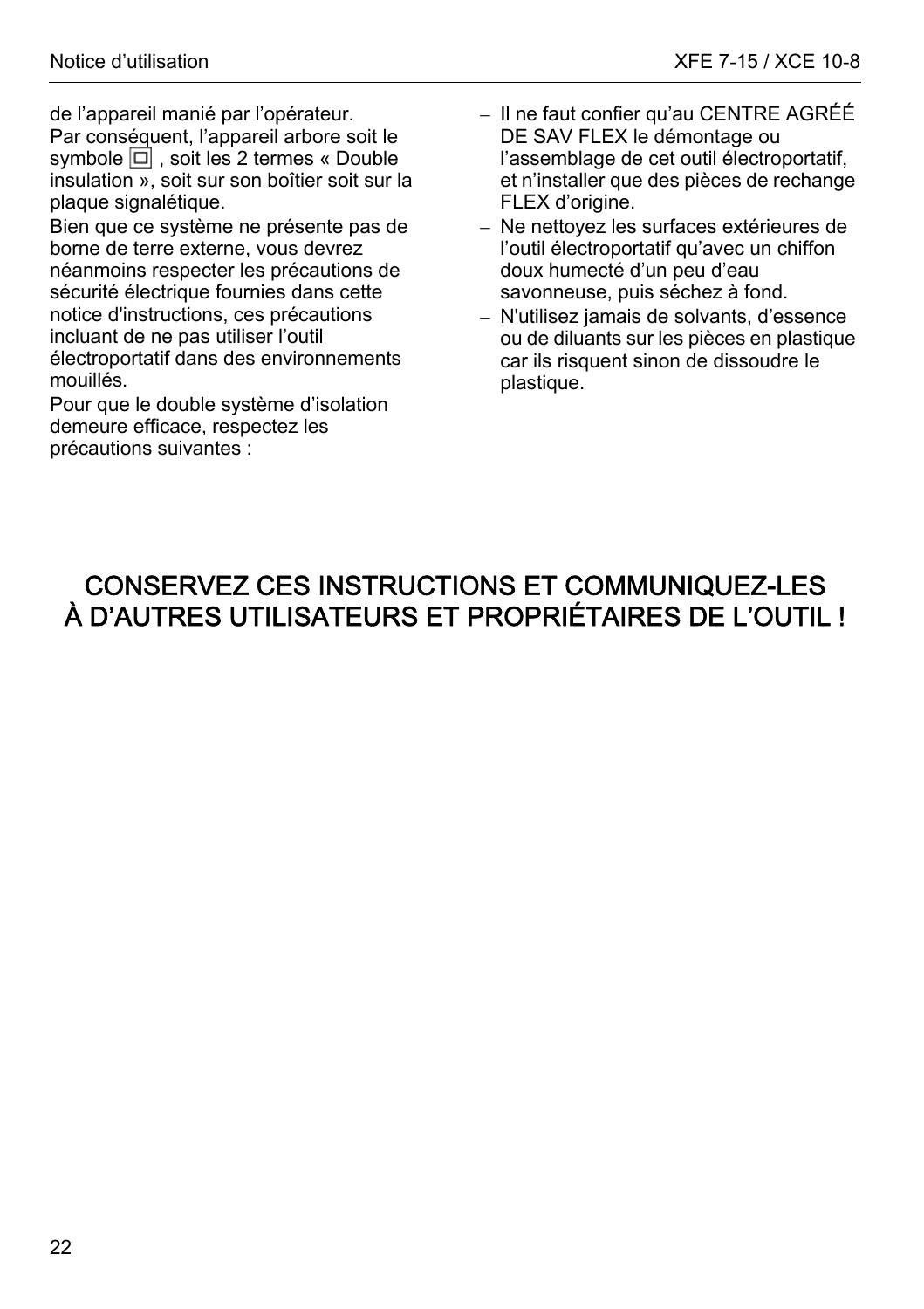# Caractéristiques techniques

|                                                  |            | <b>XFE 7-15</b>                                        | <b>XCE 10-8</b> |
|--------------------------------------------------|------------|--------------------------------------------------------|-----------------|
| Type d'appareil                                  |            | Polisseuse excentrique                                 |                 |
| Tension du secteur                               | V/Hz       | 120/60                                                 |                 |
| Puissance absorbée                               | AMP        | 8,6                                                    | 8,7             |
| Epaisseur de l'outil de polissage                | $mm$ (in)  | Plateau auto-agrippant $\varnothing$ 125 (6) / 150 (6) |                 |
| Ø max. de l'outil de polissage                   | $mm$ (in)  | 160 (6,5)                                              |                 |
| Course                                           | $mm$ (in)  | 15(0,59)                                               | 8(0,31)         |
| Nombre de courses                                | $min^{-1}$ | 3.000-9.000                                            |                 |
| Vitesse de rotation (plateau auto-<br>agrippant) | tr / mn    |                                                        | 150-450         |
| Poids (sans le cordon)                           | kg (lbs)   | 2,4(5,28)                                              | 2,6(5,72)       |
| Classe de protection                             |            | /   □                                                  |                 |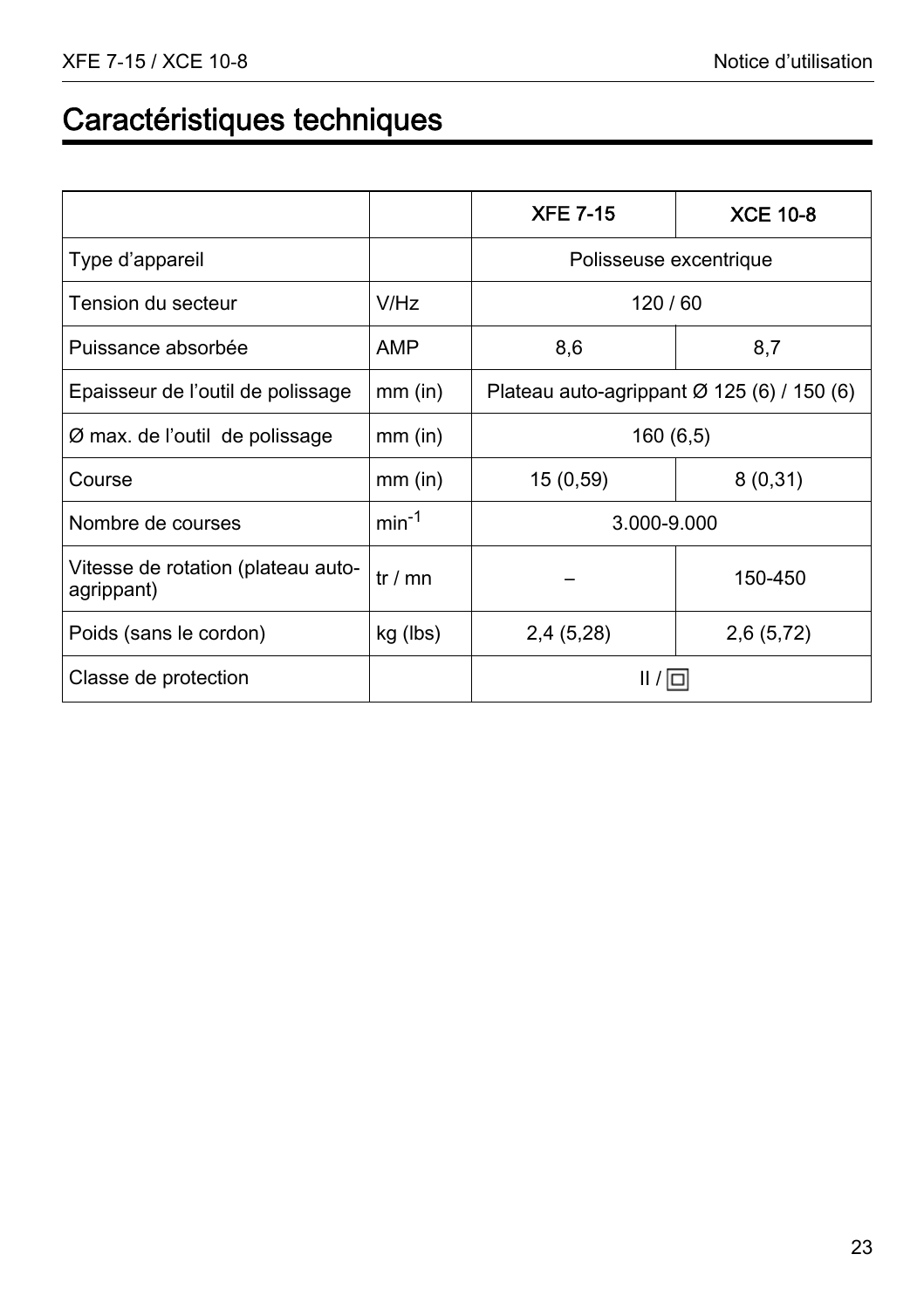# Vue d'ensemble



### 1 Capot à poignée

Avec sortie d'air et flèche directionnelle.

- 2 Boîte d'engrenages \*
- 3 Cordon d'alimentation électrique de 4,0 m, terminé par une fiche mâle
- 4 Molette de préréglage de la vitesse

#### 5 Interrupteur Pour allumer et éteindre la polisseuse, ainsi que pour la faire accélérer jusqu'à la vitesse présélectionnée.

### 6 Cran d'arrêt

Il maintient l'interrupteur (5) en position de marche permanente

- 7 Plaque signalétique \*
- 8 Plateau auto-agrippant (Velcro)
- 9 Fixation de plateau

Clé Torx T20 \*

non représenté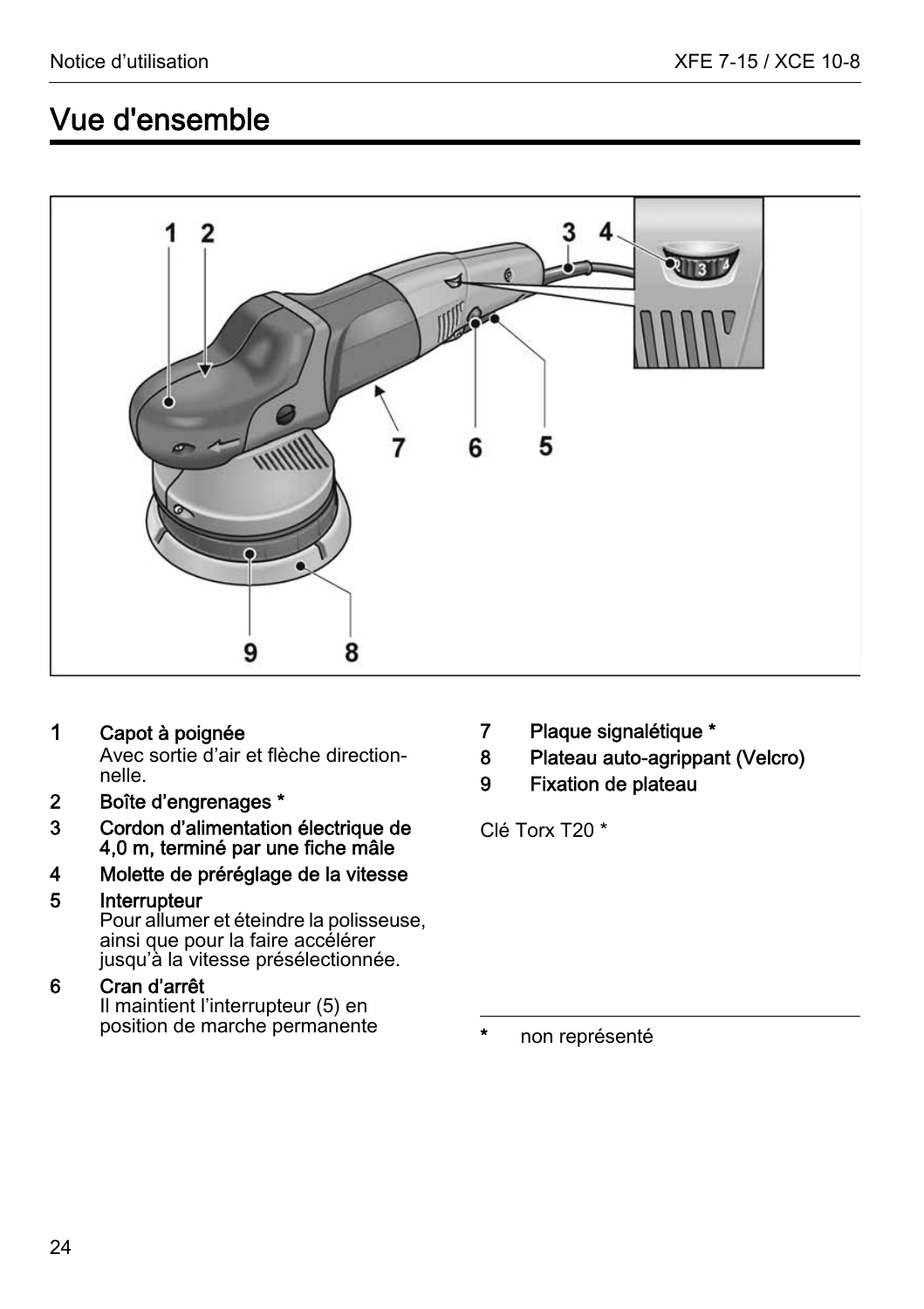# Instructions d'utilisation

# AVERTISSEMENT

### Risque d'un choc électrique !

Avant d'effectuer tous travaux sur la machine, débranchez la fiche mâle de la prise de courant.

# Avant la mise en service

Déballez la polisseuse et contrôlez que la livraison est au complet et si elle présente des dégâts survenus en cours de transport.

### Fixez l'outil de meulage ou changez-le

– Débranchez la fiche mâle de la prise de courant.



- Centrez le moyen de polissage sur l'œillet puis appuyez-le fermement sur le plateau auto-agrippant (8). N'utilisez qu'un outil à polir intact.
- Branchez la fiche mâle dans la prise de courant.
- Enclenchez la polisseuse (sans faire encranter l'interrupteur) puis laissez-la tourner pendant 30 secondes environ. Contrôlez l'absence de balourds et de vibrations.
- Eteignez la polisseuse.

### Enclenchement et coupure Marche de courte durée, sans activer le cran d'arrêt



- Appuyez sur l'interrupteur et retenez-le.
- Pour éteindre la polisseuse, relâchez l'interrupteur.

### Marche permanente avec encrantage



- Appuyez sur l'interrupteur et retenez-le.
- Pour que le cran encoche, maintenez le bouton de verrouillage appuyé puis relâchez l'interrupteur.



– Pour éteindre l'appareil, appuyez brièvement sur l'interrupteur puis relâchez-le.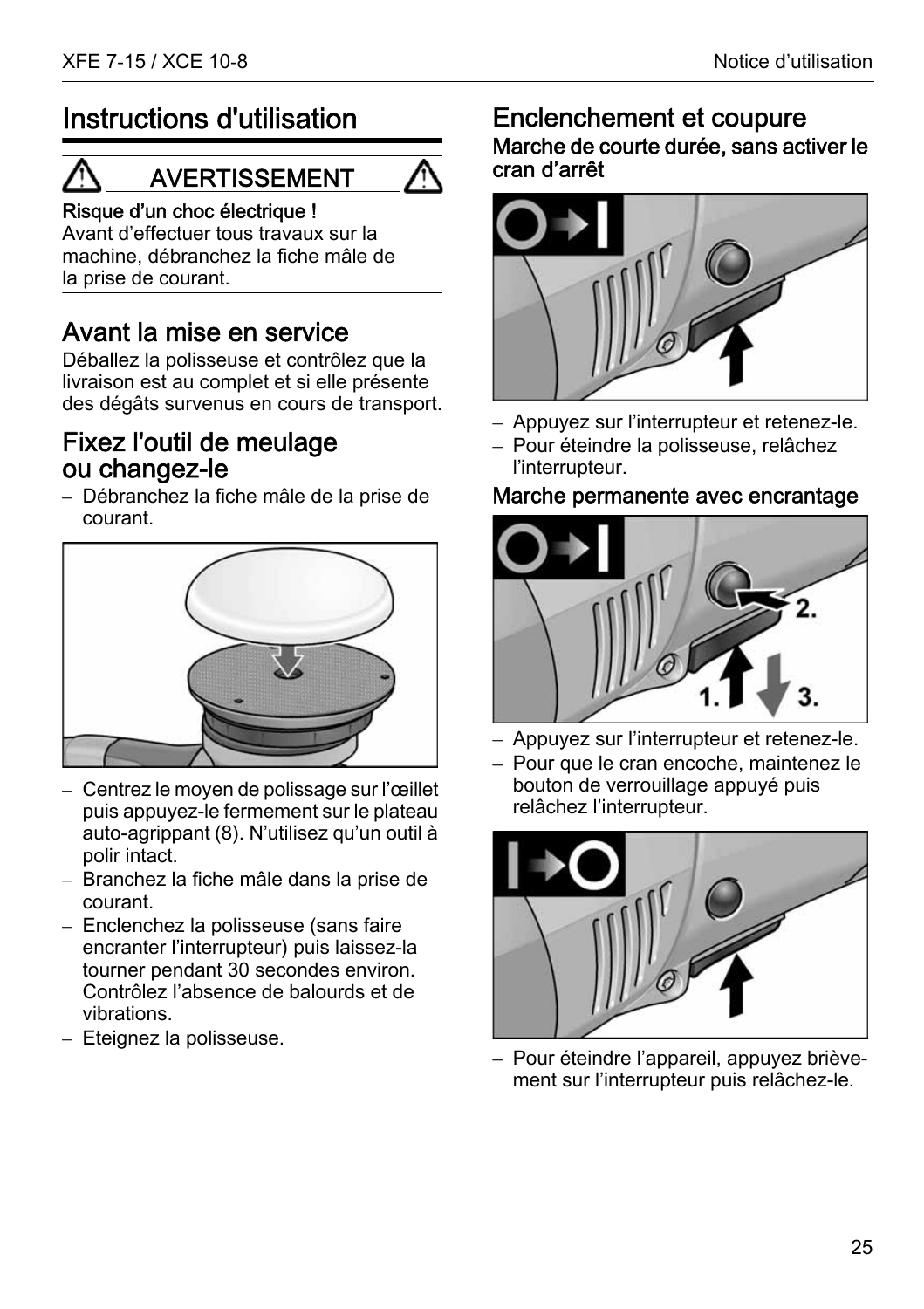# Présélection de la vitesse



**PRUDENCE** 

Risque de blessures en cas de destruction de l'outil. Utilisez des outils adaptés à la tâche.



Pour régler la vitesse de travail, amenez la molette sur le chiffre souhaité.

- $-1$  = plus basse vitesse
- 6 = vitesse maximale

Modifiez avec doigté le réglage de l'interrupteur (5) pour que l'appareil accélère jusqu'à la vitesse présélectionnée

 $\mathbf{i}$ **REMARQUE** 



En cas de surcharge ou de surchauffe en marche permanente, l'appareil réduit sa vitesse automatiquement jusqu'à ce qu'il ait suffisamment refroidi.

# Informations sur l'utilisation

# PRUDENCE

Lorsque vous éteignez l'outil électroportatif, l'outil de meulage monté dessus continue de tourner brièvement par inertie.

# **REMARQUE**

Après un changement d'outil (par exemple passage d'une toison en laine à une éponge à polir), la différence de poids peut engendrer des vibrations. Par la molette (4), modifiez la vitesse de travail jusqu'à ce que les vibrations diminuent.

– Allumez la machine avant de la poser sur la surface à polir et faites-la accélérer jusqu'à la vitesse voulue.



- Déplacez la polisseuse en exerçant une légère pression d'applique et en décrivant des mouvements rotatifs se chevauchant sur la surface à polir, ceci pour parvenir à de bons rendements de polissage et de longues durées de vie de l'outil.
- En présence de surfaces délicates (laques automobiles par ex.), travaillez de façon « non agressive », c'est-à-dire à petite vitesse et en appuyant peu.
- En cas d'emploi de pâte à polir, utilisez un outil différent par pâte.

Vous trouverez des informations avancées sur les produits du fabricant à l'adresse www.flex-tools.com.

# Maintenance et nettoyage



AVERTISSEMENT



### Risque d'un choc électrique !

Avant d'effectuer tous travaux sur la meuleuse, débranchez la fiche mâle de la prise de courant.

# Nettoyage

Nettoyez régulièrement l'appareil et les ouïes de ventilation. La fréquence des nettoyages dépend du matériau meulé et de la durée d'utilisation.

Nettoyez régulièrement l'intérieur du boîtier et le moteur à l'aide d'air comprimé sec.

LŤ.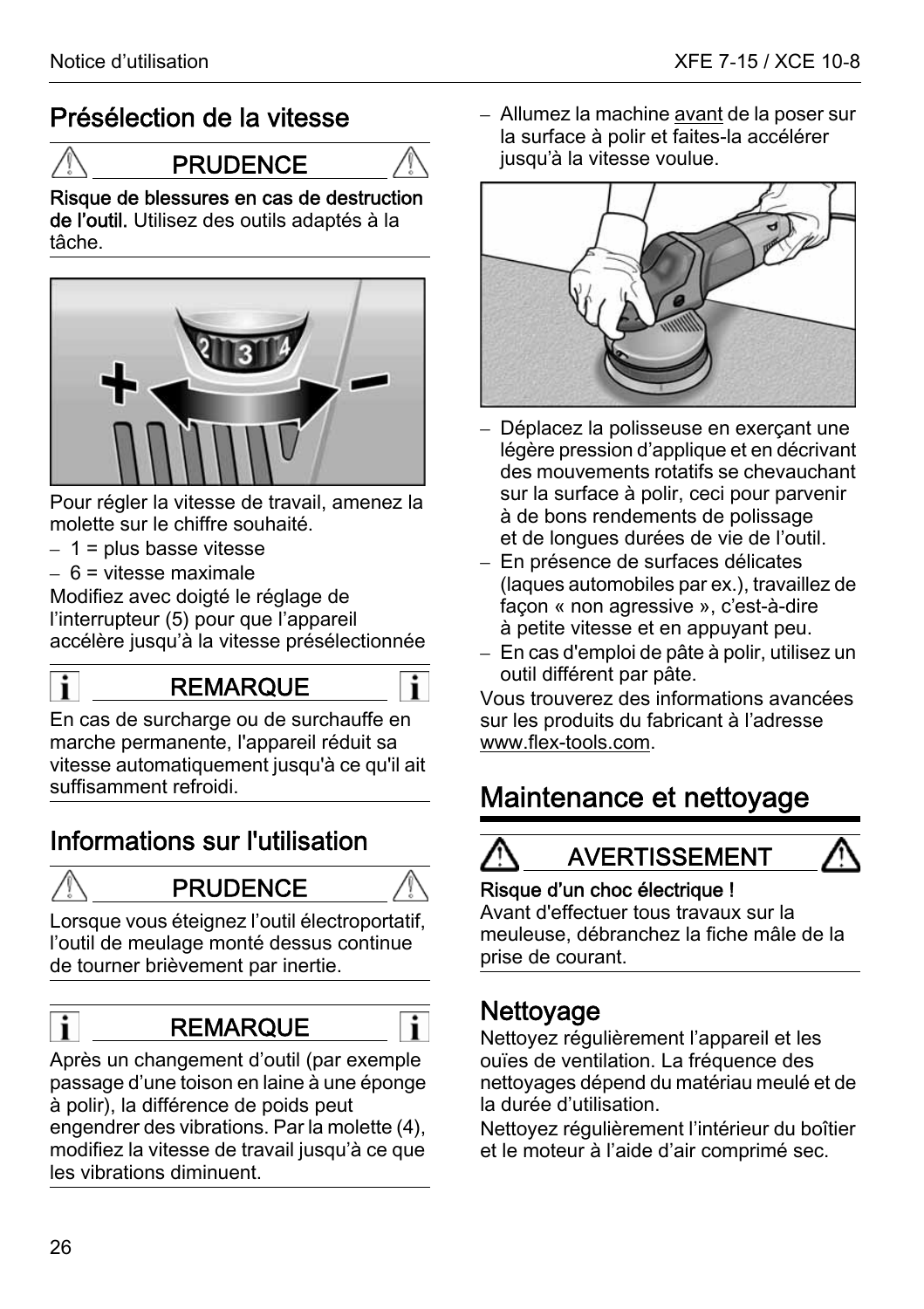# PRUDENCE

Risque de blessure ! Portez des lunettes enveloppantes lorsque vous nettoyez à l'air comprimé.

Il faudrait nettoyer toutes les pièces en plastique avec un chiffon doux humidifié. N'utilisez JAMAIS de solvants pour nettoyer les pièces en plastique. Elles pourraient dissoudre ou endommager de toute autre façon le matériau.

# Vérification des balais de charbon et lubrification

Pour assurer votre sécurité et votre protection permanentes contre le risque d'électrocution, la vérification des balais de charbon et leur remplacement, sur cet outil, devraient être accomplis UNIQUEMENT par un Centre agréé du service après-vente FLEX pour outils électroportatifs. Au bout d'environ 100 heures d'utilisation, amenez votre outil à un tel centre ou envoyez le lui pour qu'il soit soigneusement nettoyé et inspecté, pour remplacer les pièces usées et, si nécessaire, pour les lubrifier à nouveau avec du lubrifiant neuf, pour le doter de nouveaux balais et le soumettre à un test de performances.

Toute perte de puissance avant le contrôle de maintenance sus-mentionné peut être l'indice que votre outil a immédiatement besoin d'une séance de maintenance. DANS CES CONDITIONS, NE CONTINUEZ PAS D'UTILISER L'OUTIL. Si le secteur offre la tension correcte, renvoyez votre outil à un Centre agréé du service aprèsvente FLEX pour mainte-nance immédiate.

### Boîte d'engrenages

Il ne faut jamais détacher ou ouvrir le boîte d'engrenages (2). Cette opération est réservée à un Centre agréé du service après-vente FLEX. Si vous le faites, le bénéfice de la garantie est perdu.

### Remplacement du plateau autoagrippant

- Débranchez la fiche mâle de la prise de courant.
- Enlevez l'éponge à polir.
- Couchez la machine sur le côté.



- Desserrer les vis avec la clé Torx et les enlever (1.).
- Retirer le plateau auto-agrippant usé (2.).
- Éliminer les salissures dans l'espace intérieur.



– Orientez les orifices de fixation et placez un nouveau plateau auto-agrippant (3.).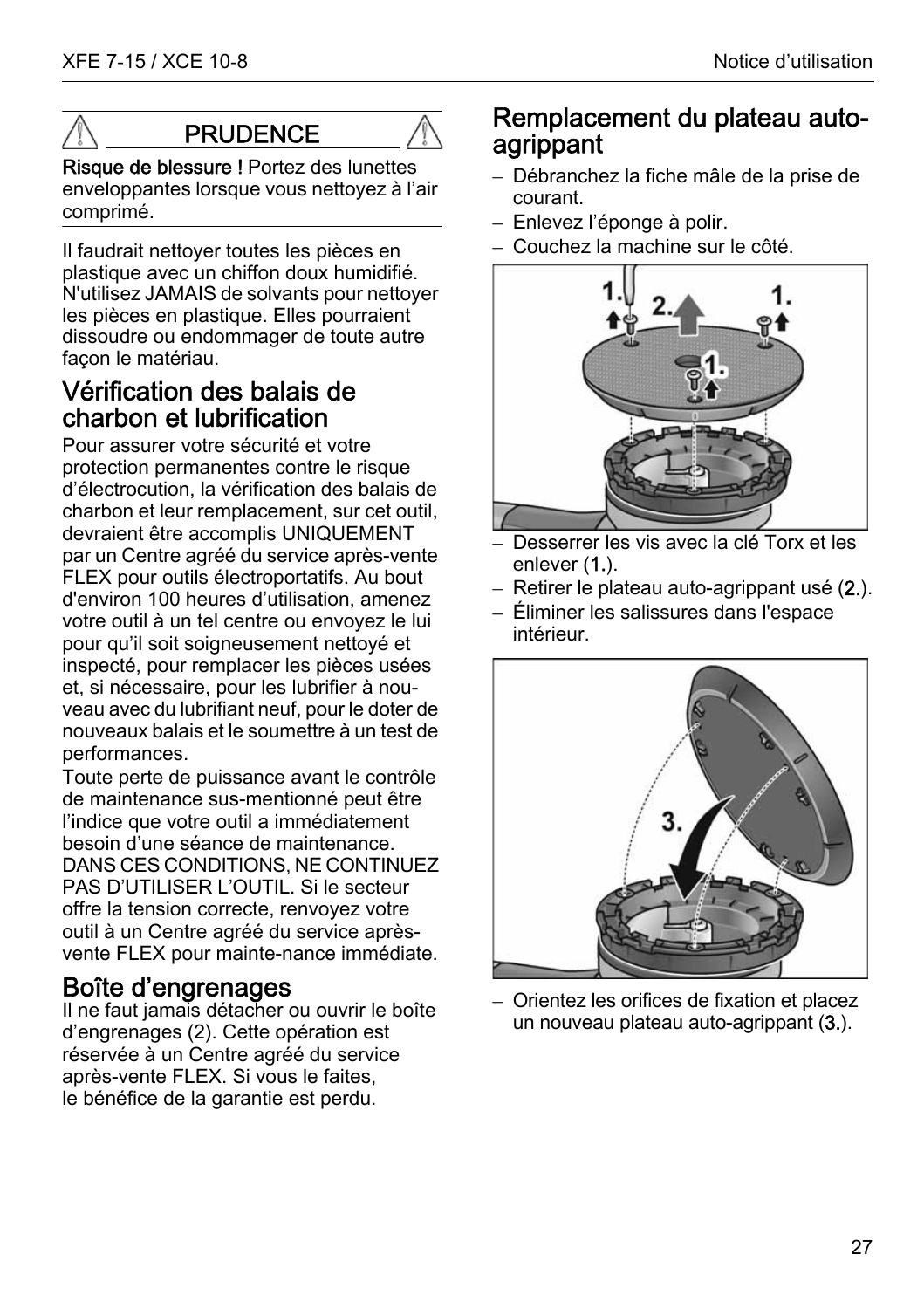

- Serrer les vis et les bloquer avec la clé Torx (4.). (Couple de serrage 2,5 à 3 Nm (1,8 à 2,2'))
- Effectuer un essai de marche. Contrôlez l'absence de balourds et de vibrations.

# PRUDENCE

Un mauvais couple de serrage peut endommager l'appareil et les surfaces usinées.

# Réparations

Tous les outils de qualité requièrent éventuellement des opérations de maintenance ou le remplacement de pièce du fait de l'usure occasionnée par une utilisation normale. Ces opérations, y compris la vérification des balais et leur remplacement, devraient être effectuées UNIQUEMENT par un Centre agréé du service après-vente FLEX. Toutes les réparations accomplies par ces centres sont entièrement garanties contre les vices de matière et de main-d'œuvre. Nous déclinons la garantie de réparations accomplies ou tentées par toute personne non membre de ces centres.

Si vous souhaitez demander des précisions au sujet de votre outil, n'hésitez pas à nous écrire quand bon vous semble.

Dans toute communication, veuillez mentionner toutes les indications figurant sur la plaque signalétique de votre outil (numéro du modèle, type, numéro de série, etc.).

### Pièces de rechange et accessoires



l Ť



Seuls les outils autorisés par FLEX pourront être utilisés.

Pour connaître les autres accessoires et notamment les outils et moyens auxiliaires de polissage, reportez-vous s.v.p. aux catalogues du fabricant.

Vous trouverez des vues éclatées et des listes de pièces de rechange sur notre site Web : www.flex-tools.com

# Garantie

# La garantie restreinte d'un an FLEX North America

FLEX North America garantit ses outils à usage industriel pour professionnels pour une période d'un an à compter de la date d'achat initiale. Nous réservons le droit de réparer ou de remplacer toute pièce ou pièces du produit et des accessoires couvert(s) par cette garantie, laquelle/ lesquel(le)s, après avoir été examiné(es), s'avèrent être défectueux(ses) du(e)s) à des vices de matériau ou de fabrication durant la période de la garantie. Pour une réparation ou un remplacement, veuillez retourner l'outil ou l'accessoire complet, transport payé d'avance, à votre poste de service autorisé le plus près.

Une preuve d'achat pourrait être requise. Cette garantie ne s'applique pas à la réparation ou au remplacement dus à une utilisation inappropriée ou abusive, l'usure normale ou des réparations / tentatives de réparations effectuées par quiconque autre que nos postes de service autorisés.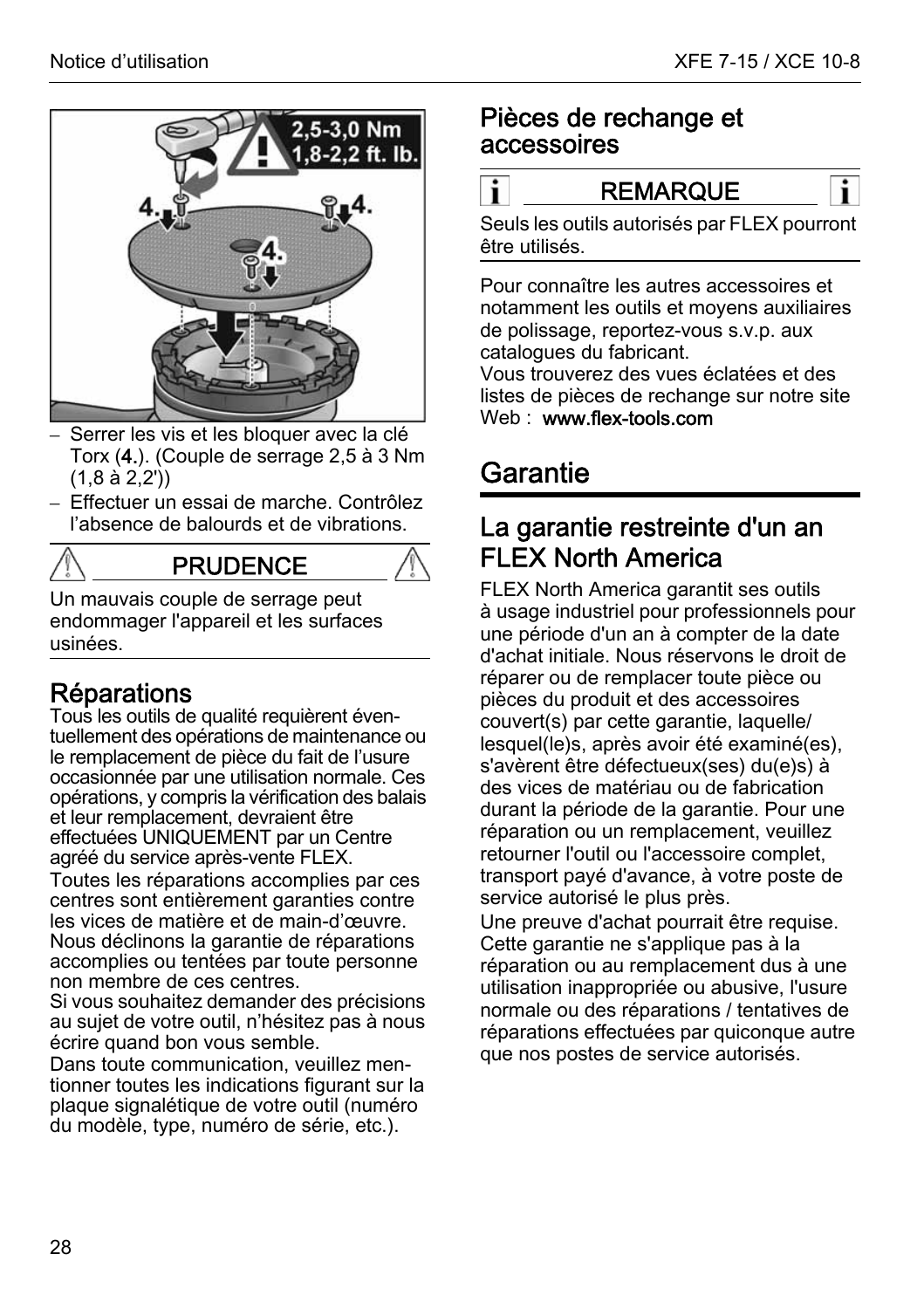TOUTE GARANTIE IMPLICITE, INCLUANT LES GARANTIES IMPLICITES DE QUALITÉ MARCHANDE ET D'ÉTAT INDIQUÉ POUR UNE UTILISATION SPÉCIFIQUE, NE S'APPLIQUERA QUE POUR UN (1) AN À PARTIR DE LA DATE D'ACHAT.

Pour obtenir des renseignements portant sur la garantie de performance, veuillez écrire au :

Chervon North America, Inc. 1203 East Warrenville Road Naperville, IL 60563 USA Phone 1-833-353-9496 www.flexpowertools.com

LE SUSDIT DÉCRIT L'ENTIÈRE RESPONSABILITÉ DE FLEX NORTH AMERICA SOUS CETTE GARANTIE OU TOUTE GARANTIE IMPLICITE ; DE PLUS, EN AUCUN TEMPS FLEX NORTH AMERICA NE SERA TENU POUR RESPONSABLE POUR TOUTE PERTE OU DOMMAGE ACCESSOIRES OU CONSÉQUENTS QUELLE QU'EN SOIT LEUR NATURE.

Certains états ne permettent pas des restrictions à la durée d'une garantie implicite ou à l'exclusion ou la restriction des dommages accessoires ou conséquents ; par conséquent, l'exclusion ou les limites ci-dessus ne pourraient pas vous être applicables. Cette garantie vous confère des droits légaux spécifiques et vous pourriez aussi avoir d'autres droits légaux, qui variant d'un état à l'autre.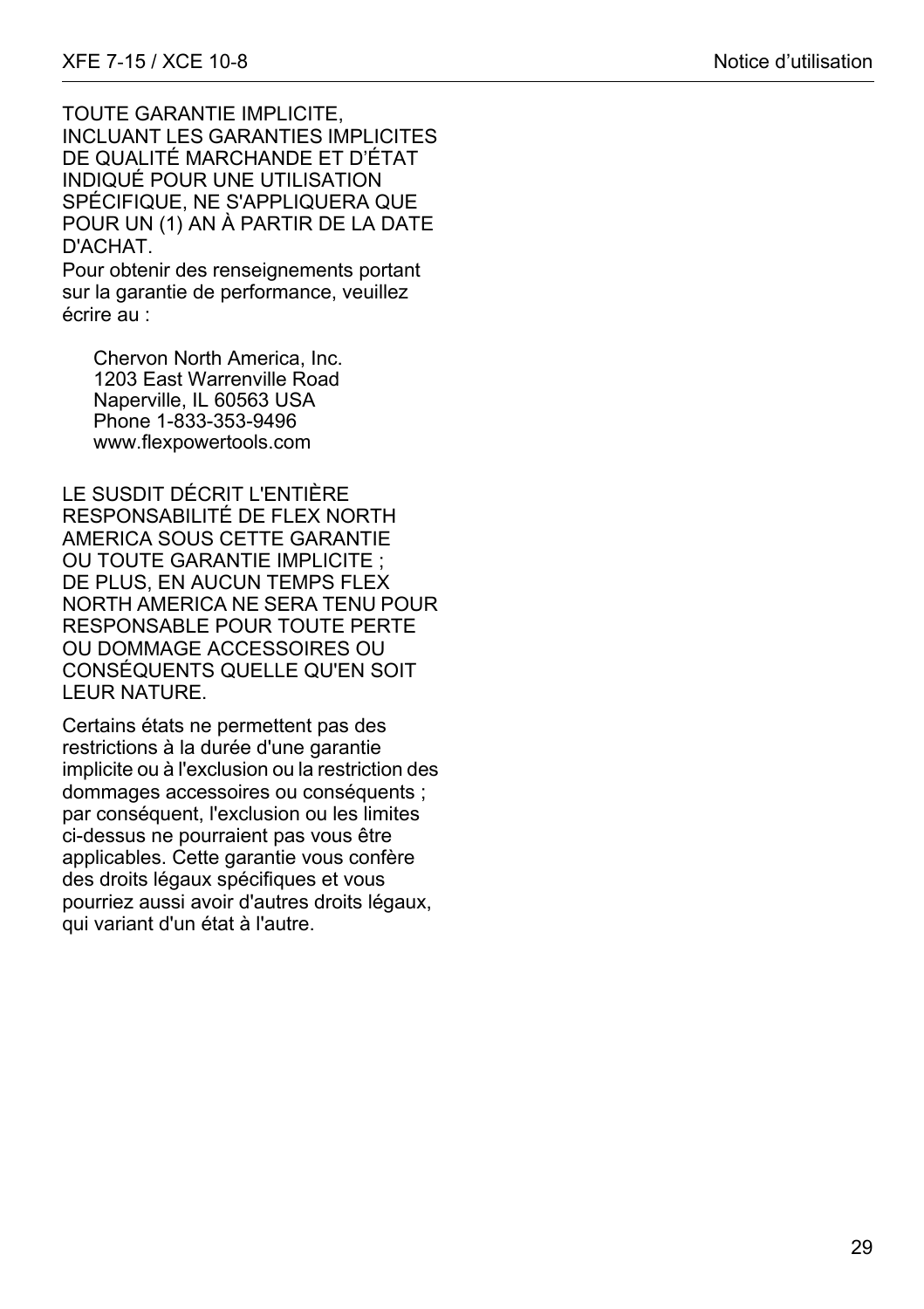# Índice

| Símbolos empleados 30            |  |
|----------------------------------|--|
| Informaciones importantes        |  |
|                                  |  |
| <b>INSTRUCCIONES GENERALES</b>   |  |
| DE SEGURIDAD  31                 |  |
| <b>INSTRUCCIONES DE SEGURIDA</b> |  |
| ESPECÍFICOS Y SÍMBOLOS 33        |  |
| Especificaciones técnicas  37    |  |
|                                  |  |
| Indicaciones para el uso  39     |  |
| Mantenimiento y cuidado  40      |  |
| Garantía  42                     |  |

# Símbolos empleados



ADVERTENCIA



ADVERTENCIA indica una situación posiblemente peligrosa que puede causar la muerte o lesiones serias en caso de ignorarla.



# CUIDADO

CUIDADO indica una situación potencialmente peligrosa que puede causar lesiones leves o menores o bien daños en la

máquinas, en caso de incumplimiento.



NOTA

NOTA enfatiza informaciones esenciales.

# Informaciones importantes de seguridad

Lea y entienda todas las medidas de precaución, de seguridad, advertencias e instrucciones de funcionamiento antes de poner en marcha esta herramienta eléctrica.

La mayoría de los accidentes resultantes del uso o el mantenimiento de herramientas eléctricas, son causados por el incumplimiento en la observación de las reglas básicas de seguridad o precauciones. Muchas veces puede evitarse un accidente, reconociendo de antemano una situación potencialmente peligrosa y observando las medidas de seguridad apropiadas.

Las precauciones básicas de seguridad se detallan en la sección «SEGURIDAD» contenida en estas instrucciones de funcionamiento y en la sección que contiene las instrucciones de mantenimiento. Los peligros que deben evitarse a fin de evitar lesiones o daños en la máquina, se marcan a través de ADVERTENCIAS sobre la herramienta eléctrica y en estas instrucciones de funcionamiento.

NUNCA utilice esta herramienta eléctrica de alguna manera que FLEX no haya recomendada específicamente.

## Utilización adecuada a su función

Esta pulidora excéntrica de uso manual, está destinada

- a su utilización en la industria y el oficio,
- a trabajos de pulido de todo tipo, como p. ej. superficies lacadas en automóviles, muebles, superficies de metal, etc., mediante el uso de esponjas pulidoras y pieles de cordero o lana,
- al uso con herramientas de pulido, que estén especificados para velocidades de giro de un mínimo de 500 R.P.M.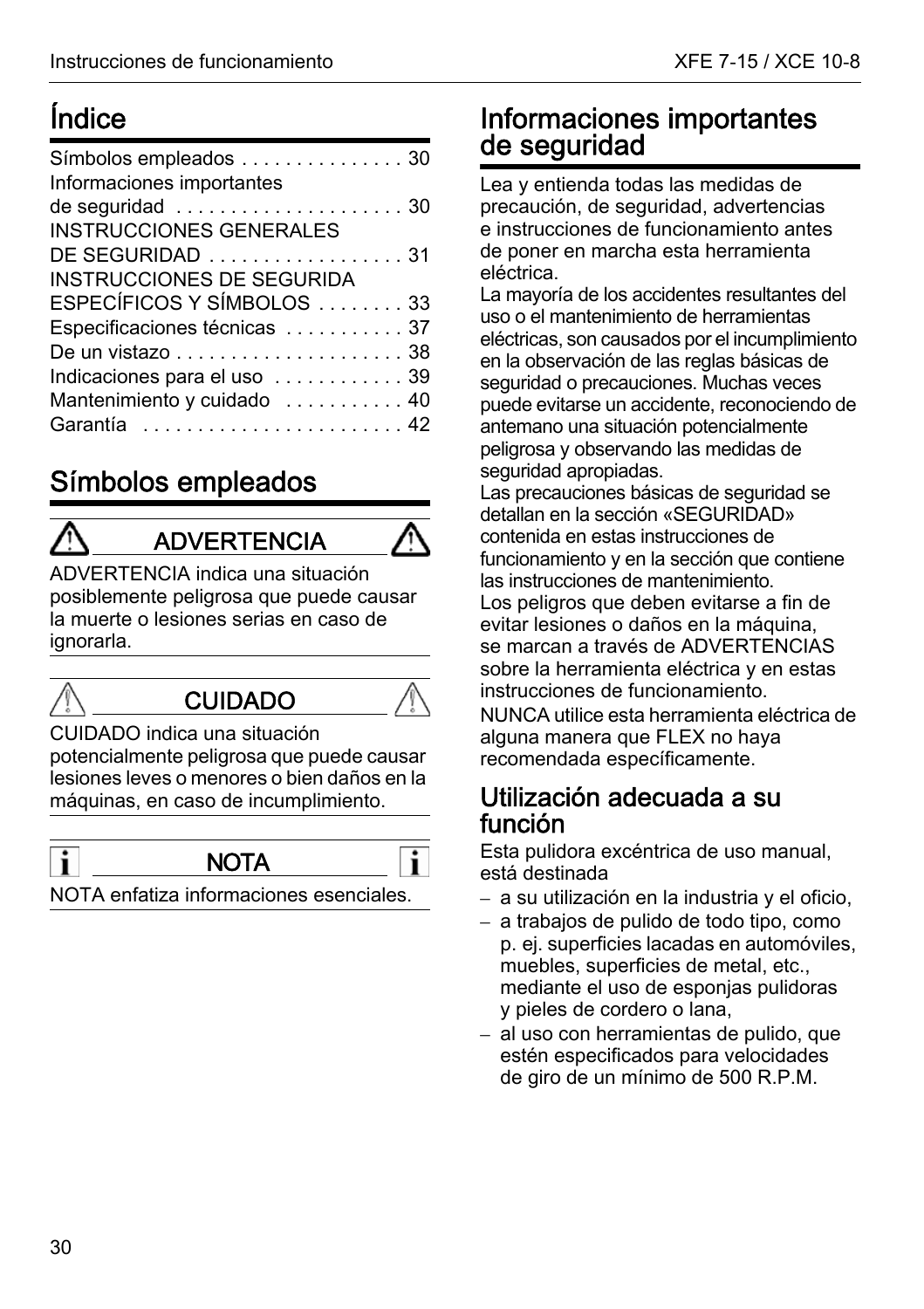# INSTRUCCIONES GENERALES DE SEGURIDAD

# AN ADVERTENCIA:

# Lea todas las indicaciones de seguridad y las instrucciones.

Omisiones en el cumplimiento de las indicaciones de seguridad pueden ser causa de descargas eléctricas, incendios y/o lesiones de gravedad.

Conserve todas las advertencias e instrucciones de seguridad para el futuro. El término «herramienta eléctrica» empleado en las siguientes advertencias de peligro se refiere a herramientas eléctricas de conexión a la red (con cable de red)

y a herramientas eléctricas accionadas por acumulador (o sea, sin cable de red).

# 1. Seguridad del puesto de trabajo

(a) Mantenga limpio y bien iluminado su puesto de trabajo. El desorden o una iluminación deficiente en las áreas de trabajo pueden provocar accidentes.

(b) No utilice la herramienta eléctrica en un entorno con peligro de explosión, en el que se encuentren combustibles líquidos, gases o material en polvo. Las herramientas eléctricas producen chispas que pueden llegar a inflamar los materiales en polvo o vapores.

#### (c) Mantenga alejados a los niños y otras personas de su puesto de trabajo al emplear la herramienta eléctrica.

Una distracción le puede hacer perder el control sobre la herramienta eléctrica.

### 2. Seguridad eléctrica

(a) El enchufe de la herramienta eléctrica debe corresponder a la toma de corriente utilizada. No es admisible modificar el enchufe en forma alguna. No emplear adaptadores en herramientas eléctricas dotadas con una toma de tierra.

Los enchufes sin modificar adecuados a las respectivas tomas de corriente reducen el riesgo de una descarga eléctrica.

#### (b) Evite que su cuerpo toque partes conectadas a tierra como tuberías, radiadores, cocinas y refrigeradores.

El riesgo a quedar expuesto a una sacudida eléctrica es mayor si su cuerpo tiene contacto con tierra.

#### (c) No exponga la herramienta eléctrica a la lluvia y evite que penetren líquidos en su

interior. Existe el peligro de recibir una descarga eléctrica si penetran ciertos líquidos en la herramienta eléctrica.

(d) No utilice el cable de red para transportar o colgar la herramienta eléctrica, ni tire de él para sacar el enchufe de la toma de corriente. Mantenga el cable de red alejado del calor, aceite, esquinas cortantes o piezas móviles. Los cables de red dañados o enredados pueden provocar una descarga eléctrica.

(e) Al trabajar con la herramienta eléctrica a la intemperie utilice solamente cables de prolongación apropiados para su uso en exteriores. La utilización de un cable de prolongación adecuado para su uso en exteriores reduce el riesgo de una descarga eléctrica.

(f) Si fuese imprescindible utilizar la herramienta eléctrica en un entorno húmedo, es necesario conectarla a través de un fusible diferencial. La aplicación de un fusible diferencial reduce el riesgo a exponerse a una descarga eléctrica.

### 3. Seguridad personal

(a) Esté atento a lo que hace y emplee la herramienta eléctrica con prudencia. No utilice la herramienta eléctrica si estuviese cansado, ni tampoco después de haber consumido alcohol, drogas o medicamentos. El no estar atento durante el uso de la herramienta eléctrica puede provocarle serias lesiones.

(b) Utilice un equipo de protección personal y en todo caso unas gafas de protección. El riesgo a lesionarse se reduce considerablemente si, dependiendo del tipo y la aplicación de la herramienta eléctrica empleada, se utiliza un equipo de protección adecuado como una mascarilla antipolvo, zapatos de seguridad con suela antideslizante, casco, o protectores auditivos.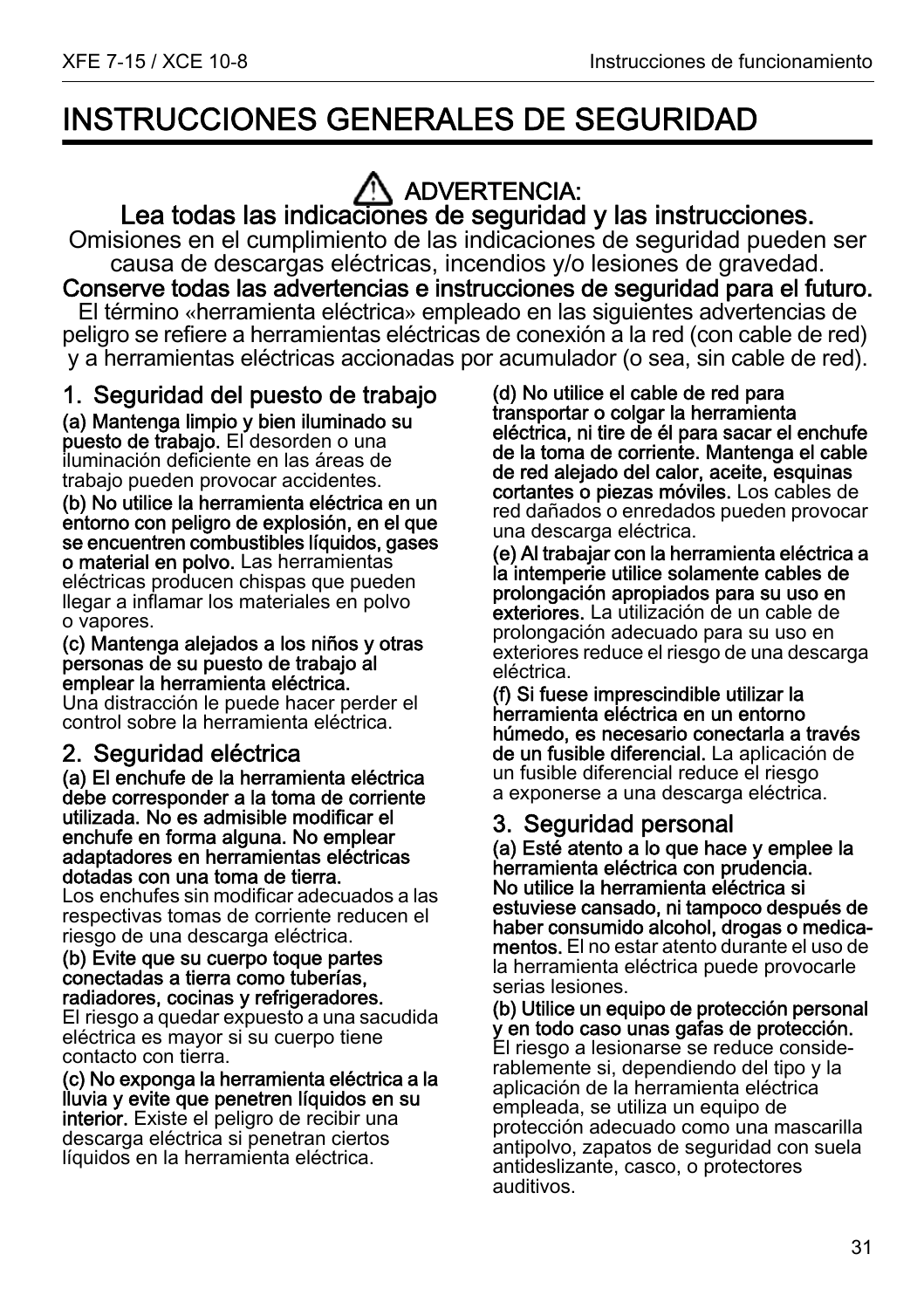### (c) Evite una puesta en marcha fortuita. Asegurarse de que la herramienta eléctrica esté desconectada antes de conectarla a la toma de corriente y/o al montar el acumulador, al recogerla, y al transportarla.

Si transporta la herramienta eléctrica sujetándola por el interruptor de conexión/ desconexión, o si alimenta la herramienta eléctrica estando ésta conectada, ello puede dar lugar a un accidente.

### (d) Retire las herramientas de ajuste o llaves fijas antes de conectar la

herramienta eléctrica. Una herramienta de ajuste o llave fija colocada en una pieza rotante puede producir lesiones al poner a funcionar la herramienta eléctrica.

#### (e) Evite posturas arriesgadas. Trabaje sobre una base firme y mantenga el equilibrio en todo momento. Ello le permitirá controlar mejor la herramienta eléctrica en caso de presentarse una situación inesperada.

(f) Lleve puesta una vestimenta de trabajo adecuada. No utilice vestimenta amplia ni joyas. Mantenga su pelo, vestimenta y guantes alejados de las piezas móviles.

La vestimenta suelta, el pelo largo y las joyas se pueden enganchar con las piezas en movimiento.

(g) Siempre que sea posible utilizar unos equipos de aspiración o captación de polvo, asegúrese que éstos estén montados y que sean utilizados correctamente. El empleo de estos equipos reduce los riesgos derivados del polvo.

(h) No permita que la costumbre adquirida por el uso frecuente de los equipos le haga bajar la guardia y olvidarse de seguir los principios básicos de seguridad. Un acto imprudente puede provocar lesiones de gravedad en pocos segundos.

### 4. Uso y cuidado de la herramienta eléctrica

### (a) No sobrecargue la herramienta eléctrica. Use la herramienta eléctrica prevista para el trabajo a realizar. Con la

herramienta adecuada podrá trabajar mejor y más seguro dentro del margen de potencia indicado.

(b) No utilice herramientas eléctricas con un interruptor defectuoso. Las herramientas eléctricas que no se puedan conectar o desconectar son peligrosas y deben hacerse reparar.

(c) Saque el enchufe de la red y/o desmonte el acumulador antes de realizar un ajuste en la herramienta eléctrica, cambiar de accesorio o al guardar la herramienta eléctrica. Esta medida preventiva reduce el riesgo a conectar accidentalmente la herramienta eléctrica.

(d) Guarde las herramientas eléctricas fuera del alcance de los niños. No permita la utilización de la herramienta eléctrica a aquellas personas que no estén familiarizadas con su uso o que no hayan leído estas instrucciones. Las herramientas eléctricas utilizadas por personas inexpertas son peligrosas.

(e) Cuide la herramienta eléctrica con esmero. Controle si funcionan correctamente, sin atascarse, las partes móviles de la herramienta eléctrica, y si existen partes rotas o deterioradas que pudieran afectar al funcionamiento de la herramienta eléctrica. Haga reparar estas piezas defectuosas antes de volver a utilizar la herramienta eléctrica. Muchos de los accidentes se deben a herramientas eléctricas con un mantenimiento deficiente.

(f) Mantenga los útiles limpios y afilados. Los útiles mantenidos correctamente se dejan guiar y controlar mejor.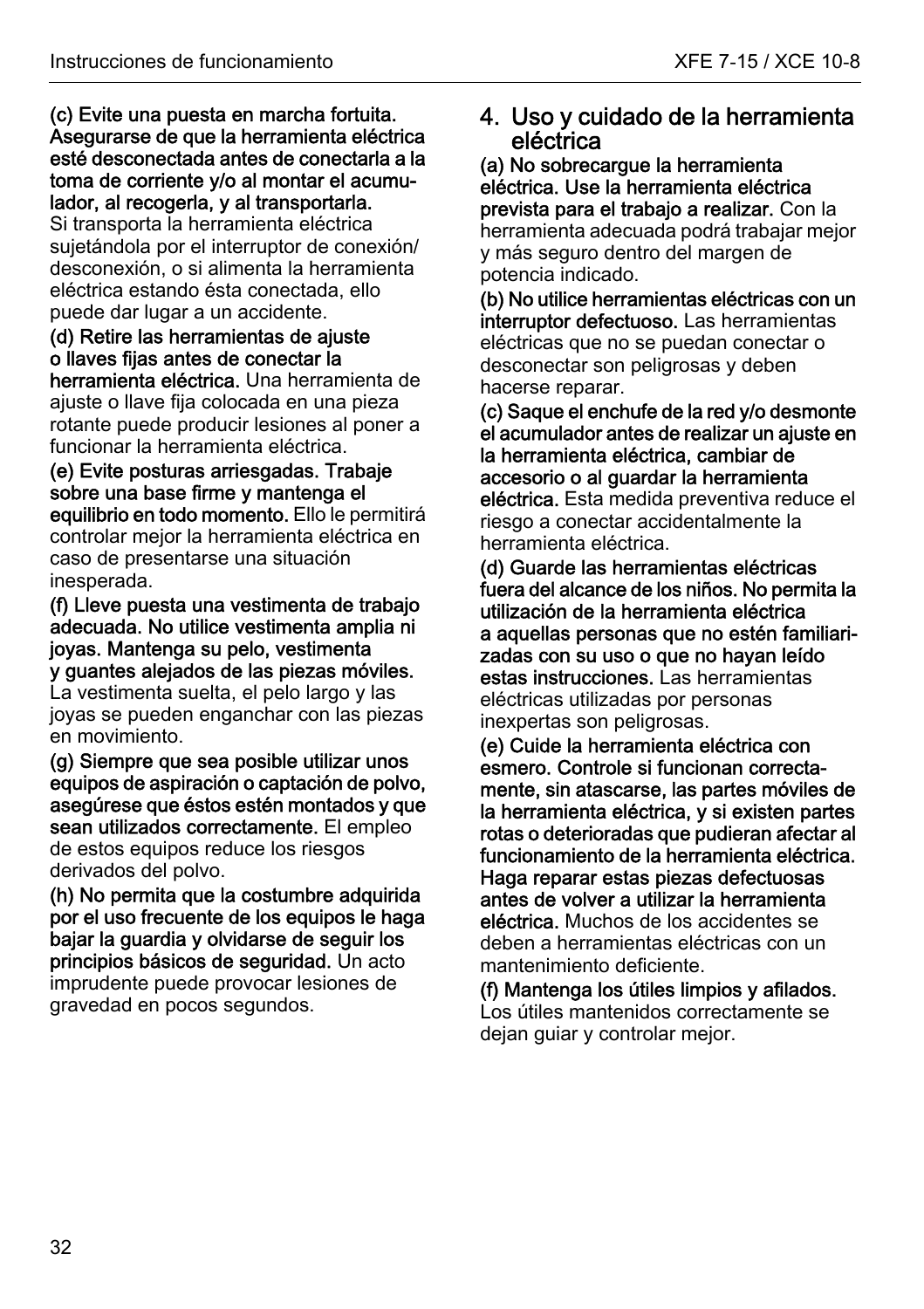#### (g) Utilice la herramienta eléctrica, accesorios, útiles, etc. de acuerdo a estas instrucciones, considerando en ello las condiciones de trabajo y la tarea a realizar.

El uso de herramientas eléctricas para trabajos diferentes de aquellos para los que han sido concebidas puede resultar peligroso.

### (h) Mantenga secos, limpios y libres de aceite y grasa los mangos y empuñaduras.

Los mangos y empuñaduras resbaladizos dificultan la manipulación y el control de la herramienta eléctrica en situaciones imprevistas.

### 5. Trato y uso cuidadoso de herramientas accionadas por acumulador

(a) Solamente cargar los acumuladores con los cargadores recomendados por el fabricante. Existe un riesgo de incendio al intentar cargar acumuladores de un tipo diferente al previsto para el cargador.

(b) Solamente emplee los acumuladores previstos para la herramienta eléctrica. El uso de otro tipo de acumuladores puede provocar daños e incluso un incendio.

(c) Si no utiliza el acumulador, guárdelo separado de clips, monedas, llaves, clavos, tornillos o demás objetos metálicos que pudieran puentear sus contactos. El cortocircuito de los contactos del acumulador puede causar quemaduras o un incendio.

(d) La utilización inadecuada del acumulador puede provocar fugas de líquido. Evite el contacto con él. En caso de un contacto accidental enjuagar el área afectada con abundante agua. En caso de un contacto con los ojos recurra además inmediatamente a un médico. El líquido del acumulador puede irritar la piel o producir quemaduras.

### 6. Servicio

(a) Haga que su herramienta eléctrica reciba serviciode ajustes y reparaciones por una persona dereparación calificada, utilizando únicamente piezasde repuesto idénticas. Esto asegurará que semantenga la seguridad de la herramienta eléctrica.

(b) El mantenimiento preventivo realizado por personalno autorizado puede tener como resultado lacolocación incorrecta de los cables y componentesinternos, lo cual podría causar un peligro grave.

Recomendamos que todo el servicio de ajustes yreparaciones de la herramienta sea realizado por un Centro de Servicio de Fábrica FLEX o una Estación de Servicio FLEX Autorizada.

# INSTRUCCIONES DE SEGURIDA ESPECÍFICOS Y SÍMBOLOS

### 1. Advertencias de seguridad para el pulido

(a) Esta herramienta eléctrica debe utilizarse como pulidora. Tener en cuenta todas las advertencias de seguridad, instrucciones, representaciones y datos que se entregan conjuntamente con este equipo. En caso de ignorar estas advertencias, se corre peligro de descargas eléctricas, incendios y/o lesiones graves.

(b) Esta herramienta eléctrica no es adecuada para el amolado, lijado con papel de lija, efectuar tareas con cepillo de acero o para el tronzado. Usos para los cuales es inadecuado el equipo eléctrico, pueden causar peligros y lesiones.

(c) Utilizar exclusivamente accesorios que hayan sido aprobadas específicamente por el fabricante, para su uso con esta herramienta eléctrica. El solo hecho de poder sujetar el accesorio en la herramienta eléctrica, no garantiza que su uso presente la seguridad necesaria.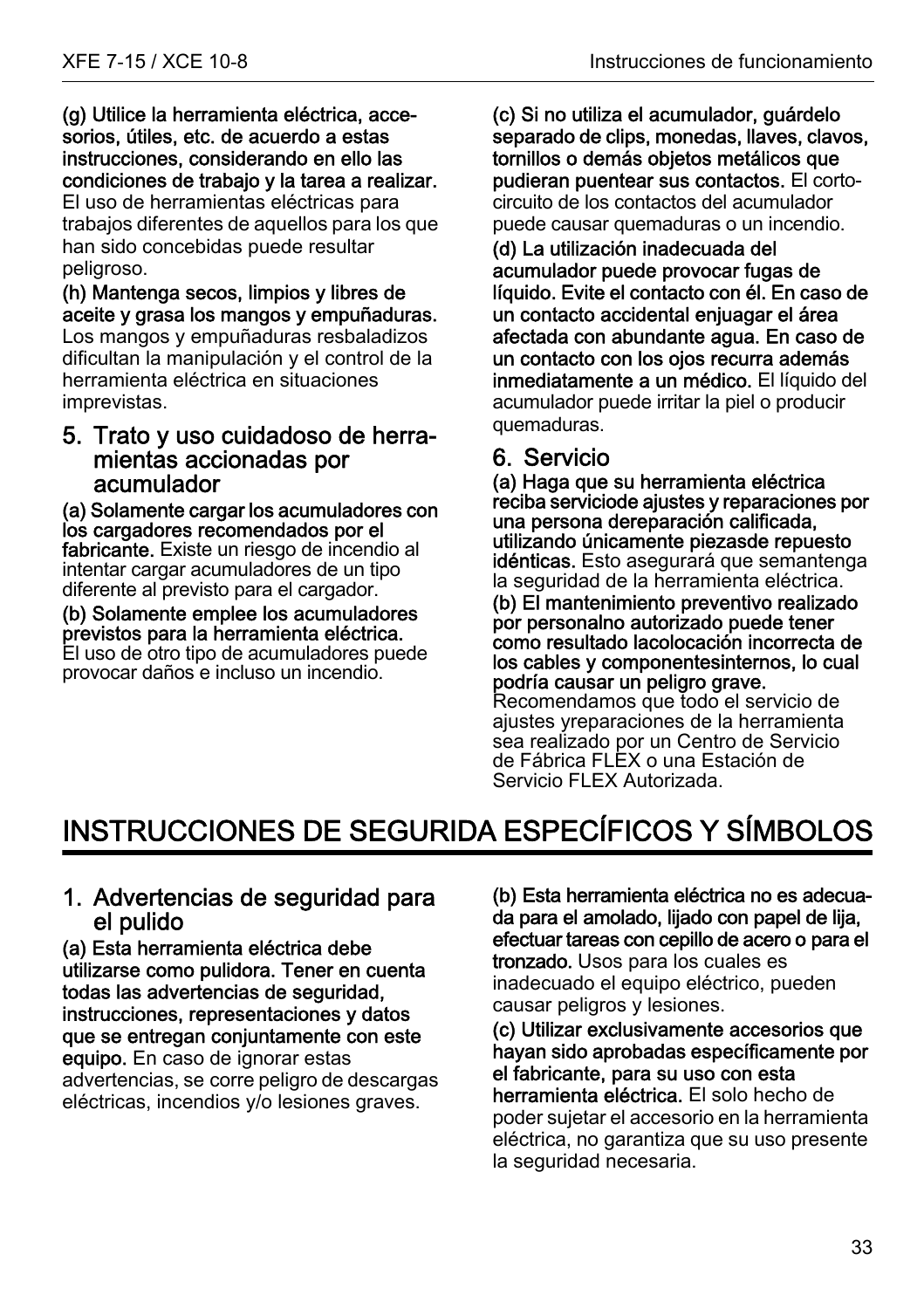### (d) La velocidad de giro de la herramienta utilizada debe ser como mínimo del valor que aquella indicada en el equipo eléctrico.

Accesorios que giran a velocidades superiores que las permitidas, pueden destrozarse, haciendo volar los trozos por los alrededores.

(e) Las dimensiones externas y el espesor de la herramienta utilizada debe corresponder a las medidas indicadas en el equipo eléctrico. Herramientas de aplicación mal dimensionadas, no pueden protegerse o controlarse de modo suficiente.

(f) Los discos y platos amoladores u otro tipo de accesorio, deben calzar correctamente sobre el husillo correspondiente de la herramienta eléctrica. Herramientas de aplicación que no calzan correctamente sobre el husillo de la herramienta eléctrica, giran de forma irregular, vibran con fuerza y pueden conducir a la perdida del control.

(g) No utilizar accesorios dañados. Controlar antes de cada uso la herramienta de aplicación, a fin de determinar si presenta desprendimientos, fisuras y en el caso de los platos amoladores la presencia de fisuras, desgaste abusivo. Si la herramienta eléctrica o bien la herramienta de aplicación caen al suelo, controlar si se ha dañado o bien utilizar una herramienta sin daños. Una vez controlada y colocada la herramienta de aplicación, mantenerse a sí mismo y a otras personas fuera del plano de rotación, dejando el equipo en marcha durante un minuto a su velocidad máxima. Herramientas dañadas generalmente se destrozan en este tiempo.

(h) Usar equipo de protección personal. Utilice protección facial integral, protección para los ojos o gafas protectoras según la aplicación. Si hiciera falta, utilice una máscara contra el polvo, protección para el oído, guantes de protección, calzado especial o un delantal que mantenga alejadas de su persona las pequeñas partículas producto del amolado. Los ojos deben estar protegidos contra cuerpos extraños que puedan producirse durante las diversas aplicaciones. La máscara contra el polvo o para la respiración debe filtrar el polvo que se genera durante el amolado. Si se está expuesto a ruidos fuertes durante un tiempo prolongado, puede producirse la pérdida de la audición.

#### (i) Cuide que otras personas en su cercanía se encuentren fuera de su zona de trabajo. Toda persona que acceda a la zona de trabajo debe estar provista con el equipamiento de protección adecuado.

Pueden volar trozos de la pieza en proceso o de la herramienta destrozada, produciendo lesiones en zonas aún externas a la zona de trabajo.

#### (j) Sujetar el equipo de las superficies aisladas correspondientes cuando la herramienta de aplicación puede incidir en conductores eléctricos ocultos o cables pertenecientes a la red eléctrica.

El contacto con conductores bajo tensión puede hacer que las partesmetálicas de la herramienta eléctrica le provoquen una descarga eléctrica.

(k) Mantener el cable de alimentación alejado de partes de la herramienta que se encuentren en movimiento. Si se pierde el control sobre el equipo, puede cortarse o ser tomado el cable de alimentación de red, entrando la mano o el brazo en contacto con la herramienta de aplicación que está girando.

(l) Nunca asentar la herramienta eléctrica antes que la herramienta de aplicación se haya parado completamente. La herramienta de aplicación puede entrar en contacto con la superficie de asiento, lo que lleva a la pérdida de control sobre el equipo.

(m) No dejar la herramienta eléctrica en marcha mientras se la lleva de un sitio a otro. La indumentaria del operador puede entrar casualmente en contacto con la herramienta de aplicación, penetrando la herramienta de aplicación en el cuerpo del mismo.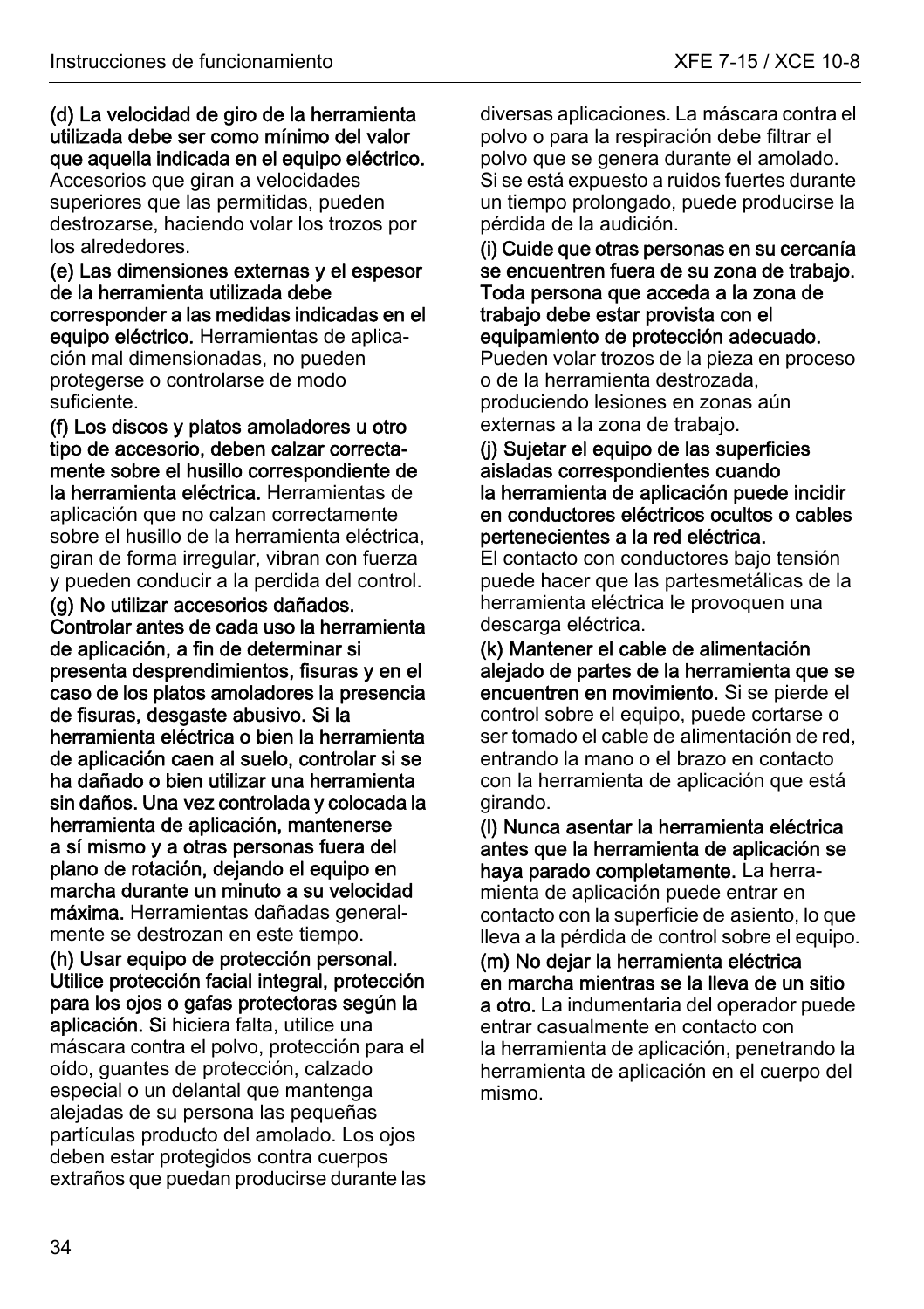### (n) Limpiar con regularidad las rendijas de ventilación de la herramienta eléctrica.

El ventilador del motor aspira polvo hacia el interior de la carcasa y una cantidad suficiente de polvo metálico dentro de ésta, puede ser causa de peligros de descargas eléctricas.

### (o) No utilizar la herramienta eléctrica en la cercanía de sustancias inflamables.

Las chispas pueden producir la ignición de estas sustancias.

### (p) No utilizar herramientas de aplicación que requieran de refrigerantes líquidos.

La utilización de agua u otros agentes refrigerantes líquidos puede ser causa de descargas eléctricas.

### 2. Retroceso y medidas de seguridad correspondientes

El contragolpe es una reacción repentina debida a que una herramienta de aplicación se traba o bloquea, como puede ocurrir con un disco amolador, un plato amolador, un cepillo de acero, etc.

Un bloqueo conduce a un paro repentino de la herramienta de aplicación que se encuentra en rotación.

Esto causa la aceleración descontrolada del equipo eléctrico en el punto de bloqueo, en sentido de giro opuesto a aquél de la herramienta. Si por ejemplo un disco amolador se traba o bloquea en la pieza a procesar, puede quebrarse un trozo del disco amolador que está penetrando en la pieza a procesar o bien producir un contragolpe. El disco amolador se mueve entonces en dirección al operario o alejándose de él, según el sentido de giro del disco en el punto de bloqueo.

Esto también puede ser causa para que el disco amolador se quiebre.

Un contragolpe es la consecuencia de un uso incorrecto o deficiente de la herramienta eléctrica. Puede evitárselo mediante medidas preventivas, según se describe a continuación.

(a) Sujetar firmemente la herramienta eléctrica y ubicar el cuerpo y los brazos en una posición que permita contrarrestar los contragolpes. En caso de existir, utilizar siempre la manija adicional a fin de disponer del mayor control en caso de contragolpes o momentos de reacción durante el arranque. El operario puede dominar las fuerzas de contragolpe o reacción, mediante las medidas de precaución adecuadas.

(b) Nunca acercar la mano a la herramienta de aplicación en movimiento giratorio.

La herramienta puede moverse sobre su mano en caso de un contragolpe.

(c) Evite penetrar con el cuerpo en la zona donde el equipo eléctrico eventualmente se mueve durante un retroceso. El contragolpe impulsa la herramienta eléctrica en sentido opuesto al movimiento del disco amolador en el punto de bloqueo.

(d) Trabaje con especial precaución en la cercanía de esquinas, cantos filosos, etc. Evite que la herramienta rebote de la pieza en proceso y se trabe. La herramienta de aplicación en movimiento de giro, tiende a trabarse en las esquinas, bordes agudos o cuando rebota de la pieza en proceso. Esto causa la pérdida de control o bien un contragolpe.

(e) No utilizar hojas de cadenas o de sierra. Herramientas de aplicación de este tipo, muchas veces causan contragolpes o la pérdida de control.

### 3. Advertencias de seguridad especiales para el pulido

(a) No admitir piezas sueltas de la cubierta de pulido, especialmente hilos de suje-ción. Almacenamiento o cortado de los hilos de sujeción. Hilos de sujeción sueltos que acompañan el movimiento de giro, pueden enrollarse en los dedos o bien en la pieza a procesar.

### 4. Otras indicaciones de seguridad (a) La tensión de la red de alimentación y las indicaciones de tensión de la chapa de características, deben coincidir.

(b) Presionar la traba para el husillo únicamente con la herramienta parada.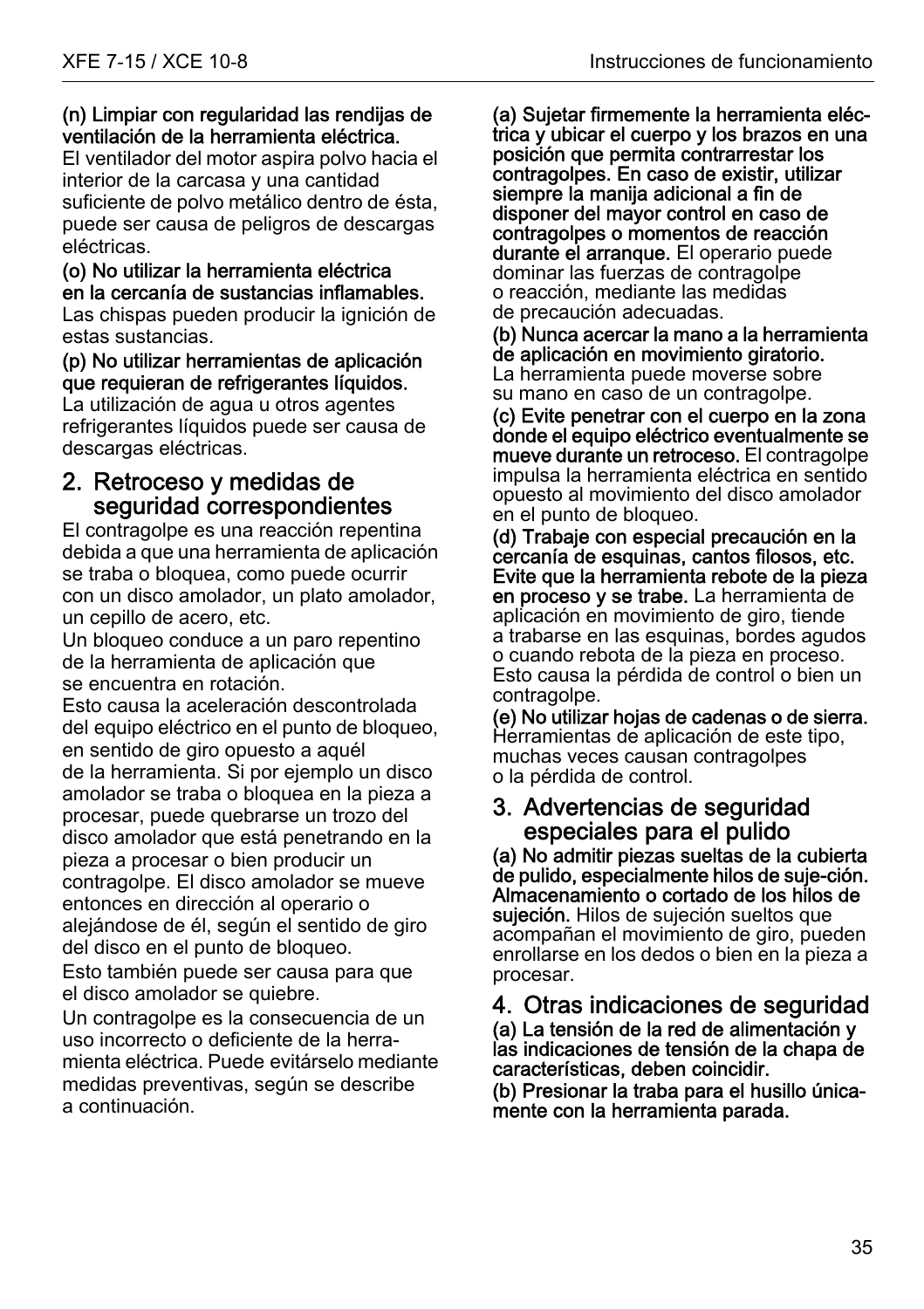### (c) Parte del polvo causado por el lijado eléctrico, el serruchado, la trituración, el taladro y otras actividades de construcción contiene sustancias químicas que, según el estado de California, causan cáncer, defectos congénitos u otros daños reproductivos.

Algunos ejemplos de estos productos químicos son:

- Plomo de pinturas a base de plomo.
- Sílice cristalina de ladrillos, cemento y otros productos de mampostería.
- Arsénico y cromo de madera tratada con químicos.

El riesgo que corre debido a la exposición a estos químicos varía según la frecuencia con que realiza este tipo de trabajo. Para reducir la exposición a estas sustancias químicas:

- Trabaje en un área bien ventilada.
- Trabaje con equipo de seguridad aprobado, como las mascarillas antipolvo especialmente diseñadas para filtrar partículas microscópicas.
- Evite estar en contacto prolongado con el polvo provocado por el lijado, el aserrado, la trituración y el taladrado, y otras actividades de construcción. Use ropa protectora y lave todas las áreas expuestas del cuerpo con agua y jabón. Si permite que el polvo llegue a su boca o a sus ojos, o que caiga sobre la piel, podría fomentar la absorción de productos químicos dañinos.

### 5. Definición de unidades y símbolos utiliza-dos sobre esta herramienta

| V Volts                                                                         |        |
|---------------------------------------------------------------------------------|--------|
| A Amperes                                                                       |        |
|                                                                                 |        |
| W Vatio                                                                         |        |
| n <sub>o</sub> Velocidad sin carga<br>/min o min <sup>-1</sup> Revoluciones por | minuto |
|                                                                                 |        |
|                                                                                 |        |



### 6. Doble aislación para un trabajo más seguro

Para un trabajo más seguro con esta herramienta eléctrica, FLEX ha adoptado un diseño de doble aislación. «Doble aislación» quiere decir, que se han utilizado dos sistemas físicamente separados para aislar las partes conductoras conectadas a la alimentación eléctrica, de las piezas externas manipuladas por el operario. A tal fin aparece el símbolo  $\Box$  o bien la leyenda «Double insulation» sobre la herramienta eléctrica o bien sobre su placa de características.

Debido a ello, este sistema no posee una puesta a tierra. Usted solo necesita seguir las precauciones de seguridad eléctrica normales, indicadas en este manual, incluyendo aquella de no utilizar la herramienta eléctrica en ambientes húmedos.

Para mantener la efectividad de este sistema de aislación, cumpla con las precauciones siguientes:

- El desarmado y armado de esta herramienta eléctrica debe ser realizado exclusivamente por CENTROS AUTORIZADOS DE ASISTENCIA FLEX y se deben emplear exclusivamente repuestos genuinos FLEX.
- Limpie el exterior de la herramienta eléctrica con un paño suave, humedecido con agua jabonosa y séquelo prolijamente.
- Nunca utilice solventes como gasolina o thiner sobre componentes de material plástico; ya que éstos disuelven el material plástico.

## ¡GUARDE ESTAS INSTRUCCIONES Y PÓNGALAS A DISPOSICIÓN DE OTROS USUARIOS Y PROPIETARIOS DE ESTA HERRAMIENTA!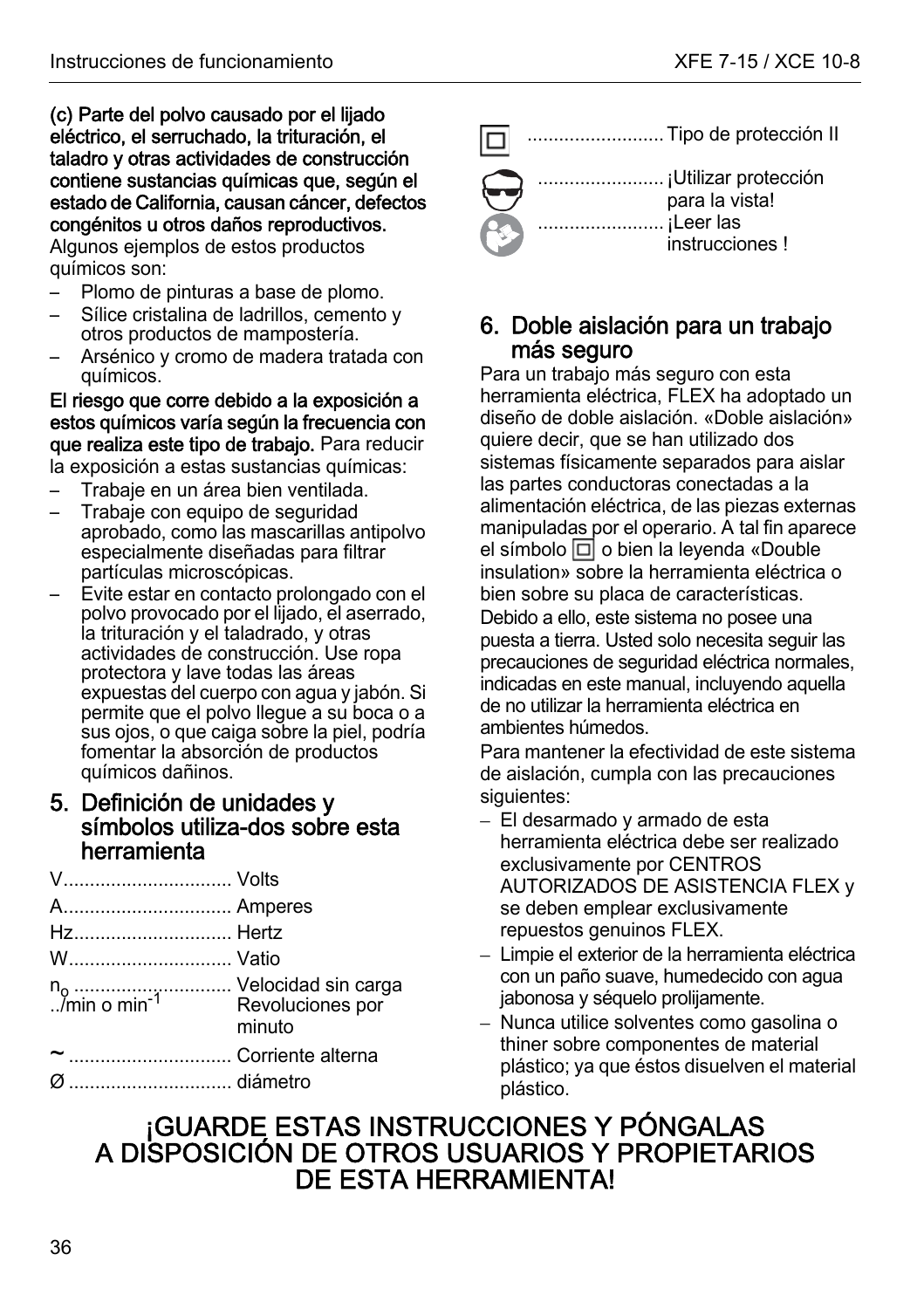# Especificaciones técnicas

|                                          |           | <b>XFE 7-15</b>                              | <b>XCE 10-8</b> |
|------------------------------------------|-----------|----------------------------------------------|-----------------|
| Tipo de equipo                           |           | Pulidora excéntrica                          |                 |
| Tensión de red                           | V/Hz      | 120/60                                       |                 |
| Consumo de energía                       | A         | 8,6                                          | 8,7             |
| Alojamiento para la herramienta          | $mm$ (in) | Plato abrojo $\varnothing$ 125 (5) / 150 (6) |                 |
| Ø máximo de la herramienta               | $mm$ (in) | 160(6,5)                                     |                 |
| Carrera                                  | $mm$ (in) | 15(0,59)                                     | 8(0,31)         |
| Cantidad de carreras                     | $min-1$   | 3.000-9.000                                  |                 |
| Número de revoluciones<br>(plato abrojo) | R.P.M.    |                                              | 150-450         |
| Peso (sin cable)                         | kg (lbs)  | 2,4(5,28)                                    | 2,6(5,72)       |
| Tipo de protección                       |           | 11 / IO                                      |                 |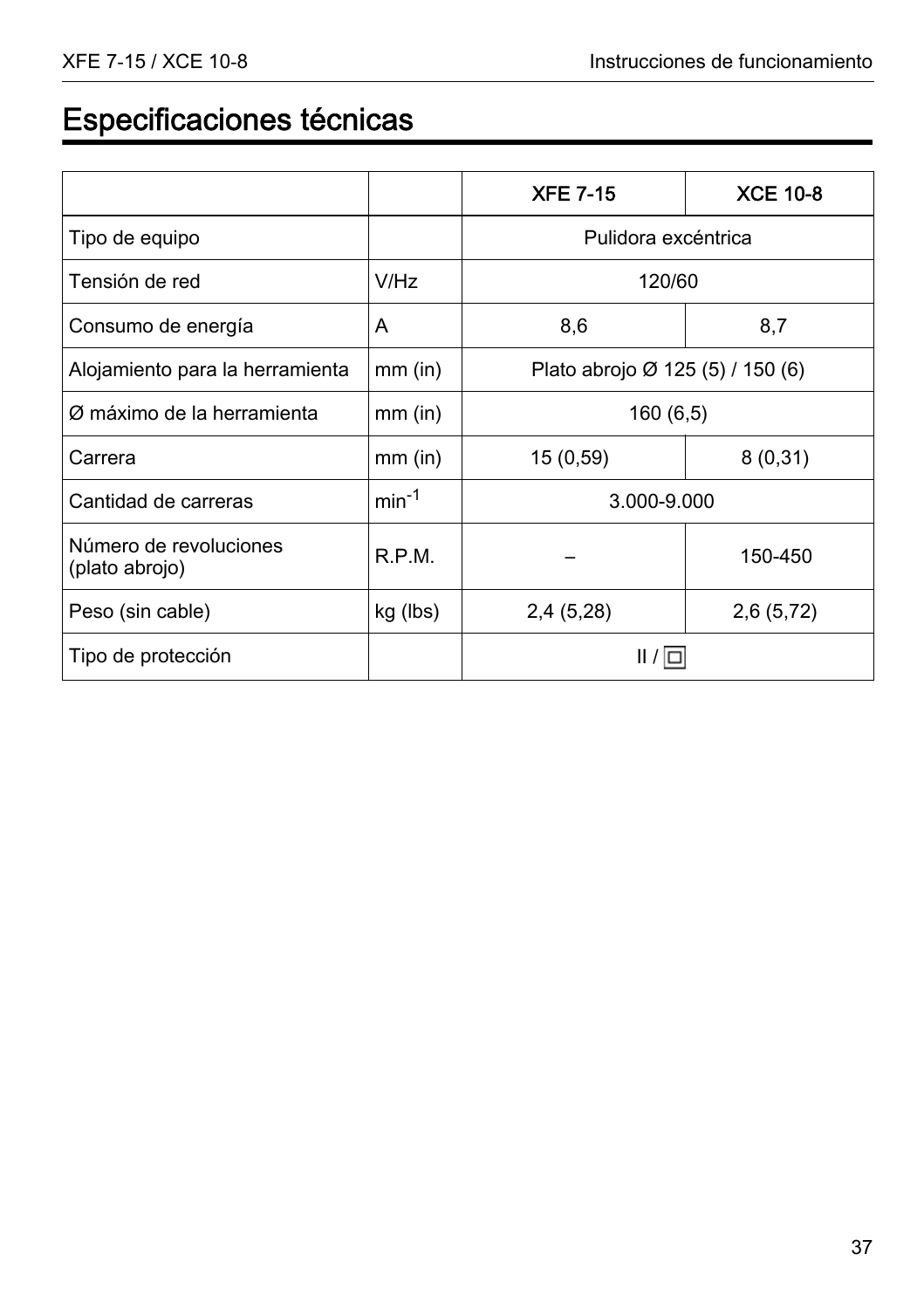# De un vistazo



- 1 Cubierta manija Con salida para el aire y flecha indicadora del sentido de giro.
- 2 Carcasa del engranaje \*
- 3 Cable de conexión a al red de 4 m (13 ft.) con el enchufe correspondiente
- 4 Rueda de ajuste para la preselección de la velocidad de giro
- 5 Conmutador Para el encendido y apagado así como para la aceleración hasta la velocidad prefijada.

#### 6 Botón de traba Traba el conmutador (5) en caso de marcha continua.

- 7 Chapa de características \*
- 8 Plato abrojo (Velcro)
- 9 Alojamiento del plato

Llave de tuercas Torx T20 \*

<sup>(</sup>no se representa)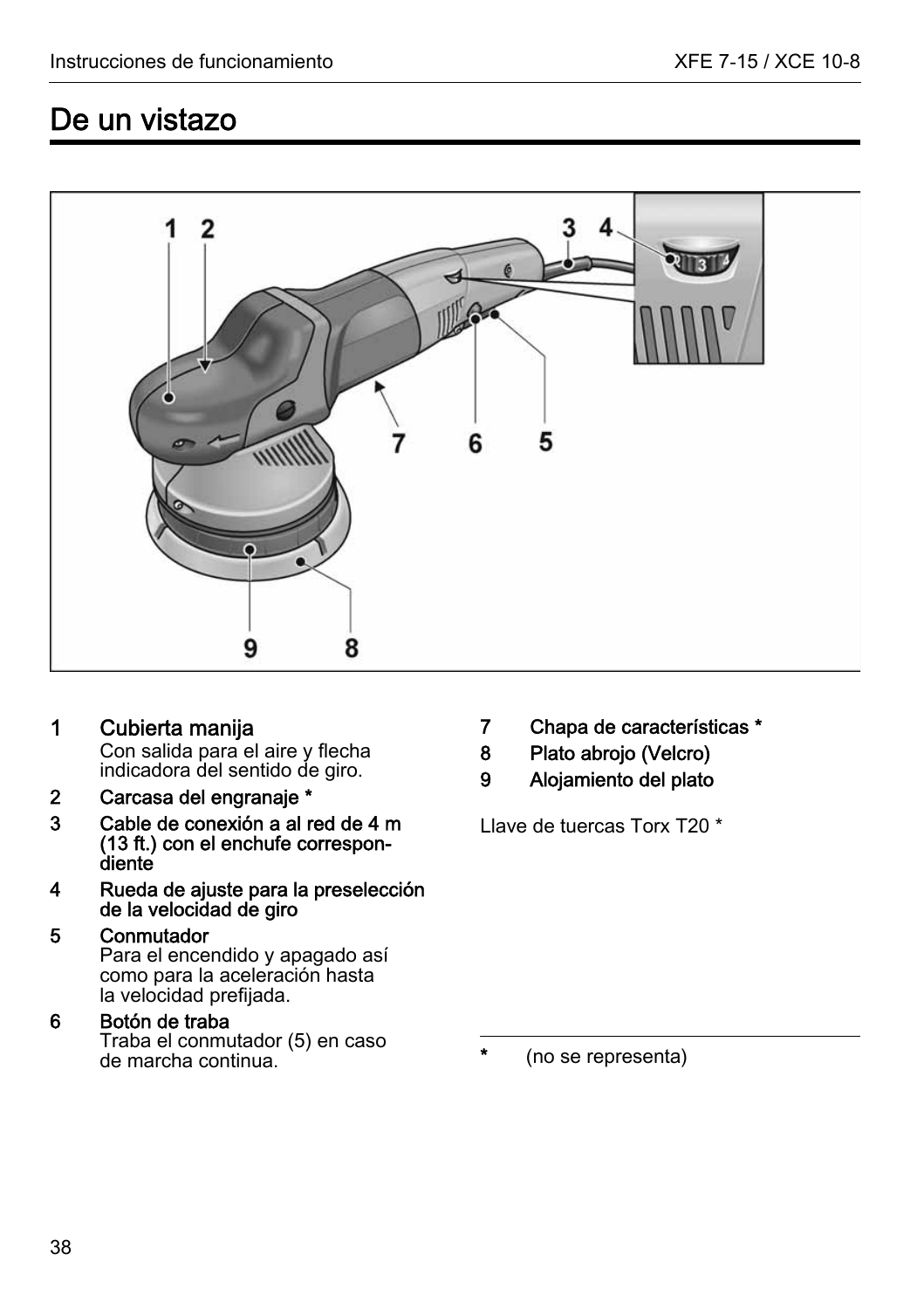# Indicaciones para el uso



# ADVERTENCIA



#### ¡Riesgo de una descarga eléctrica! Antes de realizar cualquier trabajo en el

equipo, desconectar el enchufe de red.

# Antes de la puesta en marcha

Desembalar la pulidora y controlar que el volumen de entrega está completo y si se produjeron daños durante el transporte.

## Sujeción o cambio de la herramienta amoladora

– Desconectar el enchufe de red.



- Centrar el agente pulidor a ojo sobre el plato abrojo (8) presionándolo luego. Utilizar exclusivamente herramientas de pulido libres de daños.
- Conectar el enchufe de red.
- Encender la pulidora (sin trabar el conmutador) dejándola marcha aprox. 30 segundos. Controlar si existen excentricidades o vibraciones.
- Parar la pulidora.

### Encendido a pagado Marcha de tiempo reducido sin trabado



– Presionar el conmutador y sujetarlo.

– Para el paro, soltar el conmutador.

### Funcionamiento continuo con traba



- Presionar el conmutador y sujetarlo.
- Para trabarlo, mantener el botón de traba presionado y soltar el conmutador.



– Para el paro, presionar brevemente el conmutador y soltarlo.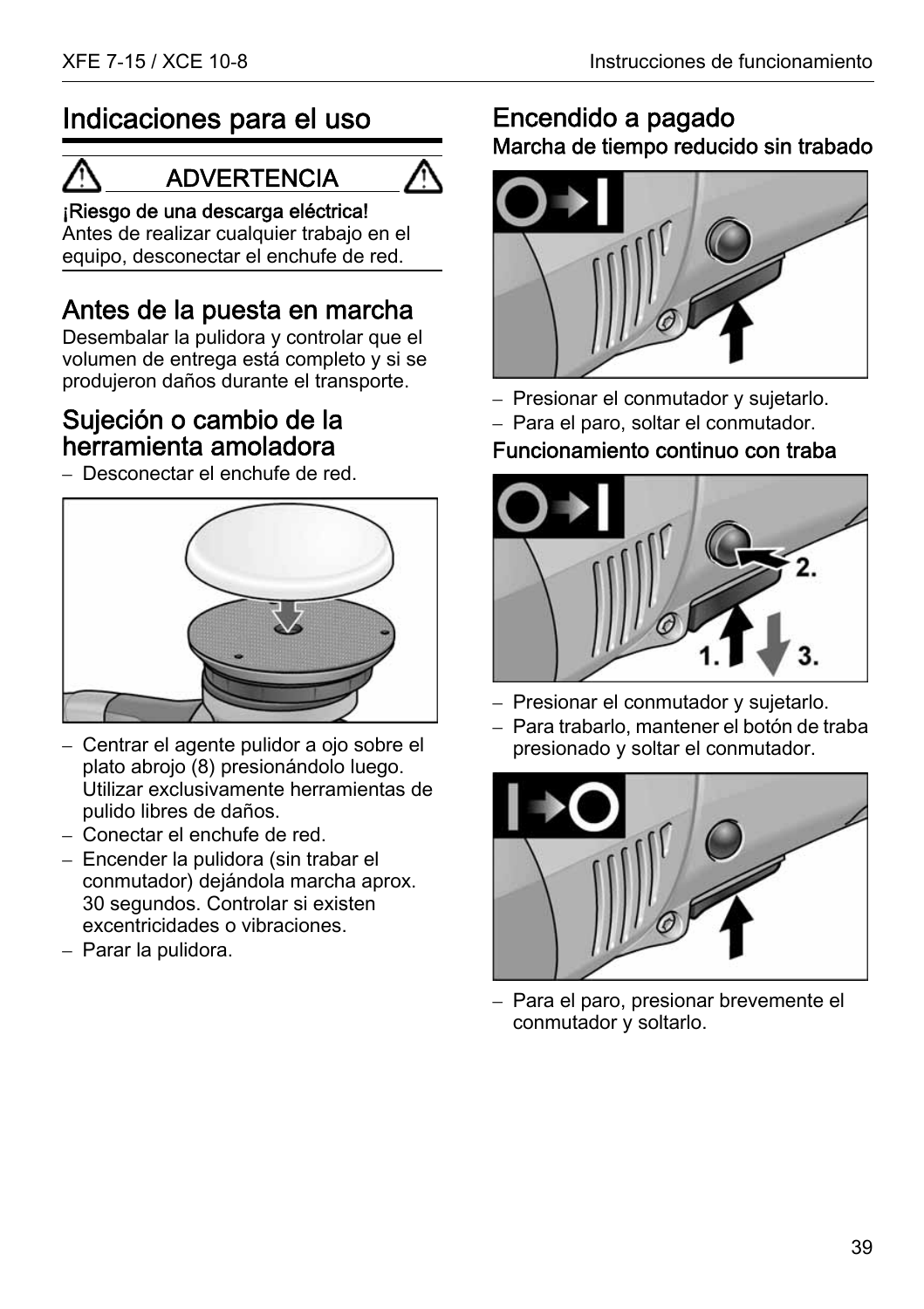# Ajuste de la velocidad



CUIDADO

Peligro de lesiones debido a la destrucción de la herramienta. Utilice herramientas adecuadas para el trabajo.



Para ajustar la velocidad de trabajo, girar la rueda de ajusta al valor deseado.

- $-1$  = velocidad mínima
- 6 = velocidad máxima

Mediante un movimiento cuidadoso del conmutador (5) el equipo acelera hasta la velocidad de giro preseleccionada.

# NOTA

En caso de sobrecarga o recalentamiento durante el funcionamiento continuo, el equipo reduce su velocidad de giro automáticamente, hasta que se ha enfriado suficientemente.

# Informaciones para el uso



ì

# CUIDADO

Una vez apagada el equipo eléctrico, la herramienta sigue girando por un tiempo breve.

**NOTA** 

Después de un cambio de herramienta (p, ej, piel de lana) puede resultar un aumento de las vibraciones debido a las diferencias de peso. Modificar la velocidad de giro mediante la rueda de ajuste (4), hasta que las vibraciones se reducen.

– Poner en marcha la máquina antes de asentarla sobre la superficie a procesar y esperara a que alcance la velocidad de giro seleccionada.



- Mover la pulidora con presión leve en movimientos circulares que se solapan sobre la superficie a procesar, a fin de lograr un alto rendimiento en el pulido y una larga vida útil de la herramienta.
- En caso de trabajar superficies sensible (p. ej. lacas de automóvil) trabajar si agresividad, con velocidad de giro y presiones bajas.
- En caso de utilizar pastas para pulir, emplear una herramienta para cada tipo de pasta.

Obtendrá más informaciones sobre el producto por parte del fabricante, visitando el sitio www.flex-tools.com.

# Mantenimiento y cuidado







### ¡Riesgo de una descarga eléctrica!

Antes de realizar cualquier trabajo en el equipo, desconectar el enchufe de red.

# Limpieza

Limpiar regularmente el equipo y las ranuras de ventilación. La frecuencia de la limpieza dependerá del material y la intensidad de uso.

Limpiar periódicamente la parte interior de la carcasa y el motor con aire comprimido seco.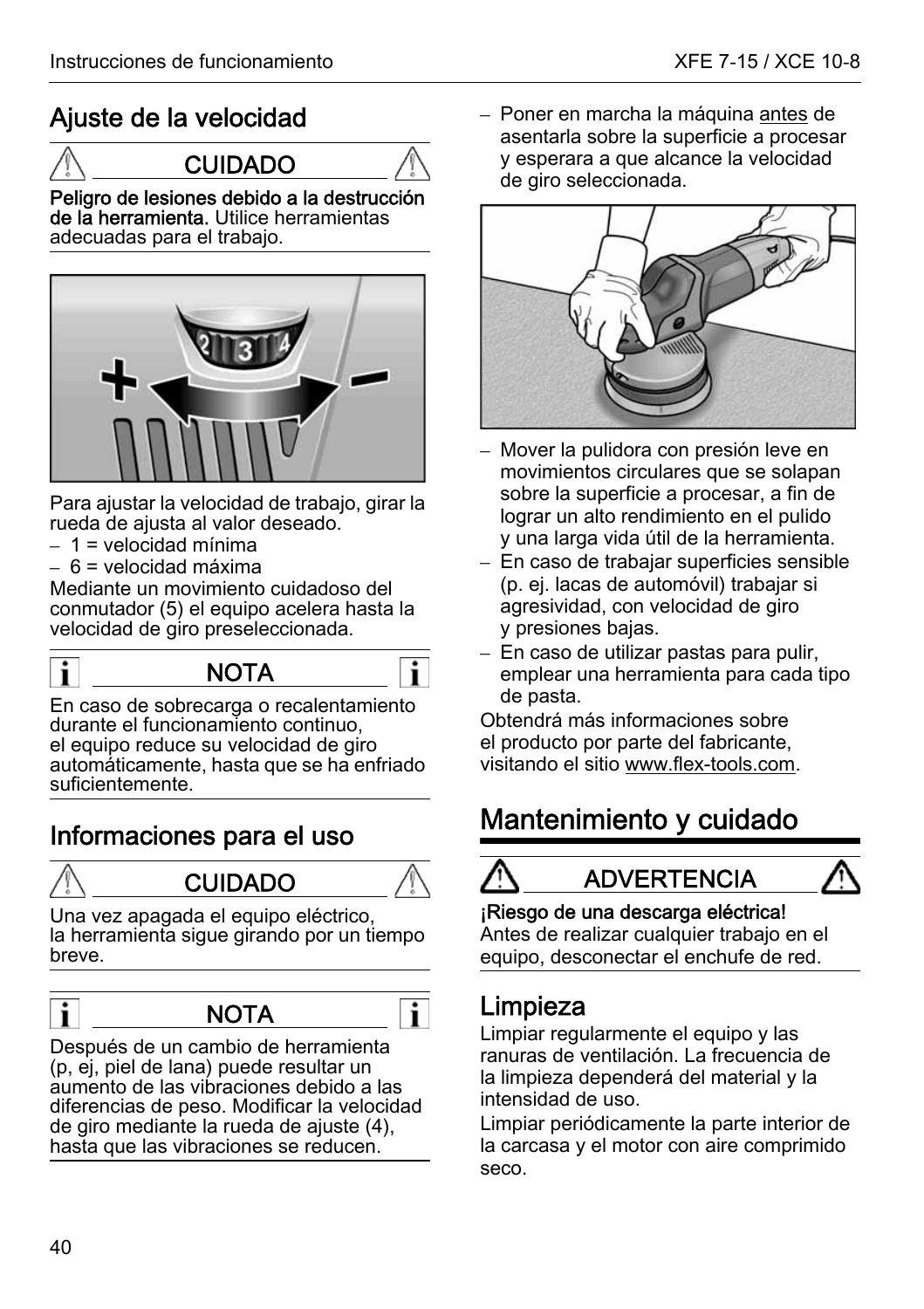# CUIDADO

**¡Riesgo de lesiones!** Utilice gafas de protección cuando trabaja con aire comprimido.

Todas las partes de plástico deben limpiarse con un paño suave y húmedo. NUNCA utilice solventes para la limpieza de partes de material plástico. Pueden disolver o dañar las piezas de otra forma.

### Inspección de escobillas y lubricación

Para la continuidad en su seguridad y protección en cuanto a la parte eléctrica, la inspección y el reemplazo de las escobillas debe efectuarla exclusivamente un centro de servicio autorizado por FLEX. Después de aproximadamente 100 horas de uso, lleve o envíe su herramienta a un centro de servicio de FLEX Power Tools a fin de que se lo limpie y revise detalladamente, se reemplacen partes desgastadas y se la lubrique si así hiciera falta, volviendo a armarla controlando su correcto funcionamiento.

Cualquier pérdida de potencia que se note antes del plazo de mantenimiento mencionado, indica que se le debe practicar un servicio de forma inmediata.

NO SIGA USANDO LA HERRAMIENTA BAJO ESTAS CONDICIONES.

Si el problema subsiste a pesar que la tensión aplicada es correcta, debe enviar su herramienta inmediatamente a un centro de servicio de FLEX.

# Carcasa del engranaje

La carcasa del engranaje (2) nunca se debe aflojar ni abrir. Exclusivamente los servicios autorizados de FLEX pueden abrir esta carcasa. De este modo se conserva la garantía del producto.

# Cambiar el plato abrojo (Velcro)

- Desconectar el enchufe de red.
- Quitar la esponja pulidora.
- Asentar la máquina sobre su parte posterior.



- Aflojar y destornillar los tornillos con la llave de tuercas Torx (1.).
- Quitar el plato abrojo desgastado (2.).
- Retirar el ensuciamiento en el espacio interior.



– Alinear los orificios de fijación y colocar el nuevo plato de velcro (3.).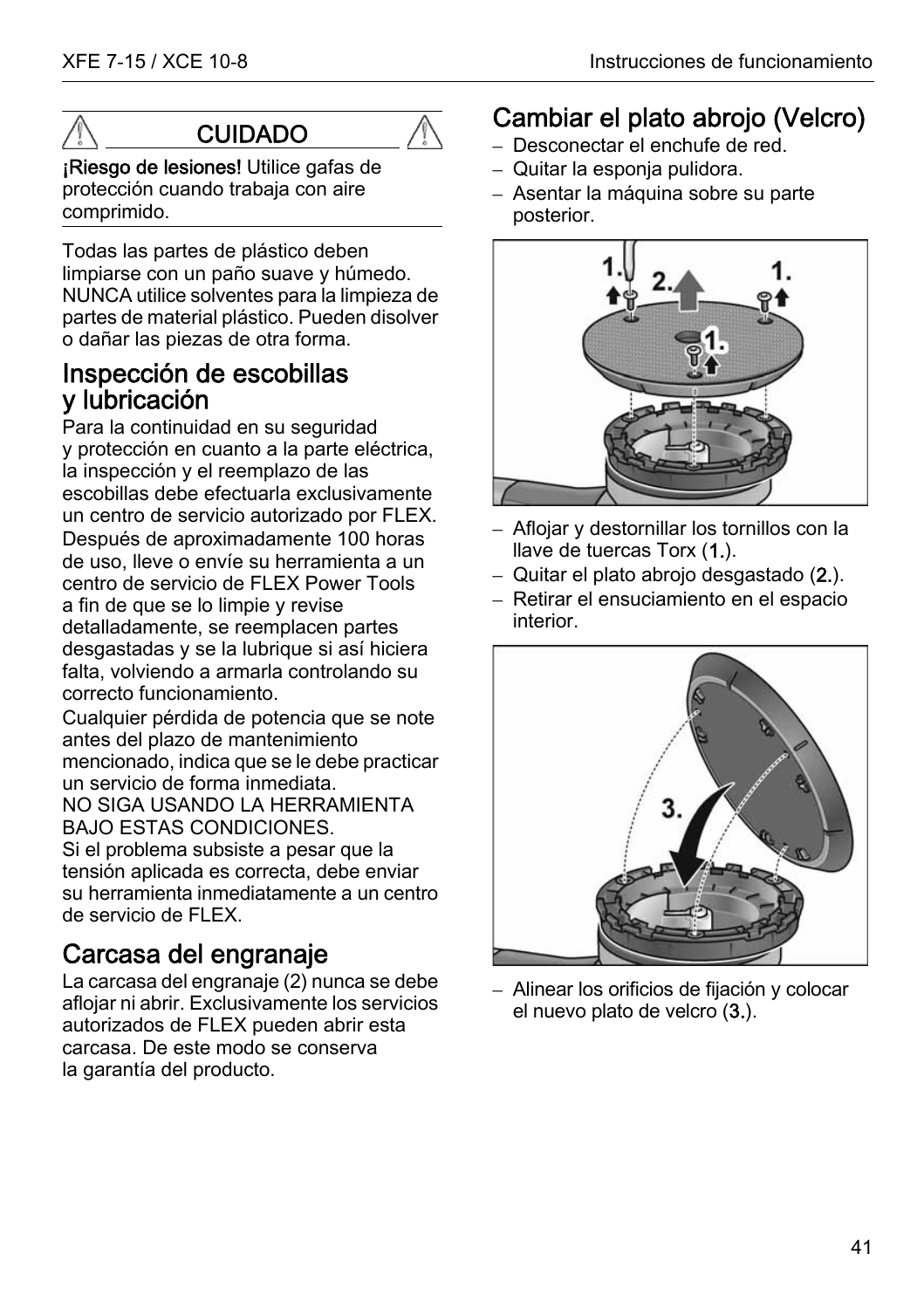

- Enroscar los tornillos y apretar con la llave de tuercas Torx (4.). (Par de apriete 2,5-3,0 Nm (1.8-2.2 ft. lb.))
- Realizar una marcha de prueba. Controlar si existen excentricidades o vibraciones.



# CUIDADO

Un par de apriete falso puede ocasionar daños en el aparato y en las superficies trabajadas.

# Reparaciones

Todas las herramientas de calidad, eventualmente necesitan el reemplazo de algunas partes debido a su uso normal. Estas actividades incluyendo la inspección y el reemplazo de las escobillas, deben efectuarlas EXCLUSIVAMENTE los centros de servicio autorizados de FLEX Power Tools. Todas las reparaciones efectuadas por estas agencias, poseen una garantía total respecto de fallas de material y de mano de obra. No podemos garantizar reparaciones efectuadas o intentadas por cualquier otra agencia.

Si usted tiene dudas respecto de su herramienta, no dude en escribirnos en cualquier momento.

En todo contacto que establezca con nosotros, incluya siempre toda la información contenida en la chapa de características de su herramienta (número de modelo, tipo, número de serie, etc.).

# Repuestos y accesorios

# **NOTA**

Se autoriza exclusivamente el uso de herramientas autorizadas por FLEX.

Por otros accesorios, en especial herramientas y agentes de pulido, consultar el catálogo del fabricante.

Una gráfica de expansión y una lista de piezas de repuesto se encuentran en la homepage: www.flex-tools.com

# Garantía

# PÓLIZA DE GARANTÍA LIMITADA DE 1 AÑO DE FLEX

La Compañía de FLEX garantiza sus herramientas mecánicas profesionales por un período de 1 año a partir de la fecha de compra. FLEX reparará o reemplazará – según nuestra opción – cualquier parte o partes de la herramienta o de los accesorios protegidos bajo esta garantía que, después de examinarlos, demuestren cualquier defecto en los materiales o mano de obra durante el período de la garantía. Para reparación o reemplazo, devuelva la herramienta o accesorio completo, cubriendo el precio de transporte, al Centro de Servicio de FLEX o a la Estación de Servicio Autorizado más cercana.

Puede ser que requiera prueba de compra. Esta garantía no incluye la reparación o reemplazo en caso de mal uso, abuso o desgaste normal de la herramienta asi como reparaciones efectuados o atentadas por otros medios que no sean de los Centros de Servicio de FLEX o las Estaciones de Servicio Autorizado por FLFX.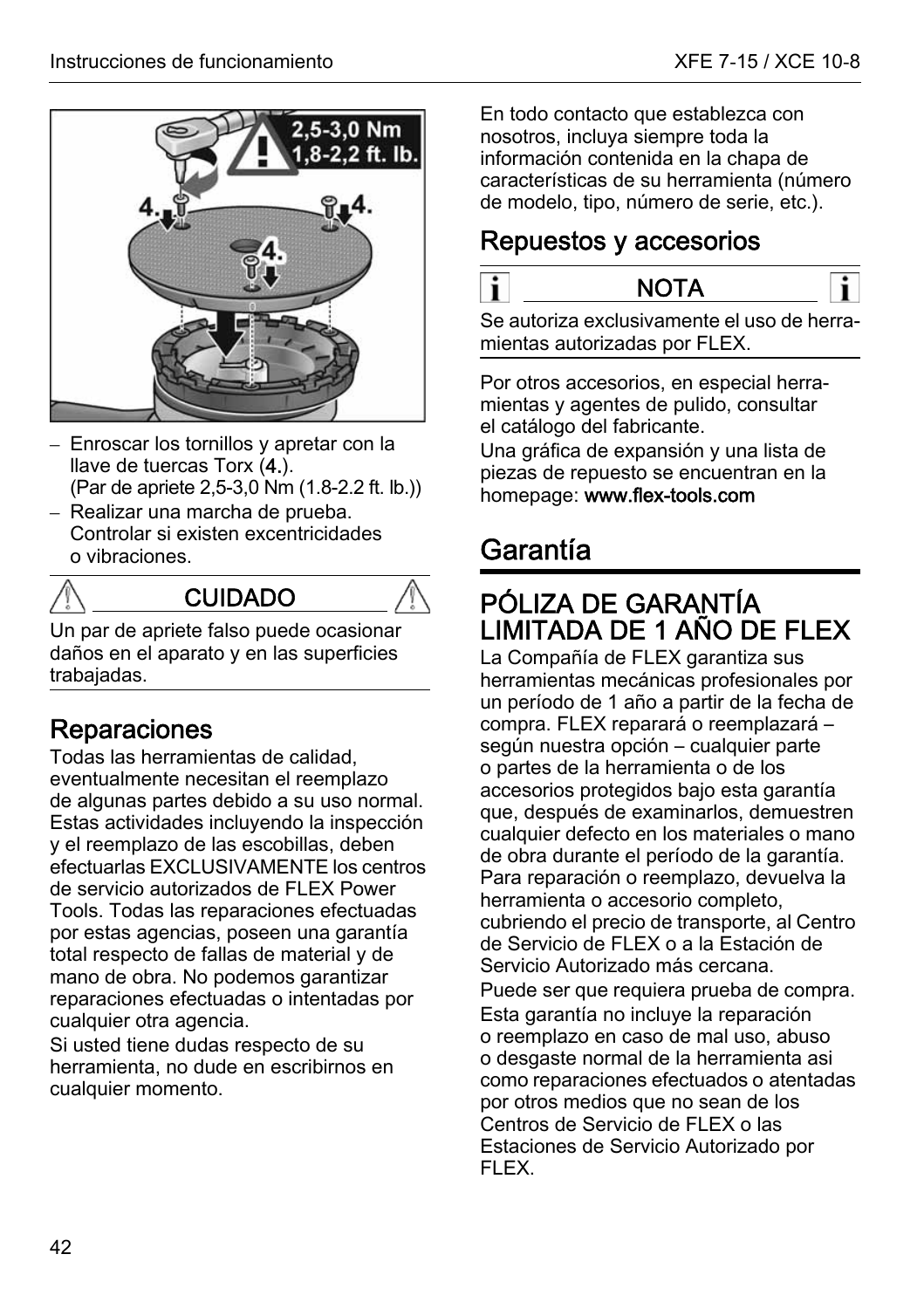CUALQUIER GARANTÍA IMPLICITA, INCLUSO LAS GARANTÍAS DE COMERCIALIZACIÓN Y APTITUD PARA PROPÓSITOS ESPECIALES O PARTICULARES, DURARÁN POR SÓLO UN (1) AÑO A PARTIR DE LA FECHA DE COMPRA. Para obtener información de la garantía de desempeño haga el favor de escribir a:

Chervon North America, Inc. 1203 East Warrenville Road Naperville, IL 60563 USA Phone 1-833-353-9496 www.flexpowertools.com

LA OBLIGACIÓN ANTERIORMENTE MENCIONADA ES LA ÚNICA RESPONSABILIDAD DE FLEX BAJO ESTA O CUALQUIER GARANTÍA IMPLICADA. FLEX DE NINGUNA MANERA SERÁ RESPONSABLE POR NINGÚN DAÑO INCIDENTAL O CONSECUENTE.

Algunos estados no permiten limitaciones de tiempo de garantías implicadas ni la exclusión o la limitación de daños incidentales o consecuentes, así que puede que la limitación o la exclusión no le aplique a usted.

Esta garantía le da a usted unos derechos legales específicos. Puede ser que usted tenga también otros derechos legales los cuales varían de un estado a otro.